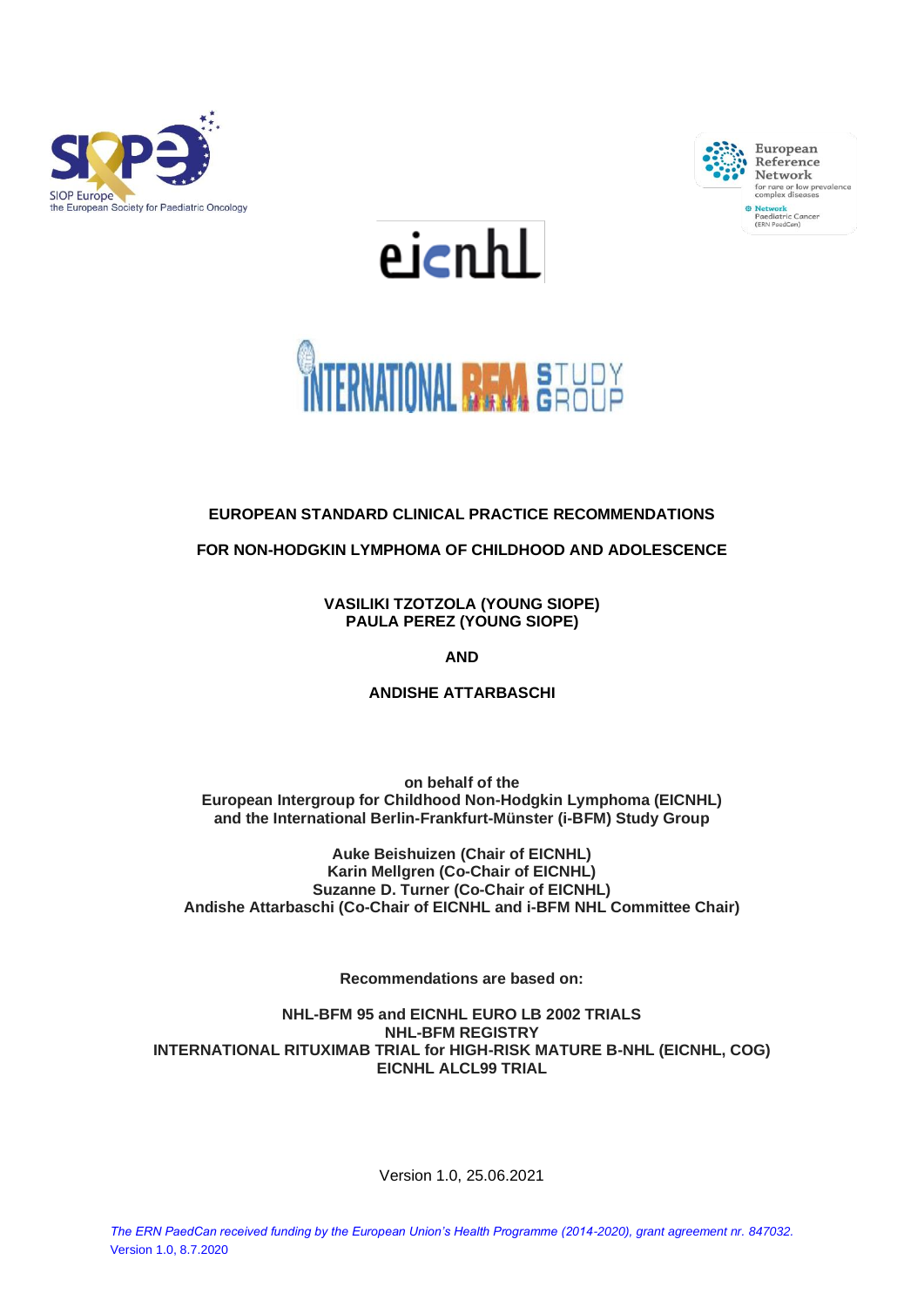# <span id="page-1-0"></span>**TABLE OF CONTENTS**

| 1.1   |                                                                                   |    |
|-------|-----------------------------------------------------------------------------------|----|
| 1.2   |                                                                                   |    |
| 1.3   |                                                                                   |    |
|       |                                                                                   |    |
| 2.1   |                                                                                   |    |
| 2.1.1 |                                                                                   |    |
| 2.1.2 |                                                                                   |    |
| 2.1.3 |                                                                                   |    |
| 2.1.4 |                                                                                   |    |
| 2.1.5 |                                                                                   |    |
| 2.1.6 |                                                                                   |    |
|       |                                                                                   |    |
| 3.1   |                                                                                   |    |
| 3.2   |                                                                                   |    |
| 3.2.1 | Therapeutic groups and treatment schemes according to the NHL-BFM concept:  22    |    |
| 3.2.2 | Therapeutic groups and treatment schemes according to the European Intergroup for |    |
| 3.3   |                                                                                   |    |
| 3.4   |                                                                                   |    |
| 3.5   | Summary of known adverse events, treatment recommendation and dose                |    |
| 3.5.1 |                                                                                   |    |
|       |                                                                                   |    |
| 3.5.2 |                                                                                   |    |
| 3.5.3 |                                                                                   |    |
| 3.5.4 |                                                                                   |    |
| 3.5.5 |                                                                                   |    |
| 3.5.6 |                                                                                   |    |
| 3.5.7 |                                                                                   |    |
| 358   | Methotrexate                                                                      | 32 |
| 3.5.9 |                                                                                   |    |
|       |                                                                                   |    |
|       |                                                                                   |    |
|       |                                                                                   |    |
| 3.6   |                                                                                   |    |
| 3.6.1 |                                                                                   |    |
| 3.6.2 |                                                                                   |    |
| 3.6.3 | Dose modifications for patients with chromosomal breakage syndromes35             |    |
| 3.6.4 |                                                                                   |    |
| 3.7   |                                                                                   |    |

Version 1.0, 8.7.2020

The interpretation and responsibility of the use of this ESCP guidance document lies fully with the user (please see full disclaimer on page 6)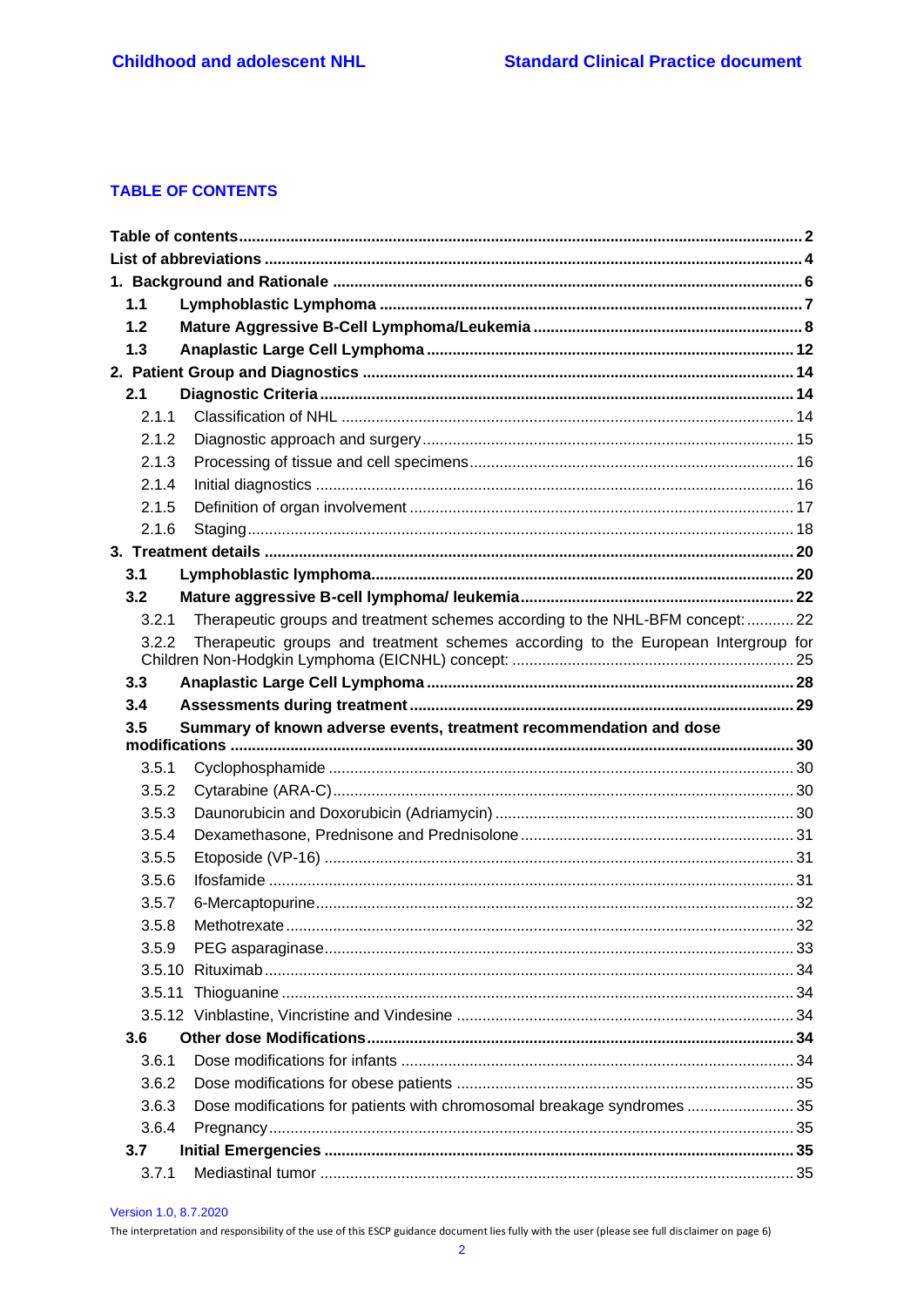# **Childhood and adolescent NHL**

| 3.8 |  |
|-----|--|
|     |  |
|     |  |
|     |  |
|     |  |
|     |  |
|     |  |
|     |  |
|     |  |
|     |  |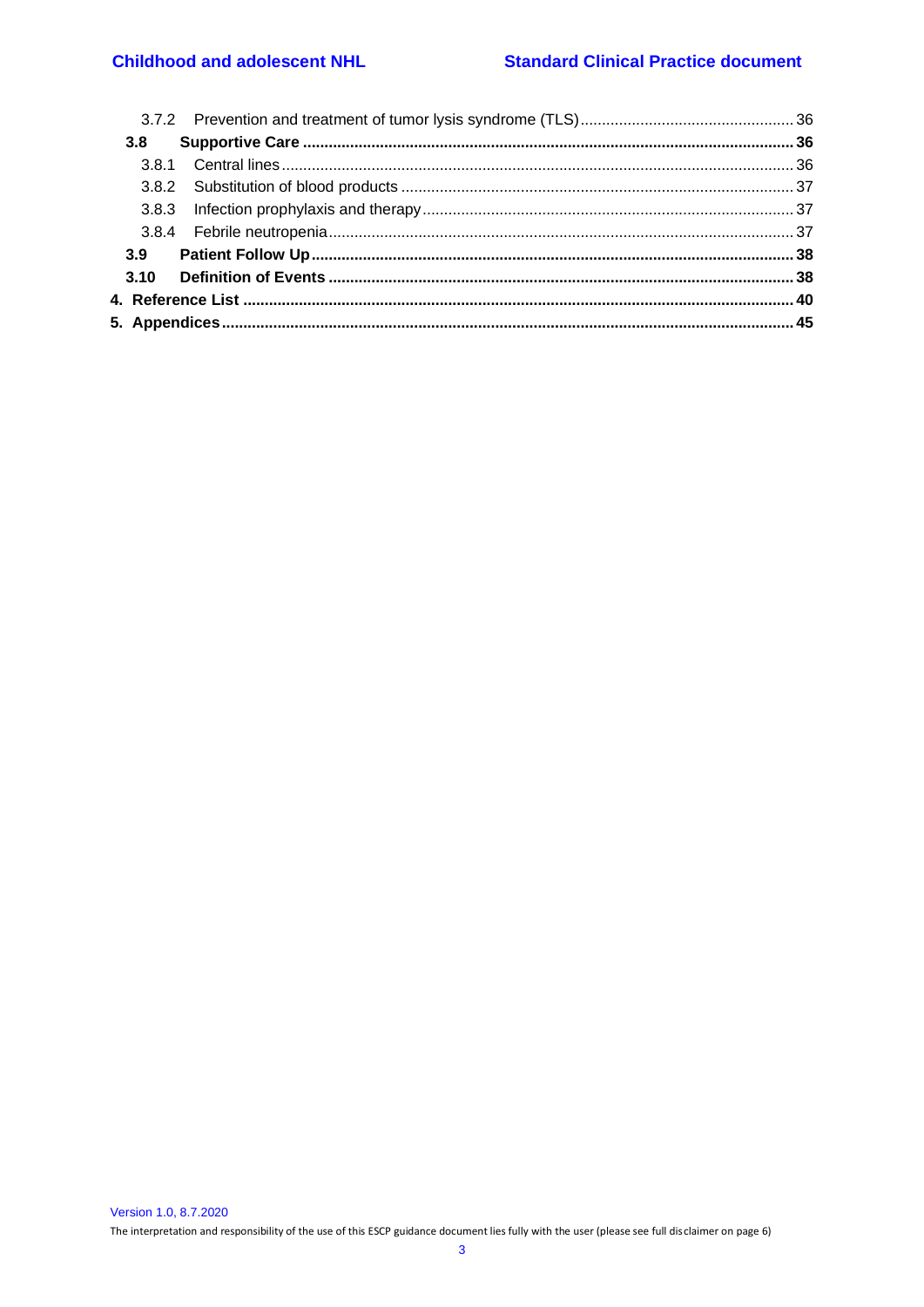## <span id="page-3-0"></span>**LIST OF ABBREVIATIONS**

| <b>ALCL</b>    | anaplastic large cell lymphoma                              |
|----------------|-------------------------------------------------------------|
| <b>ALK</b>     | anaplastic lymphoma kinase                                  |
| <b>ALL</b>     | acute lymphoblastic leukemia                                |
| Ara-C          | cytarabine                                                  |
| B-AL           | Burkitt leukemia                                            |
| BL             | Burkitt lymphoma                                            |
| ВM             | bone marrow                                                 |
| <b>BMP</b>     | bone marrow puncture                                        |
| <b>BSA</b>     | body surface area                                           |
| CCG            | Children's Cancer Group                                     |
| <b>CMV</b>     | cytomegalovirus                                             |
| <b>CNS</b>     | central nervous system                                      |
| <b>CSF</b>     | cerebrospinal fluid                                         |
| <b>CT</b>      | Computerized tomography                                     |
| <b>DLBCL</b>   | diffuse large B-cell lymphoma                               |
| EBV            | Epstein-Barr virus                                          |
| <b>ECG</b>     | electrocardiogram                                           |
| <b>EFS</b>     | event-free survival                                         |
| <b>EICNHL</b>  | European Intergroup for Childhood Non-Hodgkin Lymphoma      |
| <b>FAB</b>     | French-American-British                                     |
| <b>FISH</b>    | fluorescence in situ hybridization                          |
| gamma GT       | gamma-glutamyl transferase                                  |
| GvHD           | graft versus host disease                                   |
| Gy             | Gray                                                        |
| HD             | high-dose                                                   |
| HIV            | human immunodeficiency virus                                |
| HR.            | high risk                                                   |
| i-BFM          | international Berlin-Frankfurt-Münster                      |
| <b>IPNHLSS</b> | International Pediatric Non-Hodgkin Lymphoma Staging System |
| IT             | intrathecal                                                 |
| IV             | intravenous                                                 |
| <b>LBCL</b>    | large B-cell lymphoma                                       |
| <b>LBL</b>     | lymphoblastic lymphoma                                      |
| <b>LCV</b>     | folinic acid (leucovorin)                                   |
| LDH            | lactate dehydrogenase                                       |
| <b>LMB</b>     | Lymphome Malins de Burkitt                                  |
| LP             | lumbar puncture                                             |
| LVF            | left ventricular function                                   |
| <b>MDD</b>     | minimal disseminated disease                                |

Version 1.0, 8.7.2020

The interpretation and responsibility of the use of this ESCP guidance document lies fully with the user (please see full disclaimer on page 6)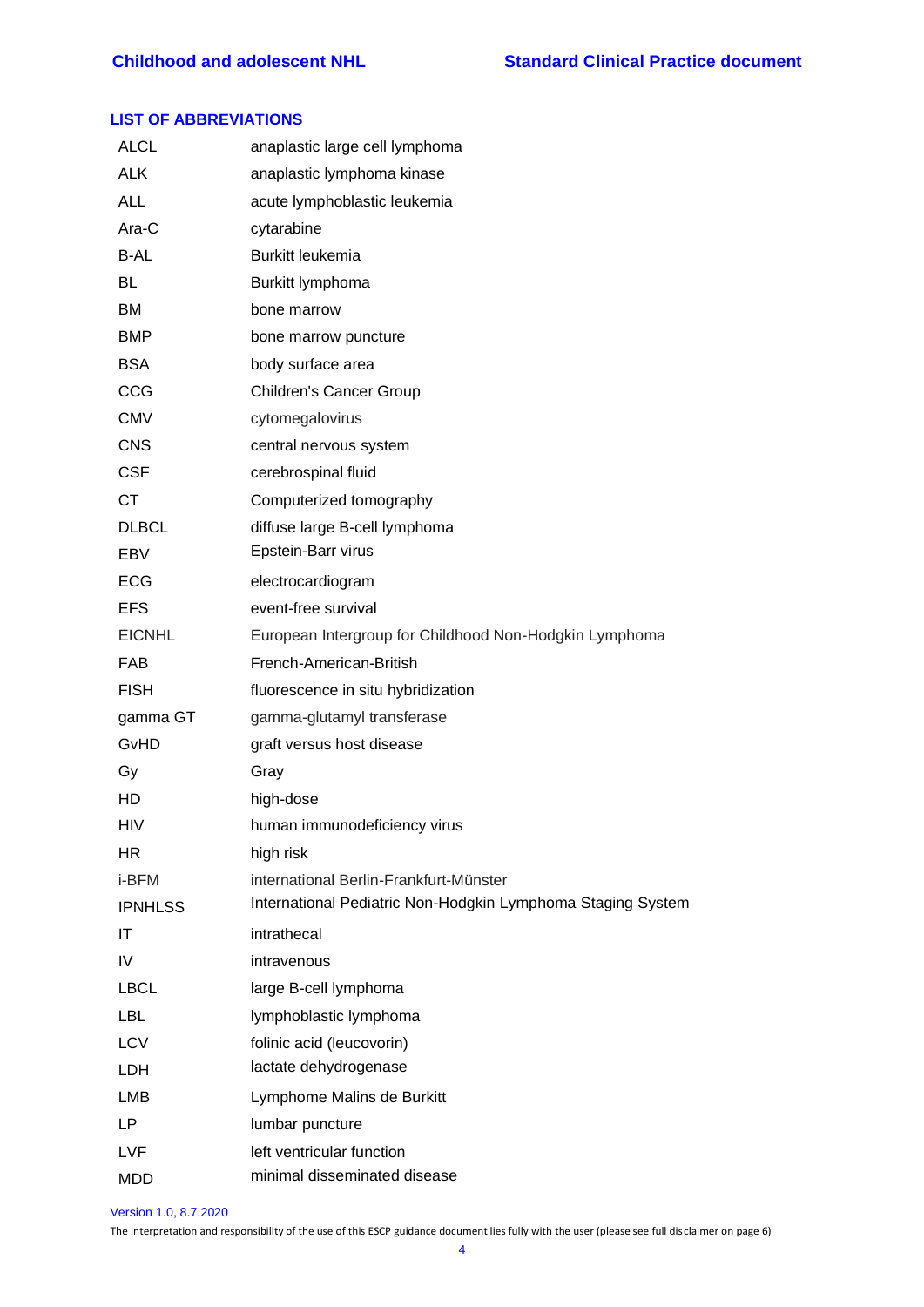| <b>MRD</b>    | minimal residual disease                                 |
|---------------|----------------------------------------------------------|
| <b>MRI</b>    | magnetic resonance imaging                               |
| <b>MTX</b>    | Methotrexate                                             |
| <b>NHL</b>    | non-Hodgkin lymphoma                                     |
| <b>NPM</b>    | Nucleophosmin                                            |
| <b>OS</b>     | overall survival                                         |
| pB            | precursor B-cell                                         |
| <b>PEG</b>    | pegylated                                                |
| PET-CT        | positron emission tomography-computed tomography         |
| <b>PMLBCL</b> | primary mediastinal large B-cell lymphoma                |
| <b>SFOP</b>   | French Society of Paediatric Oncology                    |
| <b>SGOT</b>   | serum glutamic-oxaloacetic-transaminase                  |
| <b>SGPT</b>   | serum glutamic-pyruvic-transaminase                      |
| <b>SIADH</b>  | syndrome of inappropriate antidiuretic hormone secretion |
| <b>SR</b>     | standard risk                                            |
| <b>TLS</b>    | tumor lysis syndrome                                     |
| <b>TMP</b>    | Trimethoprim                                             |
| <b>TPMT</b>   | Thiopurinmethyltransferase                               |
| <b>UKCCSG</b> | United Kingdom Children's Cancer Study Group (now CCLG)  |
| <b>VBL</b>    | Vinblastine                                              |
| <b>VCR</b>    | Vincristine                                              |
| <b>VDS</b>    | Vindesine                                                |
| <b>VOD</b>    | veno-occlusive disease                                   |
| <b>VZV</b>    | varicella zoster virus                                   |
| <b>WBC</b>    | white blood cell count                                   |
| <b>WHO</b>    | World Health Organization                                |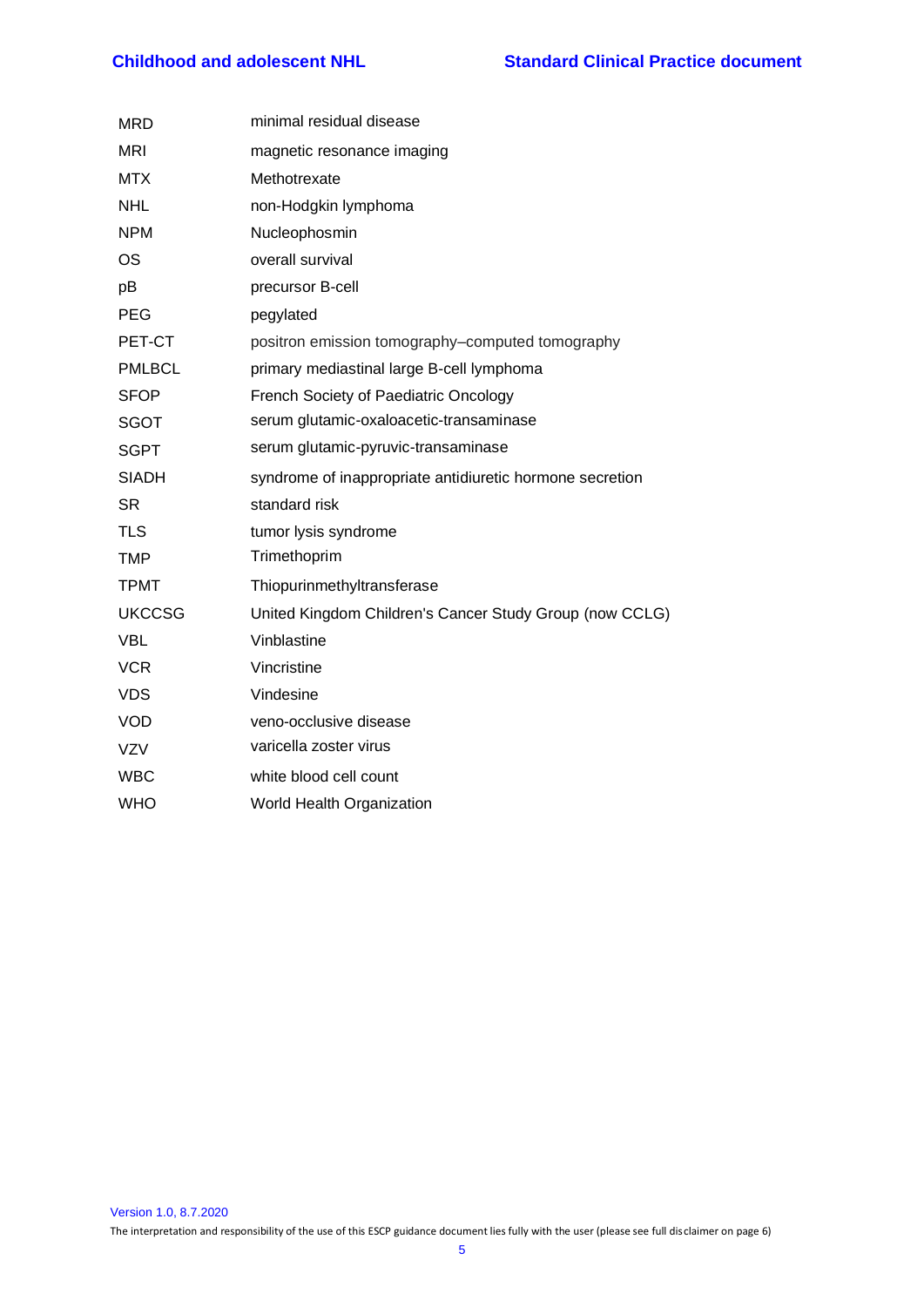# **DISCLAIMER:**

<span id="page-5-0"></span>These ESCP guidance documents were produced by the relevant tumour group or specialist committee as recommendations on current best practice. The ESCP guidance documents are not clinical trial protocols.

The interpretation and responsibility of the use of ESCP guidance documents lies fully with the user who retains full responsibility for the use of these guidance documents and his actions and (treatment) decisions based thereon, such as, but without limitation thereto: checking and prescribing certain doses, checking prescriptions, etc. A user should never base its decision solely on the content of these guidance documents and should always check any other relevant medical information that is available and make appropriate use of all relevant medical information.

These guidance documents have been made publicly available by SIOP Europe – the European Society of Paediatric Oncology and the European Reference Network for Paediatric Oncology (ERN PaedCan). It is the responsibility of the user who downloads these documents to make sure that:

- · their use within the Paediatric Clinical Unit / Hospital is approved according to the local clinical governance procedures.
- · appropriate document control measures are in place to ensure that the most up to date locally approved versions are considered.
- · any anomalies or discrepancies within the documents are immediately brought to the attention of the relevant special interest group chair and the European Clinical Study Group who has developed the ESCP guidance document.

Every care has been taken whilst preparing these documents to ensure that they are free of errors. Nonetheless, SIOP Europe and ERN PaedCan cannot be held liable for possible errors or mistakes in these guidance documents, nor can SIOP Europe and ERN PaedCan be held liable for any kind of damage resulting out of the use of these guidance documents.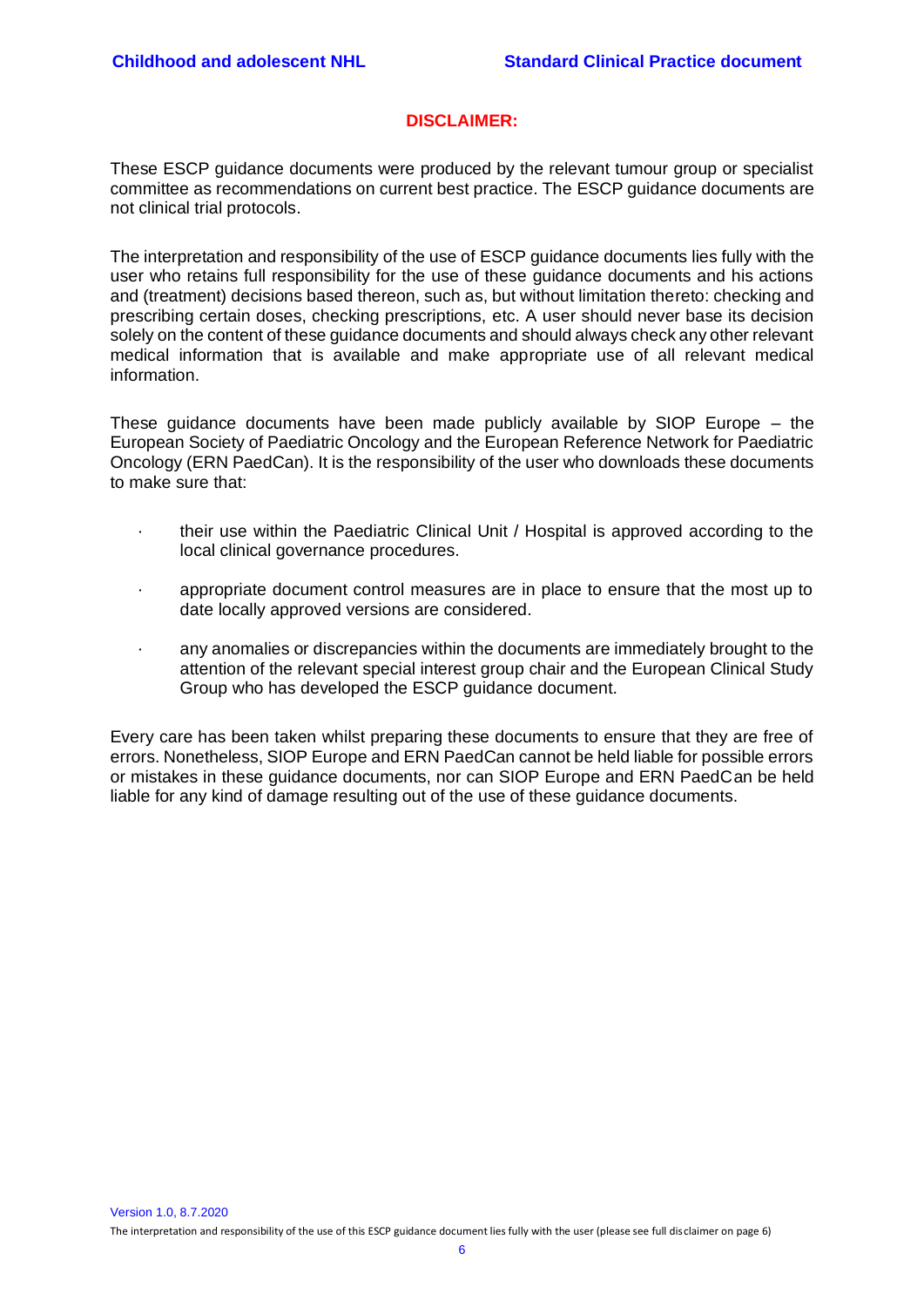## **1. BACKGROUND AND RATIONALE**

Non-Hodgkin Lymphoma (NHL) is the fourth most common subtype of malignancy diagnosed in children and adolescents. The most prevalent histological subtypes of NHL of childhood and adolescence are Burkitt Lymphoma (BL), T- and B-cell (pB) Lymphoblastic Lymphoma (LBL), Anaplastic Large Cell Lymphoma (ALCL) and Diffuse Large B-Cell Lymphoma (DLBCL) accounting for 48%, 21%, 10% and 8% of all pediatric NHL, respectively.<sup>[1](#page-39-1)</sup>

The following paragraphs summarize treatment strategies for the 3 main subtypes of NHL in childhood and adolescence (LBL, mature aggressive B-cell NHL and ALCL) including relevant results of previous trials conducted by international study groups.

# <span id="page-6-0"></span>**1.1 Lymphoblastic Lymphoma**

Lymphoblastic lymphoma in children and adolescents develops from T-cell (75%) and precursor B-cell lymphocytes (25%)[.](#page-39-1)<sup>1</sup> Both LBL subtypes are treated according to the same treatment strategy.

The following table summarizes treatment results from trials in pediatric patients with LBL.

| Trial             | Age                         | <b>Stage</b>   | <b>Treatment</b>                                                     | No. pts         | pEFS                                         | Reference                                                      |
|-------------------|-----------------------------|----------------|----------------------------------------------------------------------|-----------------|----------------------------------------------|----------------------------------------------------------------|
| <b>LMT81</b>      | 9y<br>$(0.9 - 16)$          | $I - IV$       | mod. LSA2-L2                                                         | 84              | 75±3%                                        | Patte et al. 1992 <sup>2</sup>                                 |
| <b>CCG502</b>     | 9y<br>$(0.5-19)$            | $I - IV$       | mod. LSA2-L2 vs<br><b>ADCOMP</b>                                     | 143<br>138      | 74%<br>64%                                   | Tubergen et al.<br>19953                                       |
| POG8704           | 10 <sub>y</sub><br>$(5-15)$ | III/IV         | L-Asp - vs<br>$L$ -Asp +                                             | 83<br>84        | 64±6%<br>78±5%                               | Amylon et al. 1999 <sup>4</sup>                                |
| NHL-BFM90         | 9y<br>$(1-16)$              | $I - IV$       | ALL-BFM                                                              | 105             | 90%                                          | Reiter et al. 2000 <sup>5</sup>                                |
| NHL-BFM95         | 8y<br>$(0.2 - 19)$          | III/IV         | ALL-BFM                                                              | 169             | 78±3%                                        | Burkhardt et al.<br>20066                                      |
| EORTC58881        | 8y<br>$(0-16)$              | H <sub>1</sub> | ALL-BFM                                                              | 119             | 78±3%                                        | Uyttebroeck et al.<br>20087                                    |
| <b>COG Pilot</b>  | n.d.                        | III/IV         | mod. LSA2-L2                                                         | 85              | 78±5%                                        | Abromowitch et al.<br>20088                                    |
| <b>COG A5971</b>  | 10 <sub>y</sub>             | III/IV         | NHL-BFM95 MTX<br>w/o HDMTX<br>intensification<br>w/o intensification | total 257       | 85±4%<br>$83 + 4%$<br>$83 + 4%$<br>$83 + 4%$ | Abromowitch et al.<br>2008 [Abstract ASH<br>2008 <sup>19</sup> |
| <b>LNH92</b>      | 8y<br>$(0 - 16)$            | $I - IV$       | mod. LSA2-L2                                                         | 55              | 69±6%                                        | Pillon et al. 2009 <sup>10</sup>                               |
| St. Jude 13       | n.d.                        | III/N          | <b>T-ALL</b>                                                         | 41              | 83%                                          | Sandlund et al.<br>200911                                      |
| POG 9404          | 50%<br>$<$ 10 $y$           | III/N          | mod. DFCI ALL<br>with HDMTX<br>w/o HDMTX                             | 137<br>66<br>71 | 82 ±5%<br>88 ±4%                             | Asselin et al.<br>201112                                       |
| A 5971            | >12mo                       | $I-II$         | CCG-BFM                                                              | 56              | 90%                                          | Termuhlen et al.<br>201213                                     |
| EURO-LB 02        | $0 - 21y$                   | $I-IV$         | NHL/ALL-BFM 90<br>Dexa (10mg/m2)<br>vs Pred<br>(60mg/m2)             | 319<br>98<br>88 | $82 + 2%$<br>84±4%<br>84±4%                  | Landmann et al.<br>201714                                      |
| EORTC58951        | n.d.                        |                | mod. BFM 90<br>Dexa (6mg/m2)<br>vs Pred<br>(60mg/m2)                 | 37<br>37        | 85%<br>89±5%<br>81±6%                        | Uyttebroeck et al.<br>$2012^{15}$ (Abstract)                   |
| <b>SFOP LMT96</b> | 10.5y                       |                | mod. BFM                                                             | 79              | 85%                                          | Bergeron et al.<br>201516                                      |

Table 1.Treatment results from trials in pediatric patients with LBL

Lymphoblastic lymphoma shares common morphological, immunophenotypic and clinical characteristics with acute lymphoblastic leukemia (ALL). Thus, the therapeutic approach in Europe is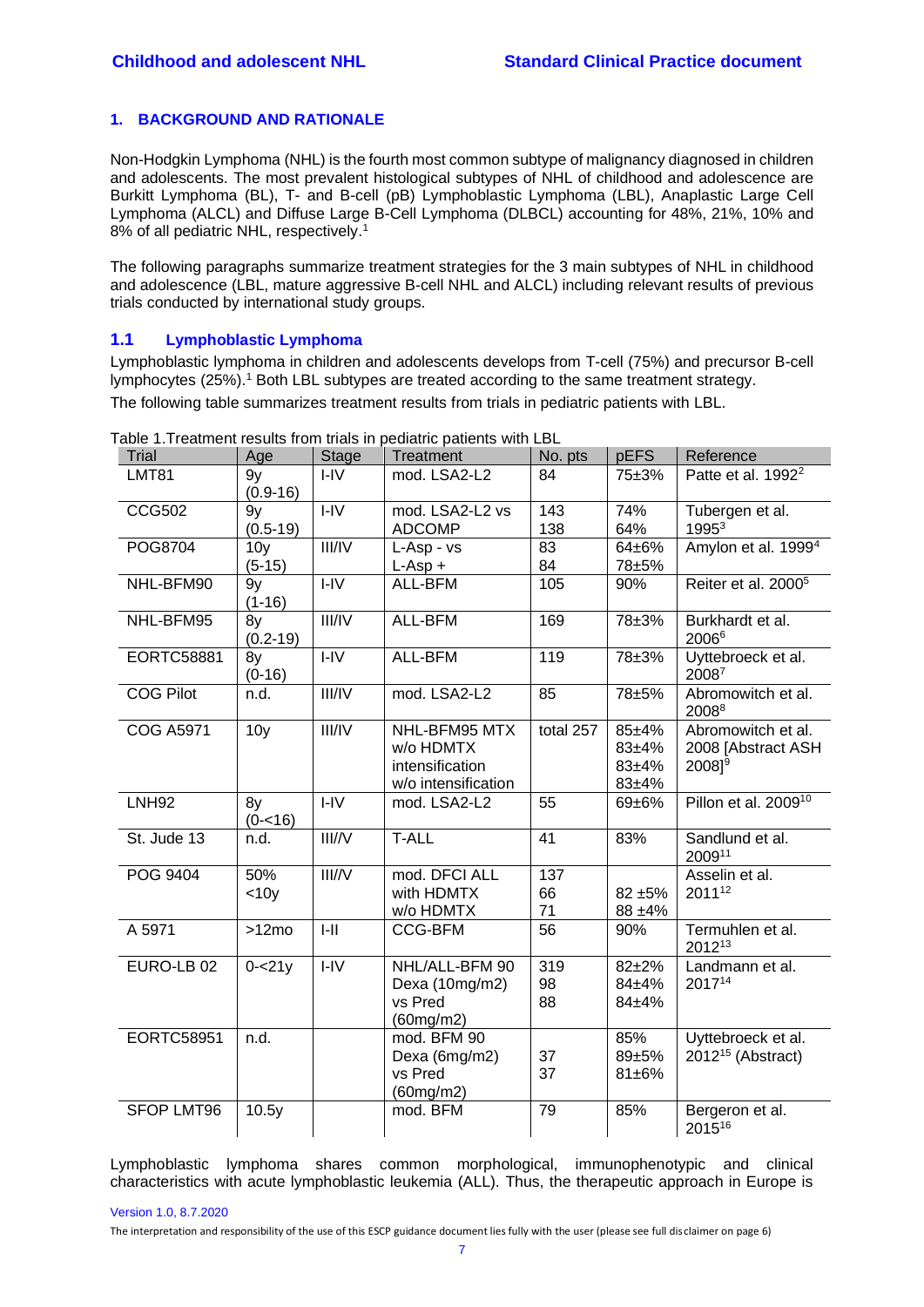mainly based on a backbone of ALL protocols (derived from the Berlin-Frankfurt-Münster (BFM) Study Group), consisting of a 9-week induction, an 8-week consolidation and a 7-week re-induction treatment followed by an oral maintenance to a total therapy duration of 2 years.<sup>[5,](#page-39-5)[17,](#page-40-0)[18](#page-40-1)</sup>

Although the prognosis for relapsed/refractory patients remains dismal, the 5-year event-free survival (EFS) and overall survival (OS) for newly diagnosed pediatric LBL patients has substantially increased throughout the years, with the NHL-BFM 90 trial achieving the best results so far (EFS 90%).<sup>[5,](#page-39-5)[19](#page-40-2)</sup> The subsequent trial, NHL-BFM 95 tested whether prophylactic cranial irradiation can be omitted in CNSnegative patients with advanced stages of disease compared to the historical control. According to the statistical plan of the trial, it was shown that omission of prophylactic cranial irradiation in CNS-negative patients with stage III or IV LBL and sufficient response to induction therapy, may result in a non-inferior survival[.](#page-39-6)<sup>6</sup> However, the EFS of the NHL-BFM 95 trial was inferior to that of the NHL-BFM 90 trial.

For the EURO-LB 02 trial of the European Intergroup for Cooperation on Childhood NHL (EICNHL) it was accepted that the NHL-BFM 90 trial should be the reference arm for the study. The primary objectives of this randomized trial were to test whether replacing prednisone with dexamethasone during the induction phase increases EFS in the subgroups with T-cell LBL and whether the maintenance therapy duration could be reduced from 24 to 18 months total therapy duration. These questions could not be answered because of the primary closure of the study due to an unacceptable high rate of treatment-related deaths. The study achieved an EFS of 82±2%, inferior to the 90% of the NHL-BFM 90 trial, attributable to higher rates of toxic deaths and CNS relapses (only in the prednisone arm). In conclusion, results of the trial suggest that dexamethasone in induction may prevent CNS relapse more effectively than prednisone, but produces a higher burden of toxicity.<sup>[14](#page-39-14)</sup>

In August 2019, the international cooperative randomized LBL-2018 trial opened, recruiting patients younger than 18 years with newly diagnosed LBL. This protocol uses the NHL-BFM 90 backbone, like the preceding EURO-LB 02 trial. The primary aims of the study are to determine whether the cumulative incidence of relapses with involvement of the CNS can be decreased with an induction therapy phase including two weeks of dexamethasone (10 mg/m<sup>2</sup>/d) instead of 3 weeks of prednisone (60 mg/m<sup>2</sup>/d), and if EFS in high-risk LBL patients can be improved by intensified consolidation therapy. In addition, molecular stratification of T-LBL patients was introduced for the first time in the LBL-2018 trial. Data from the international co-operation of the Italian study group (AIEOP), the French study group (SFCE) and the German study group (BFM-G) showed that the mutational status of *NOTCH1* and/or *FBXW7*  genes defined a favorable risk group with an EFS of about 90%, as compared to the wild-type status (EFS 70%), classifying these patients as standard-risk.

In the AIEOP-BFM ALL 2009 trial and in several studies from other study groups, ALL patients nowadays receive pegylated (PEG) asparaginase instead of native E. coli asparaginase as for first-line therapy, and it has been demonstrated that the use of PEG asparaginase in front-line treatment for childhood and adult ALL is effective, with a tolerable toxicity profile, similar to that observed with the native product.[20-23](#page-40-3) Moreover, a decrease in hypersensitivity and silent inactivation has been observed. Therefore native E. coli asparaginase is currently substituted by PEG asparaginase in front-line therapies of LBL.

The LBL-2018 trial completely omits cranial irradiation. Recent studies by international ALL study groups suggest that omission of cranial irradiation is possible in combination with intensified CNS-targeted therapy.<sup>[24-27](#page-40-4)</sup> In addition, the St. Jude NHL13 and EORTC 58881 trials showed that cranial irradiation can be omitted for all LBL patients without comprising EFS and OS.<sup>[11,](#page-39-11)[28](#page-40-5)</sup>

## <span id="page-7-0"></span>**1.2 Mature Aggressive B-Cell Lymphoma/Leukemia**

Mature aggressive B-NHL accounts for approximately 60% of NHL among children and adolescents.<sup>[1,](#page-39-1)[29](#page-40-6)</sup> The main subtypes include BL, mature B-cell Acute Leukemia (B-AL) and DLBCL as well as primary mediastinal large B-cell lymphoma (PMLBCL). Combination chemotherapy, refined by incorporation of new active agents succeeded with an overall survival of 90% in childhood and adolescent B-NHL/B-AL.[30,](#page-40-7)[31](#page-40-8)

The following table summarizes treatment results from trials of pediatric patients with mature aggressive B-cell lymphoma/leukemia.

Table 2. Treatment results from trials of pediatric patients with mature aggressive B-NHL/B-AL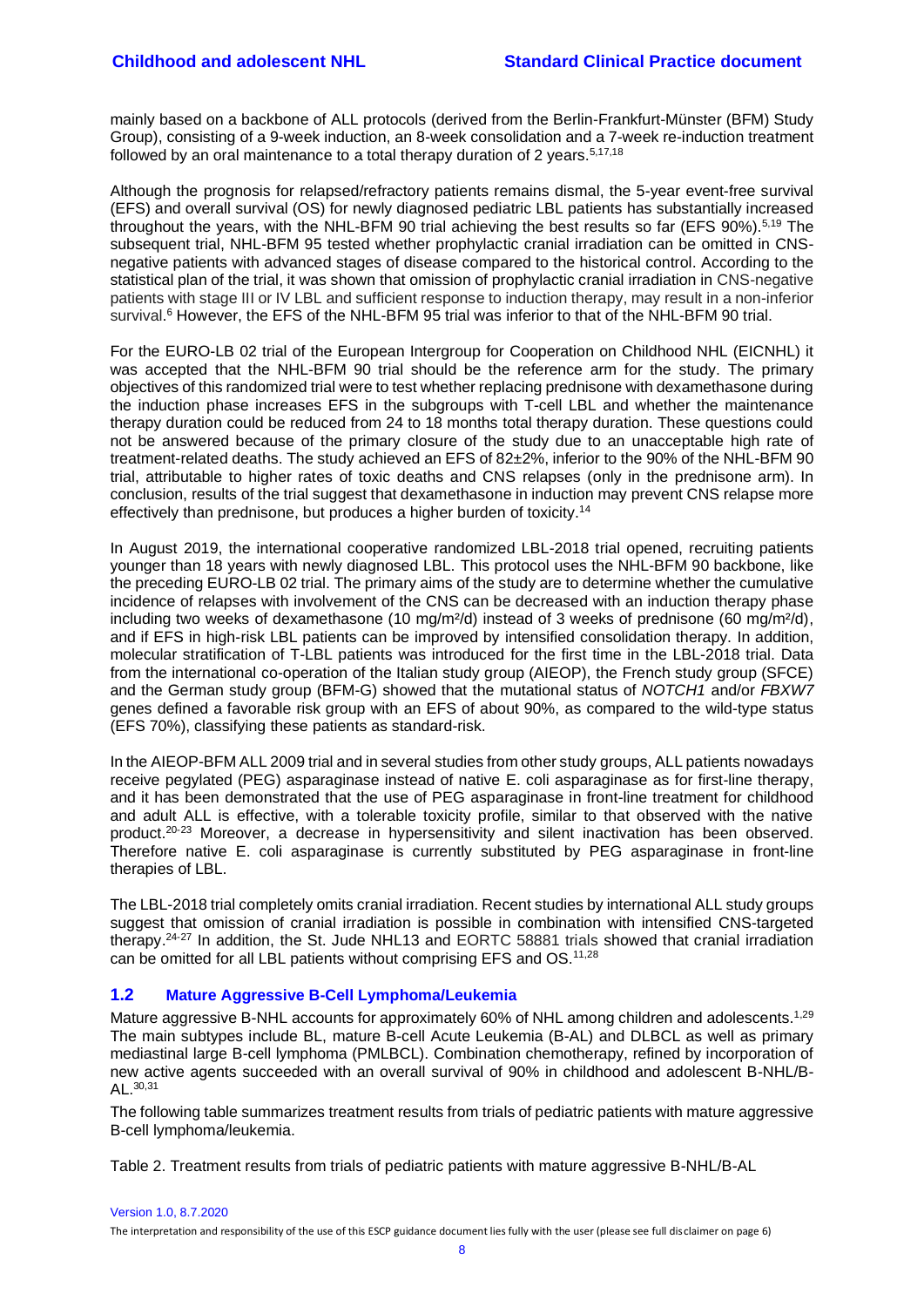# **Childhood and adolescent NHL Standard Clinical Practice document**

| Trial                         | No of<br>pts            | <b>Risk</b><br>group | <b>Treatment</b>                                                                                                       | Outcome                                                           | Reference                                           |
|-------------------------------|-------------------------|----------------------|------------------------------------------------------------------------------------------------------------------------|-------------------------------------------------------------------|-----------------------------------------------------|
| <b>LMB 89</b>                 | 52                      | A                    | A: 2 courses COPAD<br>no IT injections                                                                                 | A: 5y OS 100%<br>EFS 98% (90-100%)                                | Patte et al.,<br>Blood, 2001 <sup>32</sup>          |
|                               | 386                     | В                    | B: 2 courses COPAD,<br>2 courses CYM and 1<br>course maintenance                                                       | B: 5y OS 94% (91-<br>96) and 5y EFS<br>92% (89-95%)               | Patte et al.,<br>Blood, 2001 <sup>32</sup>          |
|                               | 123                     | $\mathsf{C}$         | COP, COPADM1,<br>COPADM2, CYVE,<br>CYVE, m1, m2,<br>m3, m4                                                             | 5y OS 85% (78-90%)<br>5y EFS 84% (77-90%)                         | Patte et al.,<br>Blood, 2001 <sup>32</sup>          |
| FABLMB96                      | 132                     | A                    | 2 courses COPAD,<br>no IT injections                                                                                   | 4y OS 99% (96-<br>100%),<br>4y EFS 98% (94-99%)                   | Gerrard et<br>al.,<br>BJH, 200833                   |
|                               | 657<br>random           | B                    | COP, COPADM1,<br>COPADM2, CYM,<br>CYM, +M1                                                                             | 4y EFS: 91-93%<br>according to<br>random. arm                     | Patte et al.,<br>Blood, 2007 <sup>34</sup>          |
|                               | 190<br>random           | $\mathsf{C}$         | COP, COPADM1,<br>COPADM2, CYVE,<br>CYVE, m1, m2, m3,<br>m4; randomized trial                                           | 4y OS: 79+3%<br>4y EFS 82+3%;<br>differences<br>according to arms | Cairo et al.,<br>Blood, 200735                      |
| NHLBFM95                      | 48                      | R <sub>1</sub>       | R1: courses A, and B                                                                                                   | R1: EFS 94±4%,                                                    | Woessmann<br>et al., Blood,<br>200536               |
|                               | $R2$ :<br>233<br>R3: 82 | <b>R2/R3</b>         | R2: prephase, A; B,<br>A, B randomization to<br>MTX-24h or MTX-4h<br>with 1g/m2<br>R3: prephase, AA,<br>BB, CC, AA, BB | R2:EFS 94±2%<br>R3: 3y EFS 85±4%                                  | Woessmann<br>et al., Blood,<br>200536               |
|                               | 142<br>(40)<br>$CNS+$   | R <sub>4</sub>       | prephase, AA BB,<br>CC, AA, BB, CC<br>randomization to<br>MTX-24h or MTX-4h<br>with $5$ g/m2                           | R4: 3y EFS 81±3%<br>CNS+: 3y EFS<br>69±7%                         | Woessmann<br>Et al., Blood,<br>200536               |
| <b>AIEOP</b><br><b>LNH92</b>  | 13                      | R <sub>1</sub>       | 2 cycles A and B                                                                                                       | OS 100%<br>EFS 100%                                               | Pillon et al.,<br>Cancer,<br>200437                 |
|                               | 54                      | R <sub>2</sub>       | 4 cycles of repeated<br>AA and BB                                                                                      | R2: OS 94%<br>EFS 87±9%                                           | Pillon et al.,<br>Cancer,<br>200437                 |
|                               | 77                      | R <sub>3</sub>       | 4 cycles of repeated<br>AA and BB; CC in<br>case of residual<br>disease                                                | R3: OS 84%<br>EFS 75±10%                                          | Pillon et<br>al.,<br>Cancer,<br>200437              |
| <b>JACLS</b><br><b>NHL 98</b> | 13                      | A                    | 8-day courses of<br>steroids, vincristine,<br>CPM, piarubicin and<br>triple drug IT therapy                            | A: 6y OS and 6y EFS<br>100%                                       | Fujita et al.;<br>Leuk Lymph,<br>2011 <sup>38</sup> |
|                               | B: 17<br>C: 21          | <b>B</b> and<br>С    | 8-day courses of<br>steroids, vincristine,<br>CPM, HDMTX, Ara-<br>C, piarubicin and<br>triple drug IT therapy          | B: 6y OS and 6y<br>EFS 100%<br>C: OS 85±8%<br>6y EFS 75±10%       | Fujita et al.,<br>Leuk Lymph,<br>201138             |
|                               | 18                      | D                    | 8-day courses of<br>steroids, vincristine,<br>CPM, HDMTX, Ara-<br>C, piarubicin,<br>etoposide and triple<br>drug IT    | D: $OS 77±10%$<br>6y EFS 66±11%                                   | Fujita et<br>al., Leuk<br>Lymph,<br>201138          |

Version 1.0, 8.7.2020

The interpretation and responsibility of the use of this ESCP guidance document lies fully with the user (please see full disclaimer on page 6)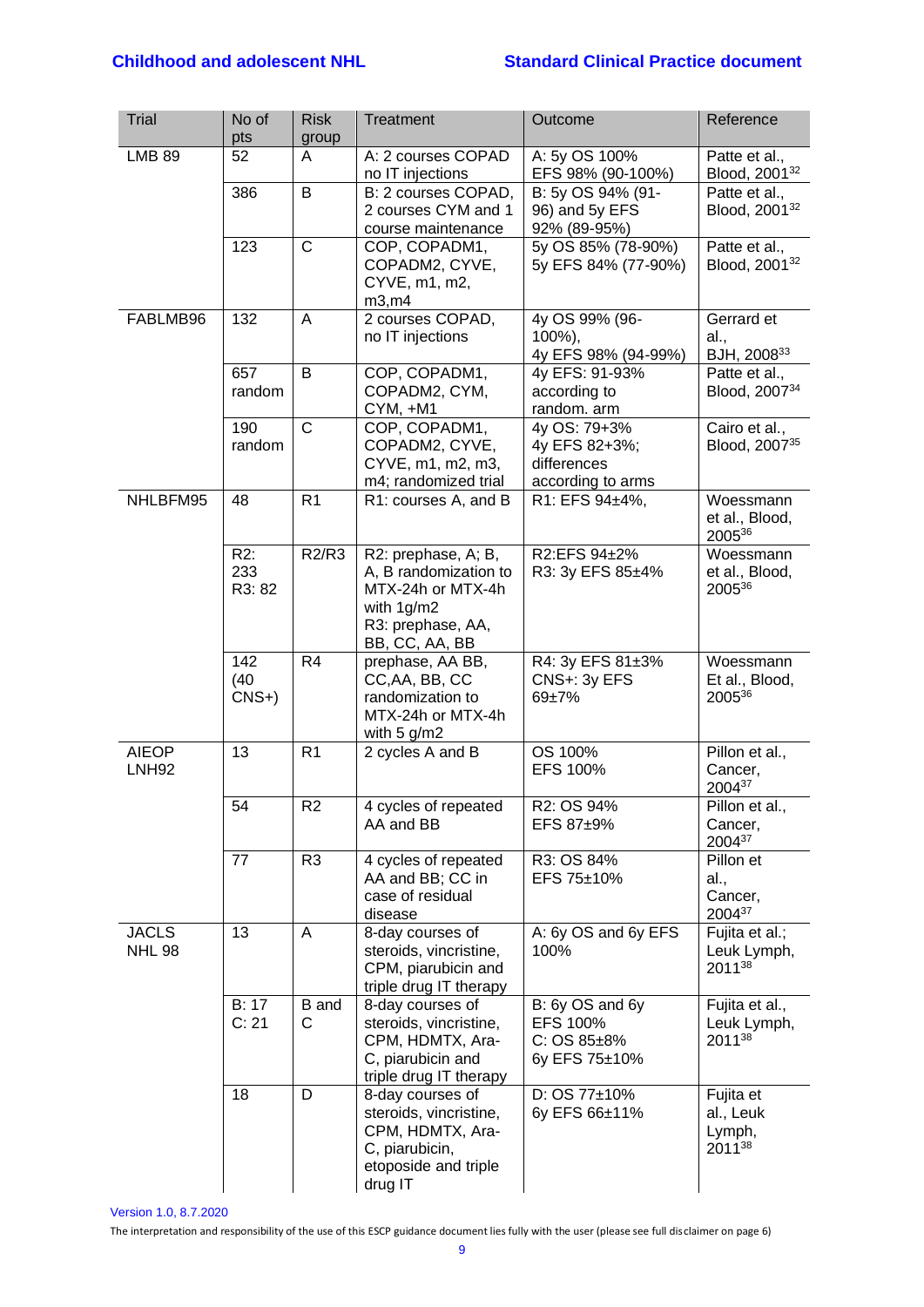| <b>TCCSG</b><br><b>NHLB9604</b> | 3             | A                 | 3 steroid courses,<br>VCR, CPM, HDMTX,<br>Ara-C, etoposide,<br>double drug IT                                         | A: OS 100%<br>EFS 66.7±27.2%                                       | Kikuchi et al.,<br>Leuk Lymph,<br>200839    |
|---------------------------------|---------------|-------------------|-----------------------------------------------------------------------------------------------------------------------|--------------------------------------------------------------------|---------------------------------------------|
|                                 | B: 25<br>C:46 | <b>B</b> and<br>C | 6 courses of steroids,<br>VCR/VDS, CPM,<br>HDMTX, Ara-C,<br>epirubicin, etoposide<br>triple/double drug IT            | B: OS 100%<br>EFS $95.8 + 4.1\%$<br>$C: OS 87+5%$<br>$EFS 78 + 6%$ | Kikuchi et<br>al., Leuk<br>Lymph,<br>200839 |
|                                 | 17            | D                 | 7 courses of steroids,<br>VCR/VDS, CPM,<br>HDMTX, Ara-C,<br>epirubicin, etoposide<br>triple/double drug IT            | $D: OS 82+9%$<br>$EFS 82+9%$                                       | Kikuchi et<br>al., Leuk<br>Lymph,<br>200839 |
| Inter-B-NHL<br>2010             | 310<br>random | B/C               | B: prephase,<br>COPADMx2,<br>CYMx2± Rituximab<br>C: prophase,<br>COPADMx2,<br>$CYVEx2 \pm Rituximab$ ,<br>maintenance | Rituximab arm: 1y<br>EFS 94.2%, control<br>arm: 1y EFS 81.5%       | Minard et al.,<br>(abstract),<br>201640     |

In the last two decades, two treatment strategies for mature aggressive B-NHL/B-AL in childhood and adolescence have dominated in Europe due to their almost similar results; the French LMB trials and the BFM (Germany, Austria and Switzerland) studies. However, they differ in terms of stratification of patients into risk groups, treatment intensity and the choice, dose and schedule of drugs used. Therefore, in preparation of the international cooperative trial Inter-B-NHL 2010, a retrospective comparison of the French LMB treatment regimen and the BFM regimen was performed. For that purpose, both groups shared data on patient characteristics, treatment and outcome, and performed statistical analyses. Both analyses revealed the same results: 691 patients from the LMB-group (07/96- 12/05) and 935 patients from the BFM-group (04/96-12/05) were included. A total of 42 patients with PMLBCL were excluded. The 4-year EFS rates were 90% in the LMB and 89% in the BFM trials, respectively. Considering the higher risk patients with stage III disease and an initially high LDH serum level (> twice the upper normal value, or > 500 U/L), stage IV and B-AL, 4-year EFS rates were 85% (n=366) in the LMB and 84% (n=393) in the BFM trials. It was concluded that the two regimens developed in parallel since 1981 and using the same drugs, obtain similar results.[41](#page-41-6)

## **B-NHL BFM trials**

In the NHL-BFM 95 trial a randomized design was used to test whether the rate of mucositis grade III/IV can be reduced by shortening the methotrexate (MTX) infusion duration from 24 hours to 4 hours without impairing failure free survival. Final analyses of the trial revealed that, for patients with both low tumor volume (R1/R2) and advanced stages of B-NHL/B-AL (R3/R4), a shorter MTX infusion period (4 hours) is associated with decreased mucositis rates. However, it also led to a significant increase in relapses for patients with advanced stages. In conclusion, the MTX infusion rate could be reduced for patients with low tumor burden, but not for patients with an advanced stage of mature aggressive B-NHL/B-AL.<sup>[42](#page-41-7)</sup> The subsequent observational trial, B-NHL BFM 04, aimed to confirm the results of the NHL-BFM 95 trial through an optimized and consistent treatment strategy. The B-NHL BFM 04 trial recommended chemotherapy as administered in the NHL-BFM 95 trial including a reduced MTX infusion period of four hours for patients with a low tumor burden. Compared to the NHL-BFM 95 trial, B-NHL BFM 04 differed by the following points:

- 1. For CNS-positive patients, the use of an Ommaya reservoir was no longer recommended and was substituted by a regimen of intensified intrathecal (IT) treatment via lumbar puncture. Interim analyses showed no increase in toxicity or relapses for this group of patients.
- 2. For patients with primary mediastinal B-cell lymphoma (PMLBL), the findings of a BFM-analysis of the NHL-BFM 86, 90 and 95 trials were used to modify the treatment recommendation<sup>[43](#page-41-8)</sup>: the analyses had shown that the initial LDH level might be a relevant prognostic parameter. In addition, it was observed that most relapses occurred in patients who received less than six courses of chemotherapy. In conclusion, the number of courses was increased to a minimum of six with a MTX dosage of 1g/m<sup>2</sup> over 24 hours, and the LDH level of 500 U/L was introduced as a cut-off level for further intensification: For patients with an initial LDH level >500 U/L the MTX dosage was increased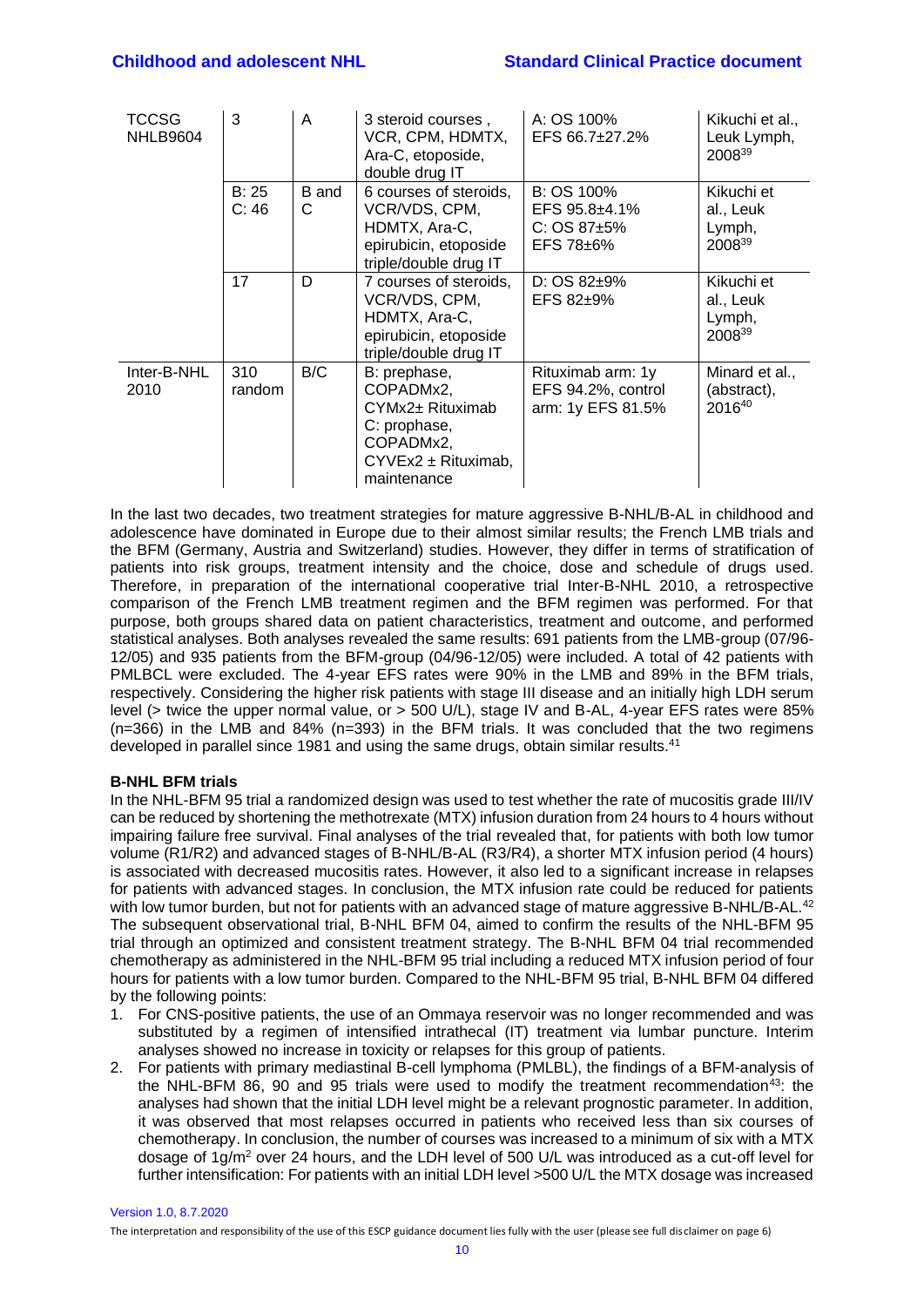to  $5g/m^2$  over 24 hours and a seventh course of chemotherapy was added. However, this treatment modification did not lead to a respective increase in EFS. Therefore, the protocol was amended by the note that participating centers should contact the NHL-BFM study center for cases of newly diagnosed PMLBL for individual consultation (i.e., DA-R-EPOCH)

3. During patient recruitment, in 2010 the protocol was amended by a modified regimen of oxazaphosphorines. The interval between administrations was reduced from 24 hours to 12 hours without modification of the absolute doses nor the number of administrations (constant cumulative dose). This amendment was based on pharmacokinetic data and the experience of the French LMB group with administration of oxazaphosphorines in 12-hourly intervals.<sup>[44-46](#page-41-9)</sup> Although the NHL-BFM 04 results are not published, there is no evidence for increased toxicity with shorter intervals.

In parallel to the B-NHL BFM 04 trial, the NHL-BFM group started a phase II study, B-NHL BFM Rituximab to evaluate the efficacy of rituximab in pediatric patients with mature aggressive B-NHL/B-AL. The expected response rate of 65% after a five-day window of monotherapeutic rituximab was not achieved, neither with one standard dose of 375 mg/m<sup>2</sup> nor with the escalated dose of 700 mg/m<sup>2</sup>.<sup>[47](#page-41-10)</sup> However, historical comparisons showed an increase in EFS for at least R3/R4 patients by only adding one dose of rituximab as a window therapy.

The latest B-NHL 2013 treatment protocol of the NHL-BFM and NOPHO groups for mature aggressive B-cell lymphoma and leukemia in children and adolescents, opened in 2017 and differs from B-NHL BFM 04 by the following points with an emphasis on CNS protection and treatment:

1. Patients with B-AL and blasts in the CSF at the time of diagnosis receive 8g/m² methotrexate compared to 5g/m² in previous trials. The rationale for this intensification was arrived at following analyses of the B-NHL BFM 04 trial which showed that 10 out of 32 patients with CNS+ B-AL suffered from relapses, involving CNS in 7/10 cases. EFS for those 32 CSF+ B-AL patients was 53±9% vs 92±5% for 25 CNS+ patients with less than 25% blasts in BM ( $p=0.0018$ )<sup>[48](#page-41-11)</sup>. The French LMB group reported favorable results for CNS+ B-NHL/B-AL patients after having increased the dose of methotrexate to 8g/m<sup>2[49](#page-41-12)</sup>. Therefore, it was decided to increase the dose of methotrexate in the first course for CSF+ B-AL patients. The folinic acid rescue is modified accordingly.

2. In the NHL-BFM 95 trial and the B-NHL BFM 04 protocol it was recommended that the intrathecal (IT) triple drug administrations were split in two, but due to poor compliance the B-NHL 2013 protocol no longer recommends splitting the IT drug.

3. For early CNS protection, patients will receive the first intrathecal triple dose during the rituximab window and not during prephase. CNS positive patients will get two intrathecal doses during the rituximab window and one additional dose compared to the B-NHL BFM 04 protocol.

#### **LMB and FAB-LMB trials**

Since 1981, the French Society of Pediatric Oncology (SFOP) has conducted several consecutive multicenter LMB studies. The general scheme of the LMB protocols of the studies consisted of:

- a prephase, called COP, with small doses of vincristine, cyclophosphamide and prednisone, to induce good tumor reduction and permit the management of metabolic or other acute problems without myelosuppression,

- an intensive induction phase starting one week later with two consecutive courses of COPADM based on fractionated high dose (HD) cyclophosphamide and HD MTX combined with vincristine, adriamycin (doxorubicin) and prednisone,

- two consolidation courses, based on 5 days of continuous infusion Cytarabine (Ara-C). CNS prophylaxis is given by HD MTX and intrathecal injections of MTX + Ara-C,

- maintenance therapy, consisting of monthly 5 days courses with the previously used drugs, which varied along the studies and was progressively shortened.

The major conclusions of the LMB studies were as follows:

- During the first 2 LMB 81 and 84 studies<sup>[50,](#page-42-0)[51](#page-42-1)</sup>, EFS of CNS-negative advanced stages increased to 75-80%, while duration of treatment was progressively reduced from 12 to 5 courses, resulting in a decrease in toxicity. CNS prophylaxis by HD MTX (3 g/m² in 3h infusion) and IT MTX was efficient with a CNS relapse rate <2%. It was shown that partial remission (with documented viable cells in the residual mass) after 3 courses had a poor outcome, but patients could be salvaged by treatment intensification, and that the absence of tumor reduction after COP was indicative of a poor prognosis (EFS = 29%).

- In the **LMB 86** study, a higher dose of MTX (8 g/m² in 4 h), HD Ara-C [CYVE courses = combination of Ara-C (in continuous infusion and HD) with VP16], and repeated triple IT were introduced, resulting in an increase of EFS from 19% to 75% for patients with initial CNS involvement<sup>[52](#page-42-2)</sup>. This intensified strategy was also beneficial to patients with B-AL as those without CNS involvement could achieve an EFS of about 90%. To note, in the LMB 86 trial, patients received cranial irradiation.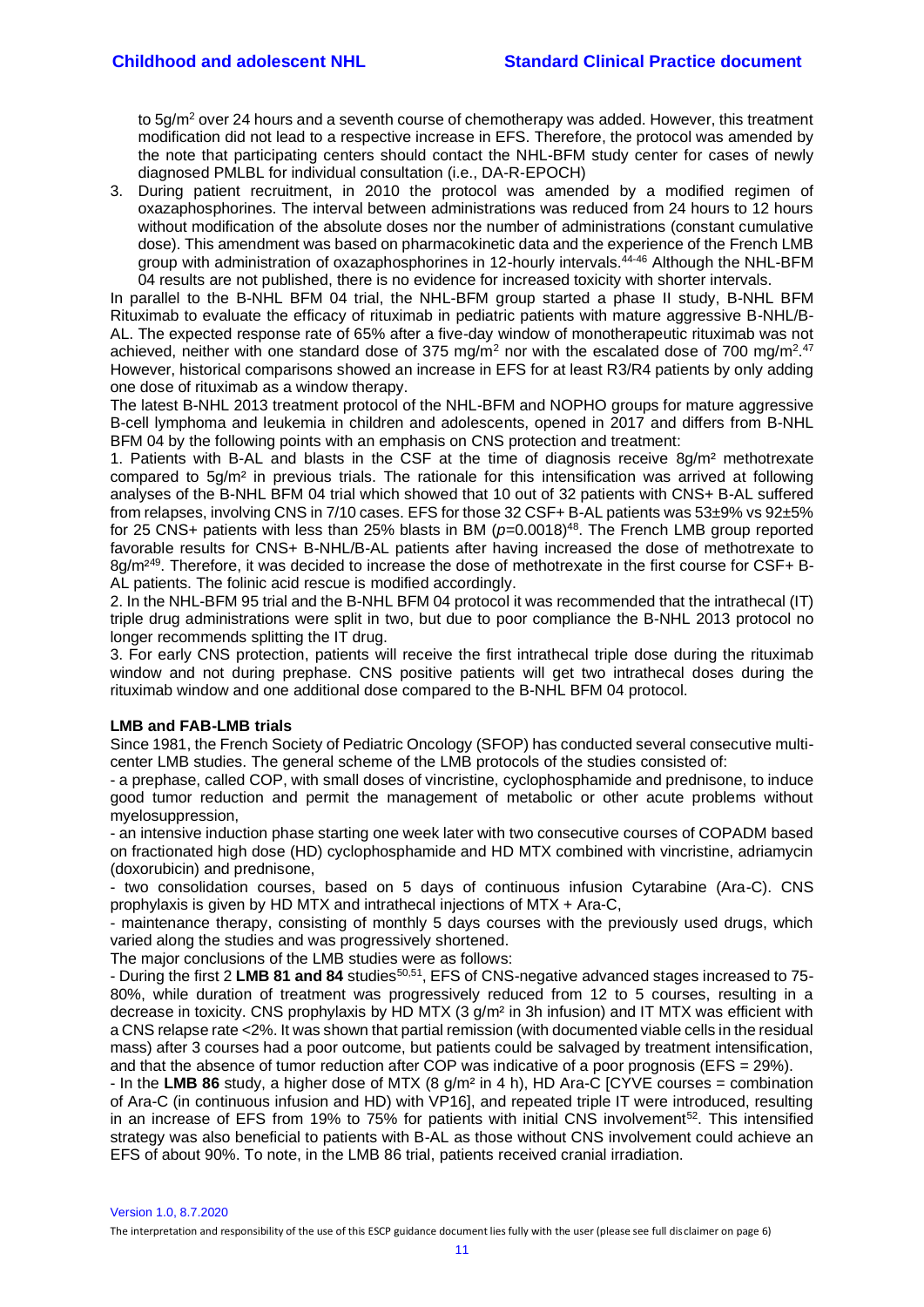- The following LMB 89 study<sup>[53](#page-42-3)</sup> was designed defining three risk groups which received treatment of progressive intensity: Group A patients (resected stage I and resected abdominal stage II) received only 2 courses of COPAD without IT nor HDMTX. Group B patients (not eligible for group A or C) received a five-course treatment identical to the short arm of the LMB 84 protocol: after the prephase, 2 courses of COPADM followed by 2 courses of CYM (HD MTX with Ara-C in 5 days continuous infusion) and a maintenance (m1) phase similar to COPADM with lower doses of cyclophosphamide. Group C patients (with CNS involvement and B-AL with >70% of blasts in bone marrow) received the most intensive treatment of 8 courses similar to that of the LMB 86 protocol: after the prephase, 2 courses of COPADM with HD MTX at a dose of 8g/m², 2 courses of CYVE and 4 maintenance courses (m1 to m4). Cranial irradiation was only given to patients with CNS involvement. Treatment was further intensified for group B patients who did not respond to COP and any patient with residual viable cells after the consolidation phase, by "switching" to the group C regimen. EFS was similar within different histological subgroups exceeding 90%. Prognostic factors included LDH level, non-response to COP and CNS disease.

- The next study, **FAB LMB 96**, was a randomized international trial with the participation of the SFOP, the United Kingdom Children's Cancer Study Group (UKCCSG) and the Children's Cancer Group (CCG) from the USA.<sup>[44-46](#page-41-9)</sup>

It was an attempt to further reduce the total drug dosage especially that of cyclophosphamide to avoid sterility in boys, to reduce treatment duration, and to suppress cranial irradiation in patients with initial CNS involvement. The study confirmed the excellent outcome of group A with a larger number of patients [n=132 patients, 4-year EFS of 98.3%, 4-year OS of 99.2%].<sup>[46](#page-41-13)</sup> For the patients of group B, being good responders to COP and in complete remission after the third course of chemotherapy, treatment was decreased to 4 courses delivering only 3.3 g/m<sup>2</sup> of cyclophosphamide and 120 mg/m<sup>2</sup> of doxorubicin.[34](#page-40-11) In group C, the diminution by 1/3 of the HD Ara-C dose and by half of the VP16 dose led to a decrease in the EFS of 10%, so the trial was closed after the third interim analysis (Cairo, 2007).<sup>[45](#page-41-14)</sup> Based on the results of the NHL-BFM 95 study, in the observational study **SFOP/SFCE LMB 2001/2003**, the possibility of improving the outcome of patients with CNS positive or with a poor response to COP was tested by increasing the duration of the HD MTX infusion from 4 to 24h. Preliminary results indicated an improved outcome for these patients. However, toxicity, especially the mucositis rate and intensity, appeared higher than seen with the shorter infusion time.

- The international **Inter-B-NHL Ritux 2010** trial was designed to test, in a randomized way, whether the addition of rituximab to LMB backbone chemotherapy can improve EFS in patients with high risk B-NHL or B-AL. The first interim analysis conducted in August 2015 showed that 1-year EFS in the rituximab arm was superior compared to the control arm (94.2% vs 81.5%, *p*=0.006) and the randomization was stopped in favor of the Rituximab arm in November 2015 following the recommendations of the Independent Data Monitoring Committee.<sup>[40](#page-41-5)</sup> With a three-year survival rate exceeding nearly 95%, the results were outstanding. This study changed the international treatment benchmark in young patients with advanced B-cell non-Hodgkin lymphoma and B-AL. As Burkitt lymphoma is a rare disease (~1000/1200 new cases/year in Europe and in the USA), 12 countries had to collaborate to answer this question. The randomised phase III Inter-B-NHL Ritux 2010 trial was conducted between December 2011 and November 2015 and involved 328 patients, aged between 2 and 18 years, treated in 176 centres distributed over four continents (Europe, North America, Australia and Asia). When rituximab was administered with chemotherapy, almost 95% of children and adolescents with advanced Burkitt lymphoma or B-AL were alive and disease-free after more than three years.

## <span id="page-11-0"></span>**1.3 Anaplastic Large Cell Lymphoma**

Anaplastic large cell lymphoma (ALCL) in children and adolescents accounts for 10-15% of childhood and adolescent NHL.<sup>[54](#page-42-4)</sup> More than 90% of systemic ALCL in children carry an oncogenic reciprocal translocation involving chromosome band 2p23 resulting in the fusion of the *anaplastic lymphoma kinase* (*ALK*) gene to one of several partners. The most common ALK fusion protein is nucleophosmin (NPM)- ALK resulting from the t(2;5)(p23;q35) translocation occurring in 90% of ALK-positive ALCL.<sup>[55,](#page-42-5)[56](#page-42-6)</sup> ALK fusion proteins play an essential role in lymphomagenesis and the survival of tumor cells. The following table summarizes treatment results from trials of pediatric patients with ALCL.

Table 3. Treatment results from trials of pediatric patients with ALCL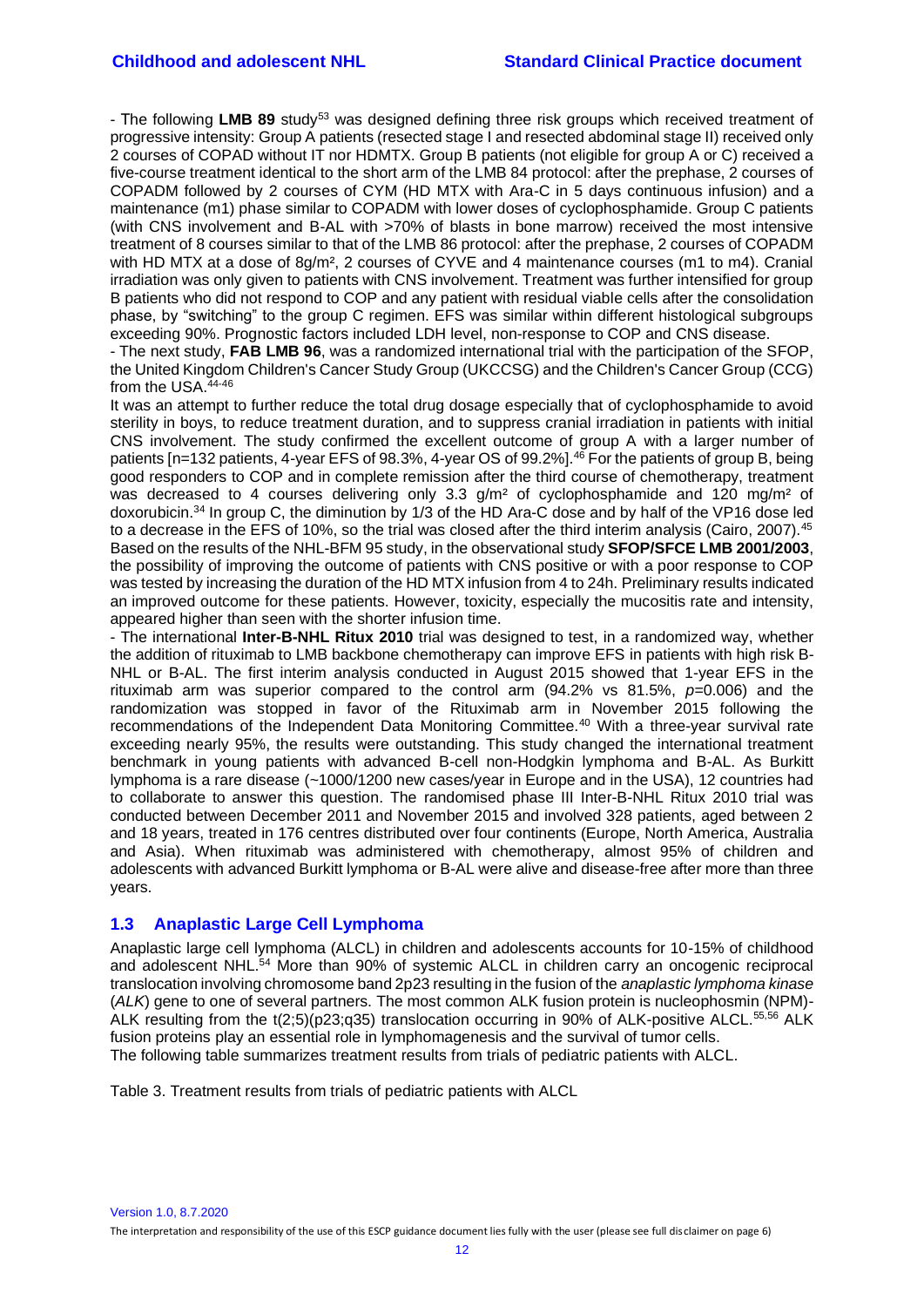#### **Childhood and adolescent NHL Standard Clinical Practice document**

| Trial                        | Stratification | <b>Patients</b> | Courses | Therapy<br>duration | pEFS      | Reference                              |
|------------------------------|----------------|-----------------|---------|---------------------|-----------|----------------------------------------|
|                              |                | (N)             | (N)     | (months)            | (%)       |                                        |
| HM 90/91                     | <b>No</b>      | 82              | 10      | 8                   | 64±10     | Brugieres et al.<br>1998 <sup>57</sup> |
| NHL-BFM 90                   | stage          | 89              | 6       | 5                   | 76±5      | Seidemann et al.<br>2001 <sup>58</sup> |
| UKCCSG-NHL<br>9001/9002/9003 | stage          | 55              | 8       | 6                   | $59+12$   | Williams et al.<br>2002 <sup>59</sup>  |
| APO-POG9315                  | No             | 86              | 17      | 12                  | $72\pm 6$ | Laver et al. 2005 <sup>60</sup>        |
| CCG-5941                     | <b>No</b>      | 86              |         | 12                  | $68 + 11$ | Lowe et al. $2009^{61}$                |
| $LNH-92$                     | <b>No</b>      | 34              | n.a.    | 24                  | $65 + 8$  | Rosolen et al.<br>2005 <sup>62</sup>   |
| ALCL <sub>99</sub>           | clinical RF    | 352             | 6       | 5                   | $73+4$    | Brugieres et al.<br>200963             |

<span id="page-12-0"></span>Given that ALCL was not recognised as a distinct form of NHL until 1989, most patients prior to this time would have been treated as having B- or T-cell NHL. The NHL-BFM 90 study was the first trial to include a treatment arm specifically for ALCL, based on the previous NHL-BFM studies. In recent trials, with very different first-line chemotherapy regimens concerning duration of treatment, number and cumulative doses of drugs, astonishingly similar EFS rates of about 65-75% have been achieved.<sup>[57-64](#page-42-7)</sup> The non-randomized NHL-BFM 95 study aimed towards therapy improvement for high-risk patients identified by clinical and pathological parameters (data not published). Intensification with high-dose Ara-C combined with etoposide and high-dose methotrexate did not lead to a higher EFS compared to the historical control of the NHL-BFM 90 trial. In the largest multinational trial ALCL-99, the NHL-BFM 90 strategy with the lowest cumulative drug doses and shortest time of therapy duration was chosen as a backbone.[58](#page-42-8) With more than 400 children included from 15 countries, an EFS of 73% was achieved.<sup>[63,](#page-42-13)[65](#page-42-14)</sup> The primary objectives of the ALCL-99 study were to test whether intrathecal therapy could be safely omitted when high-dose MTX was applied in a higher dose but as a shorter infusion and whether intensification with the addition of vinblastine in high-risk patients during intensive courses and maintenance could improve EFS. The results showed no difference in the EFS of patients treated with  $1g/m^2$  MTX infused over 24h with IT therapy, compared to those patients who received  $3g/m^2$  MTX over 3h without IT therapy. However, the toxicity of the 24h-infusion was significantly higher.<sup>[63](#page-42-13)</sup> Therefore, since 2006 all ALCL patients except those with isolated skin disease and CNS-involvement are treated with 3 courses (completely resected stage I) or 6 courses (all other patients) of chemotherapy containing 3g/m<sup>2</sup> MTX infused over 3h without IT therapy. Addition of vinblastine showed no significant benefit in comparison to patients not receiving vinblastine, with relapse being delayed rather than prevented.<sup>[65](#page-42-14)</sup> Although ALK fusions are attractive targetable genetic aberrations, no ALK tyrosine kinase inhibitor has been tested yet in front-line therapy for pediatric ALCL patients except for an ongoing US trial.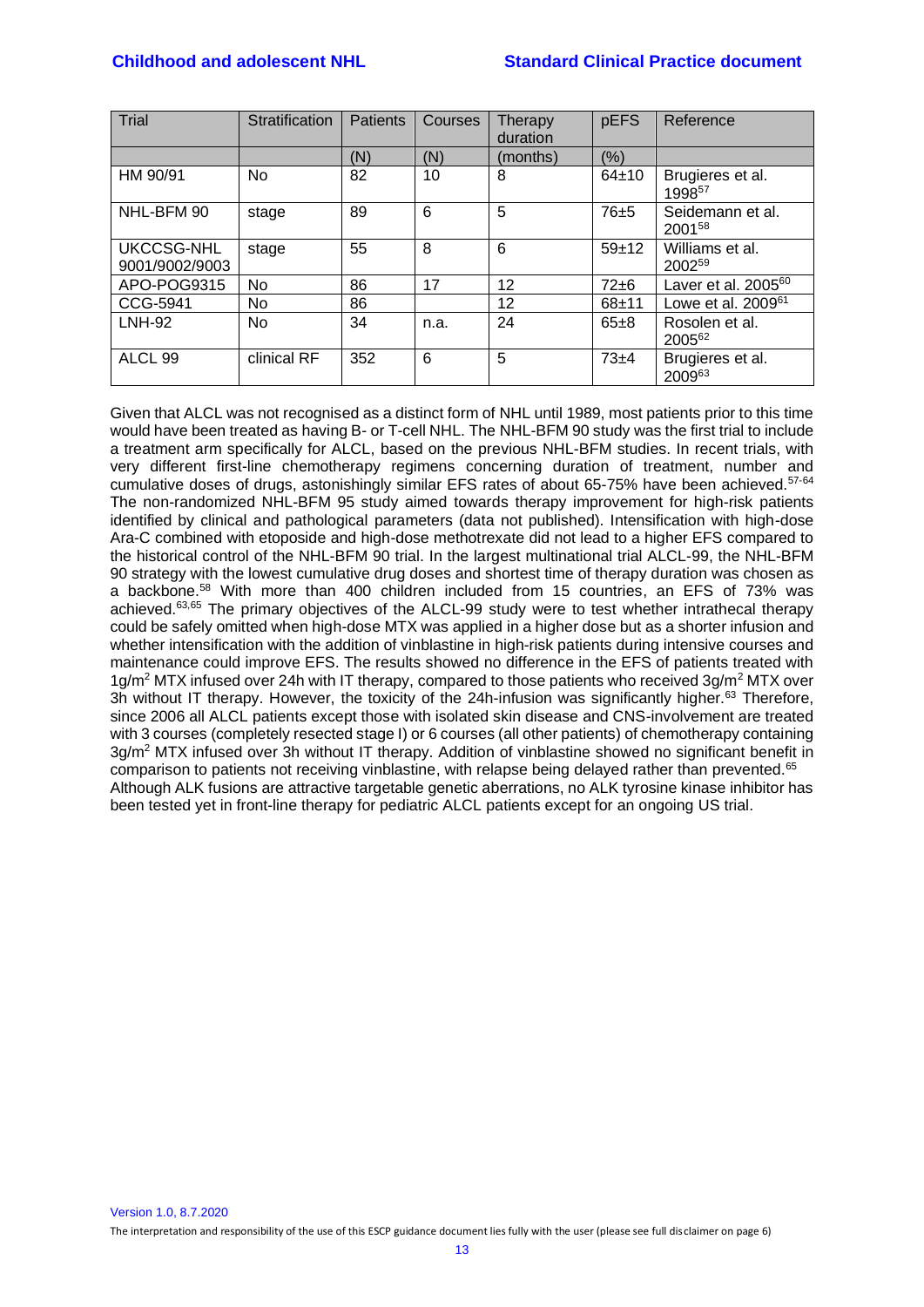# **2. PATIENT GROUPS AND DIAGNOSTICS**

This document applies to the following patients:

- newly diagnosed NHL, including mature B-NHL/B-AL, LBL and ALCL
- <18 years old at diagnosis.

Special modifications may be required for patients with:

- underlying chromosomal breakage syndrome, severe immunodeficiency or HIV infection
- previous organ transplantation
- previous malignancy or previous chemotherapy/radiotherapy
- other pre-existing disease prohibiting standard therapy or systemic corticosteroid treatment
- during pregnancy or lactation
- simultaneous participation in a clinical study
- other subtypes of NHL such as PMLBCL, pediatric-type follicular lymphoma, marginal zone lymphoma, Large B-cell lymphoma (LBCL) with *IRF4/MUM* rearrangement and peripheral T-cell lymphoma

# <span id="page-13-1"></span><span id="page-13-0"></span>**2.1 Diagnostic Criteria**

#### **2.1.1 Classification of NHL**

NHL subtypes are classified according to the WHO classification system which was updated in 2008 and 2016.<sup>[66](#page-43-0)</sup> The following table summarizes the NHL subtypes occurring in children. Further NHL subtypes described in the WHO classification are only seen in rare cases or never in children. Especially in such cases, reference pathology by experienced pediatric hematopathologists should be performed to confirm the diagnosis.

Table 4. WHO classification system for NHL (2016)

| Acute leukemias of ambiguous lineage                                            |        |  |
|---------------------------------------------------------------------------------|--------|--|
| Acute undifferentiated leukemia                                                 | 9801/3 |  |
| Mixed phenotype acute leukemia with t(9;22)(q34;q11.2); BCR-ABL1                | 9806/3 |  |
| Mixed phenotype acute leukemia with t(v;11q23); MLL rearranged                  |        |  |
| Mixed phenotype acute leukemia B/myeloid, NOS                                   |        |  |
| Mixed phénotype acute leukemia T/myeloid, NOS                                   | 9809/3 |  |
| <b>Precursor lymphoid neoplasms</b>                                             |        |  |
| B lymphoblastic leukemia/lymphoma                                               |        |  |
| B lymphoblastic leukemia/lymphoma, NOS                                          | 9811/3 |  |
| B lymphoblastic leukemia/lymphoma with t(9;22)(q34;q11.2); BCR-ABL1             | 9812/3 |  |
| B lymphoblastic leukemia/lymphoma with t(v;11q23); MLL rearranged               | 9807/3 |  |
| B lymphoblastic leukemia/lymphoma with t(12;21)(p13;q22); TEL-AML1 (ETV6-RUNX1) | 9814/3 |  |
| B lymphoblastic leukemia/lymphoma with hyperdiploidy                            | 9815/3 |  |
| B lymphoblastic leukemia/lymphoma with hypodiploidy                             | 9816/3 |  |
| B lymphoblastic leukemia/lymphoma with t(5;14)(q31;q32); IL3-IGH                | 9817/3 |  |
| B lymphoblastic leukemia/lymphoma with t(1;19)(q23;p13.3); E2A-PBX1 (TCF3-PBX1) | 9818/3 |  |
| T lymphoblastic leukemia/lymphoma                                               |        |  |
| T lymphoblastic leukemia/lymphoma                                               | 9837/3 |  |
| <b>Mature B-cell neoplasms</b>                                                  |        |  |
| Pediatric nodal marginal zone lymphoma                                          | 9699/3 |  |
| Pediatric follicular lymphoma                                                   | 9690/3 |  |
| Diffuse large B-cell lymphoma (DLBCL), NOS                                      | 9680/3 |  |
| T-cell/histiocyte rich large B-cell lymphoma                                    | 9688/3 |  |
| Primary DLBCL of the CNS                                                        | 9680/3 |  |
| DLBCL associated with chronic inflammation                                      | 9680/3 |  |
| Primary mediastinal (thymic) large B-cell lymphoma                              | 9679/3 |  |
| ALK positive large B-cell lymphoma                                              | 9737/3 |  |
| Burkitt lymphoma                                                                | 9687/3 |  |

Version 1.0, 8.7.2020

The interpretation and responsibility of the use of this ESCP guidance document lies fully with the user (please see full disclaimer on page 6)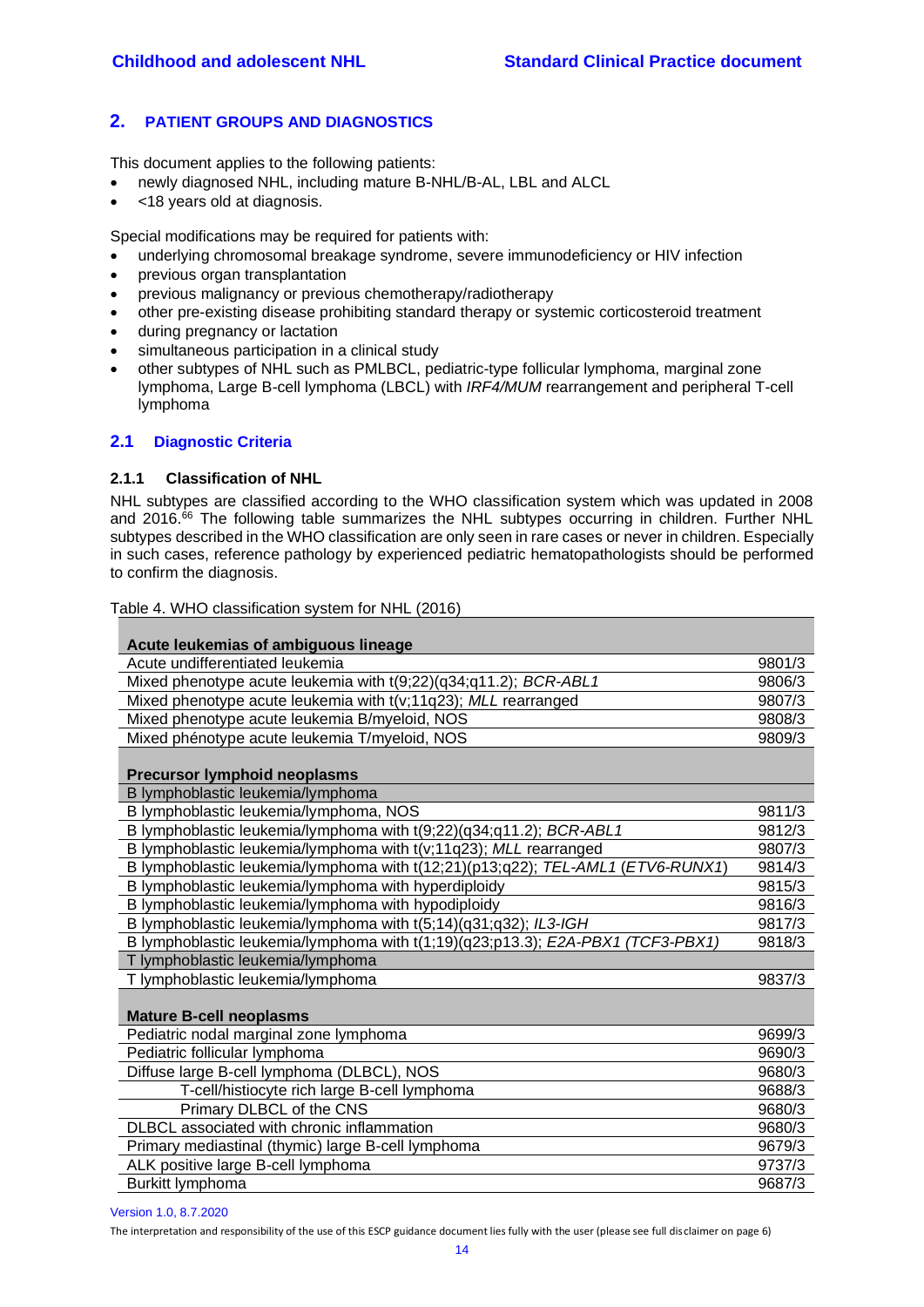B-cell lymphoma unclassifiable, with features intermediate between diffuse large B-cell lymphoma and Burkitt lymphoma 9680/3

B-cell lymphoma unclassifiable, with features intermediate between diffuse large B-cell lymphoma and classical Hodgkin lymphoma 9596/3

| <b>Mature T-cell and NK-cell neoplasms</b>                            |        |  |  |
|-----------------------------------------------------------------------|--------|--|--|
| Systemic EBV-positive T-cell lymphoproliferative disease of childhood | 9724/3 |  |  |
| Extranodal NK/T-cell lymphoma, nasal type                             | 9719/3 |  |  |
| Enteropathy-associated T-cell lymphoma                                | 9717/3 |  |  |
| Hepatosplenic T-cell lymphoma                                         | 9716/3 |  |  |
| Subcutaneous panniculitis-like T-cell lymphoma                        | 9708/3 |  |  |
| Primary cutaneous CD30 positive lymphoproliferative disorders         |        |  |  |
| Lymphomatoid papulosis                                                | 9718/1 |  |  |
| Primary cutaneous anaplastic large cell lymphoma                      | 9718/3 |  |  |
| Primary cutaneous gamma-delta T-cell lymphoma                         | 9726/3 |  |  |
| Peripheral T-cell lymphoma, NOS                                       | 9702/3 |  |  |
| Anaplastic large cell lymphoma, ALK positive                          | 9714/3 |  |  |
| Anaplastic large cell lymphoma, ALK negative                          | 9702/3 |  |  |

## <span id="page-14-0"></span>**2.1.2 Diagnostic approach and surgery**

To establish a diagnosis of NHL, the least invasive procedure for taking a biopsy should be performed. However, fine-needle or trocar needle biopsy is usually not recommended because tissue specimens gained by these methods is frequently insufficient for complete characterization of the disease. Therefore, needle biopsy should be restricted to those situations where more invasive intervention is contraindicated.

In cases of suspected lymphoma, all options to establish the diagnosis should be considered before surgery is performed, i.e., examination of blood and bone marrow (BM) and/or examination of pleural effusion/ascites when applicable. In cases of malignant effusions and/or significant bone marrow infiltration (>20% blasts) the diagnosis can be established by means of cytomorphology (cytospin preparations), immunophenotyping of cells by flow cytometry and genetics.

Only if the diagnosis cannot be established using these simple techniques should surgery be performed. The main principles of a surgical approach to NHL include:

- The primary goal of surgery is to achieve the biopsy for diagnosis. Complete resection should not be conducted, unless it is possible without any risks or functional losses for the patient.
- The most peripheral lesion should be chosen for biopsy, i.e., in the case of a mediastinal tumor, extra-thoracic manifestations should be carefully sought for a biopsy.
- Although surgery should be a minimally invasive procedure, the material gained by surgery should be adequate for comprehensive characterization of the disease. The biopsy material should not be completely fixated in formol, because most important biological investigations would then be prohibited. Pre-surgical planning for processing of the tumor material should be made by a team consisting of a surgeon, pediatric oncologist and pathologist.
- In patients with mature B-NHL, the resection status is one of several parameters for risk group stratification. Therefore, the resection status "completely resected" has to be evaluated and confirmed carefully. The relevance of this information should be discussed with the surgeon prior to the surgery. As mentioned above, complete resection should not be the intention of surgery, if it cannot be achieved without any risks or functional losses for the patient.

Relevant exceptional cases:

• For patients with a **mediastinal tumor** other diagnostic procedures (pleural puncture, etc.) should be performed to avoid surgery. If there is no pleural effusion and there are no lymphoblasts in the bone marrow, a thorough search should be carried out for extrathoracic manifestations which can be used for a biopsy. Note that with intubation, respiratory failure can occur due to tracheal edema and tracheal compression post-operatively. If intubation is performed for such patients, it is recommended to electively continue ventilation after surgery and to start cytoreductive therapy immediately. Extubation should be postponed until significant shrinking of the tumor is achieved by cytoreductive therapy. Patients with a critically large mediastinal tumor with clinical symptoms of respiratory distress should not be treated surgically and any distressing diagnostic procedure must be questioned depending on the clinical situation. In such a situation, cytoreductive therapy with prednisone and, if necessary, cyclophosphamide should be started immediately without any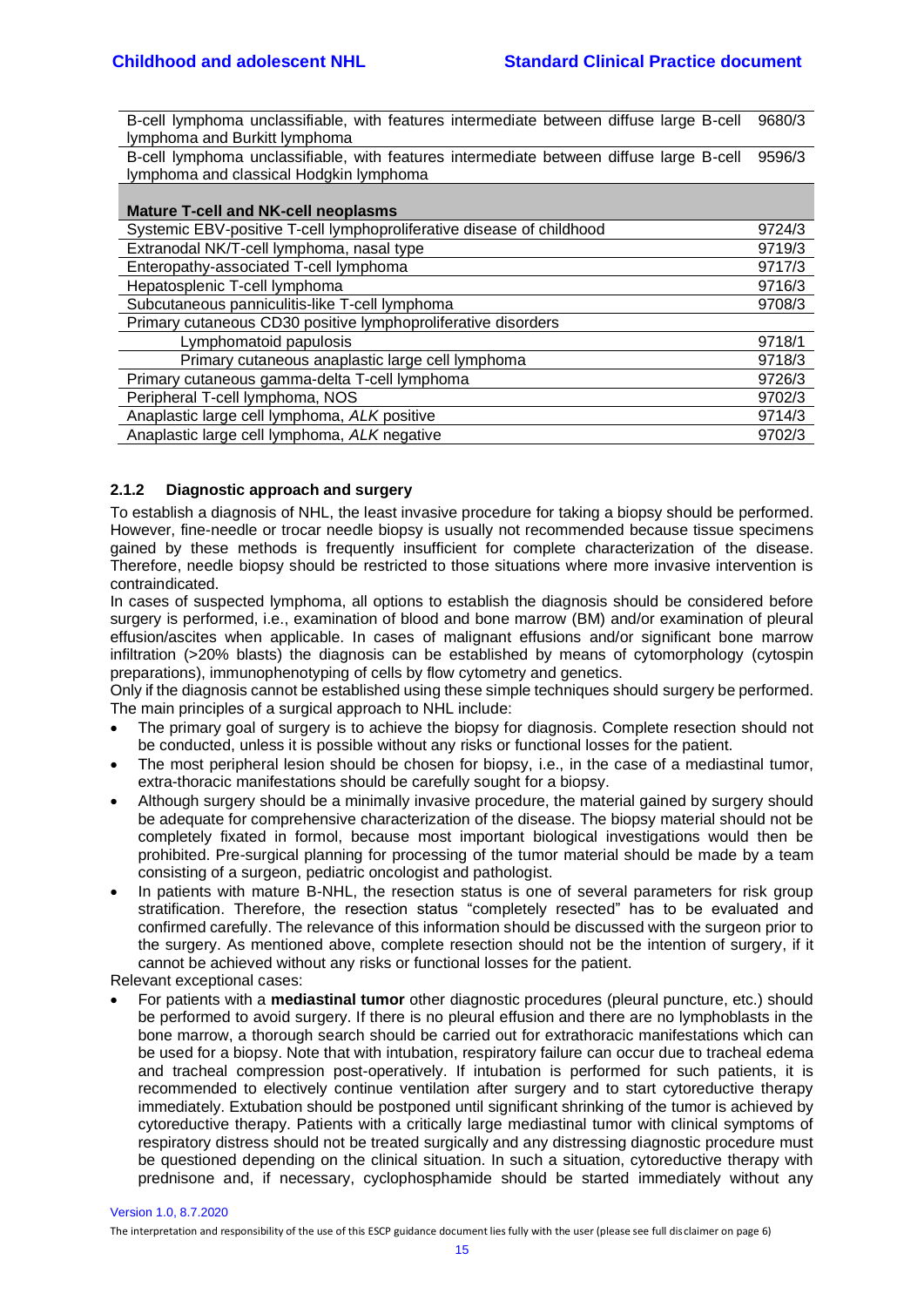diagnostic procedure but a full blood count. Surgery should be postponed until clinical stabilization is achieved.

- In patients with **pericardial effusion**, initiation of the cytoreductive prephase prior to puncture should be carefully assessed in collaboration with colleagues from the intensive care unit.
- In cases of suspected **pB-LBL based only on BM investigation**, the diagnosis has to be confirmed by biopsy and histology of another tumor lesion, because sometimes hematogones cannot be distinguished from pB-LBL blasts based on currently available morphologic and immunophenotypic methods.

## <span id="page-15-0"></span>**2.1.3 Processing of tissue and cell specimens**

The table below summarizes specimens that can be tested to confirm a diagnosis of NHL, as well as the relevant processing and the required investigation.

| <b>Material</b>                      | Processing                             | Investigation                                           |
|--------------------------------------|----------------------------------------|---------------------------------------------------------|
|                                      | Formol fixated                         | Histology<br>Immunohistochemistry                       |
| Lymphoma                             | Shock frozen                           | Molecular genetics<br>Cell banking                      |
| Tumor touch imprints                 | 10 slides, unstained                   | Cytomorphology, FISH                                    |
|                                      |                                        |                                                         |
| Bone marrow                          | 20 ml with EDTA                        | Molecular genetics/MDD;<br>Cytogenetics<br>Cell banking |
| (2 sites)                            | 6 slides, unstained                    | Cytomorphology                                          |
|                                      | 5 ml with heparin*                     | Immunology**                                            |
|                                      |                                        |                                                         |
| Bone marrow biopsy                   | Formol fixated                         | Histology,<br>Immunohistochemistry                      |
|                                      |                                        |                                                         |
| Liquor/ Cerebrospinal fluid<br>(CSF) | 3 cytospin preparations,<br>unstained  | Cytomorphology                                          |
|                                      |                                        |                                                         |
| <b>Blood</b>                         | 15-20 ml with EDTA                     | Molecular genetics/MDD<br>Cell banking                  |
|                                      |                                        |                                                         |
|                                      | 10 cytospin preparations,<br>unstained | Cytomorphology                                          |
| Pleural effusion/ Ascites            | As much as possible<br>with heparin*   | Cytogenetics<br>Molecular genetics/MRD<br>Cell banking  |
|                                      | 5 ml with heparin*                     | Immunology                                              |
| MDD, minimal diccominated dicease    |                                        |                                                         |

Table 5. Tissue and cell specimens

MDD, minimal disseminated disease

\* use heparin without stabilizer, recommendation: 50 IU heparin/1ml effusion.

\*\* only in cases of ≥ 20% lymphoma cells in the bone marrow

## <span id="page-15-1"></span>**2.1.4 Initial diagnostics**

## **Important information:**

- For valid risk group assessment, initial lumbar puncture (LP) and bone marrow puncture (BMP) are essential. Initial LP and BMP should be performed *prior to protocol treatment administration and not later than 24 hours after steroid administration*.
- If there is either severe respiratory insufficiency and/or vena cava compression syndrome all further diagnostics (except for blood tests), and especially invasive diagnostic procedures, should be postponed until clinical stabilization is achieved. Cytoreductive therapy with prednisone  $\pm$ cyclophosphamide should be started immediately.

Version 1.0, 8.7.2020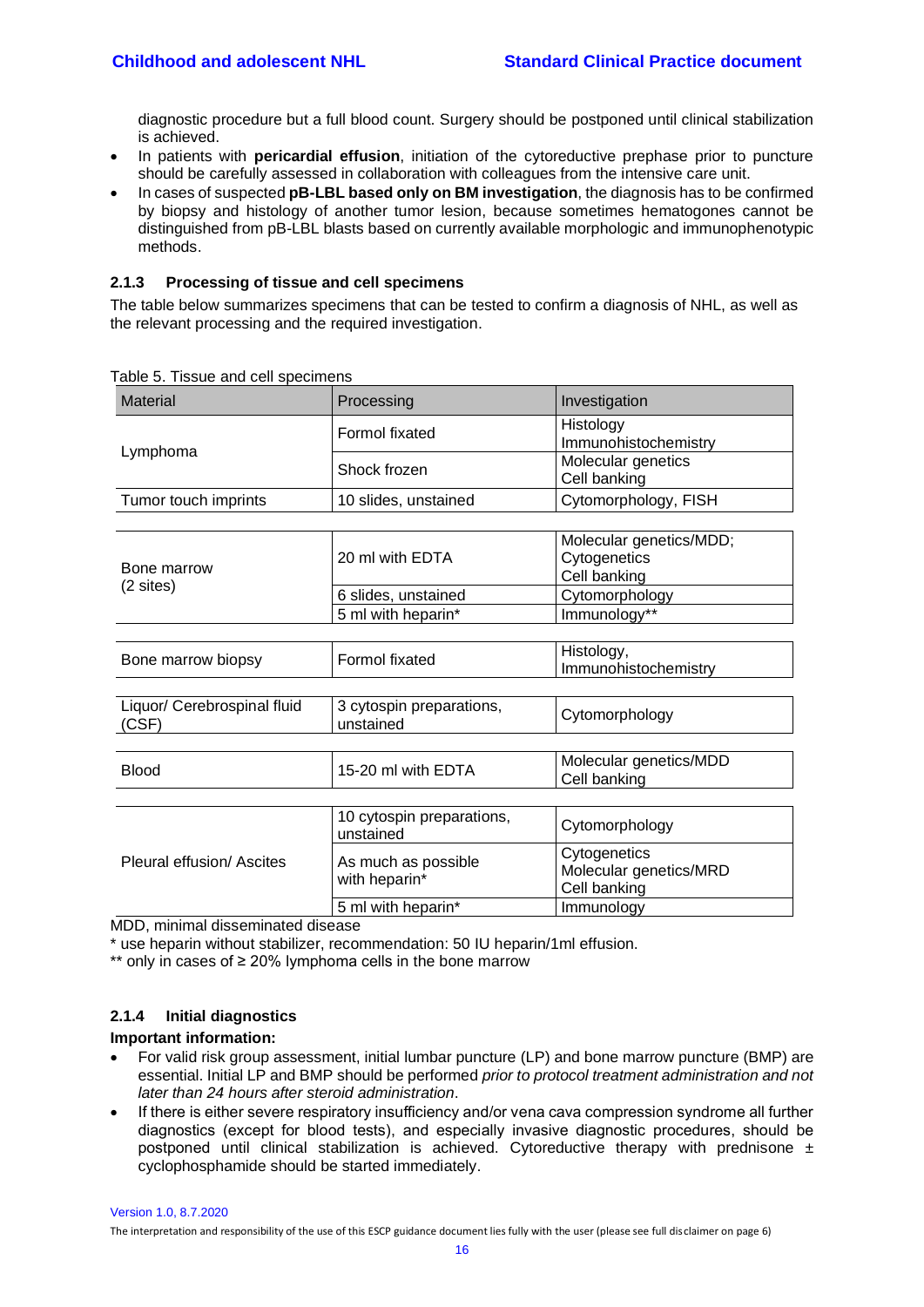• In patients with chromosomal breakage syndrome (ataxia-telangiectasia, Nijmegen breakage syndrome or other) CT and X-ray should be replaced by MRI.

#### **Initial diagnostics and staging include the following investigations:**

- Complete history including B-symptoms (fever greater than 38°C for >7 days, drenching night sweats, unintentional weight loss of >10% of normal body weight over a period of 6 months or less).
- Detailed physical examination including Lansky/Karnofsky performance status
- Bone marrow aspirate from two sites: morphology, immunology and genetics (if >20% blasts)
- Bone marrow biopsy: immunohistochemistry
- Lumbar puncture: cell count, cytospin preparation for morphology (independently from cell count), glucose and protein
- Assessment of cardiac function by echocardiography (assessment of shortening and ejection fraction)
- In pubertal boys, sperm banking should be discussed and, if performed, sperm should be cryopreserved before starting chemotherapy; in pubertal girls and women, possibilities for fertility preservation should be discussed and if applicable and wished, performed before starting chemotherapy

# **The following imaging procedures should be performed:**

- Ultrasound of the abdomen, lymph nodes, testis and thorax (to exclude pleural or pericardial effusions)
- MRI of the involved region if applicable
- Chest x-ray, posterior-anterior
- Cranial MRI, in case of symptoms or lymphoma manifestations close to the CNS
- In cases of mediastinal involvement: chest CT or MRI with contrast
- In cases of suspected bone lesions: X-ray and/or MRI (and bone scintigraphy)
- In cases of neurological signs suggesting spinal cord compression: spinal MRI
- Data regarding PET-CT are limited at present. It is only recommended for initial staging, if it does not delay the start of treatment. Staging has to be defined by the findings seen on the high-resolution CT and not from PET.

#### **Laboratory investigations:**

- Full blood count, differential and platelet count, reticulocytes, blood smears
- Electrolytes, urea, creatinine, uric acid, calcium, phosphorous, albumin
- SGOT, SGPT, gamma GT, bilirubin
- LDH level
- Hemostasis/coagulation tests
- HIV antibody test
- Serum level of HB Ags, anti-HBs antibodies, anti-HBc antibodies, IgG, IgM; Viral serology including EBV, CMV, according to local/national standards.
- Pregnancy test for girls/female adolescents with signs of puberty

## <span id="page-16-0"></span>**2.1.5 Definition of organ involvement**

#### • *Central nervous system involvement*

For **LBL** three patterns of CNS involvement may be distinguished:

#### Type 1: CNS-negative

- no identifiable blasts in the CSF of cytospin-preparations (independent of cell number)
- no cerebral/medullary infiltrates detected on cranial/spinal MRI
- no cranial nerve palsy that cannot be explained by extradural lesions

Type 2:

• < 5 cells/μl CSF, but definite blasts in the cytospin preparation.

Type 3: CNS-positive

- > 5 cells/ul in the CSF and morphologically identifiable blasts in the CSF on cytospin preparations
- and/or cerebral/medullary infiltrates on cranial/spinal MRI
- and/or a cranial nerve palsy that cannot be explained by extradural lesions

#### Version 1.0, 8.7.2020

The interpretation and responsibility of the use of this ESCP guidance document lies fully with the user (please see full disclaimer on page 6)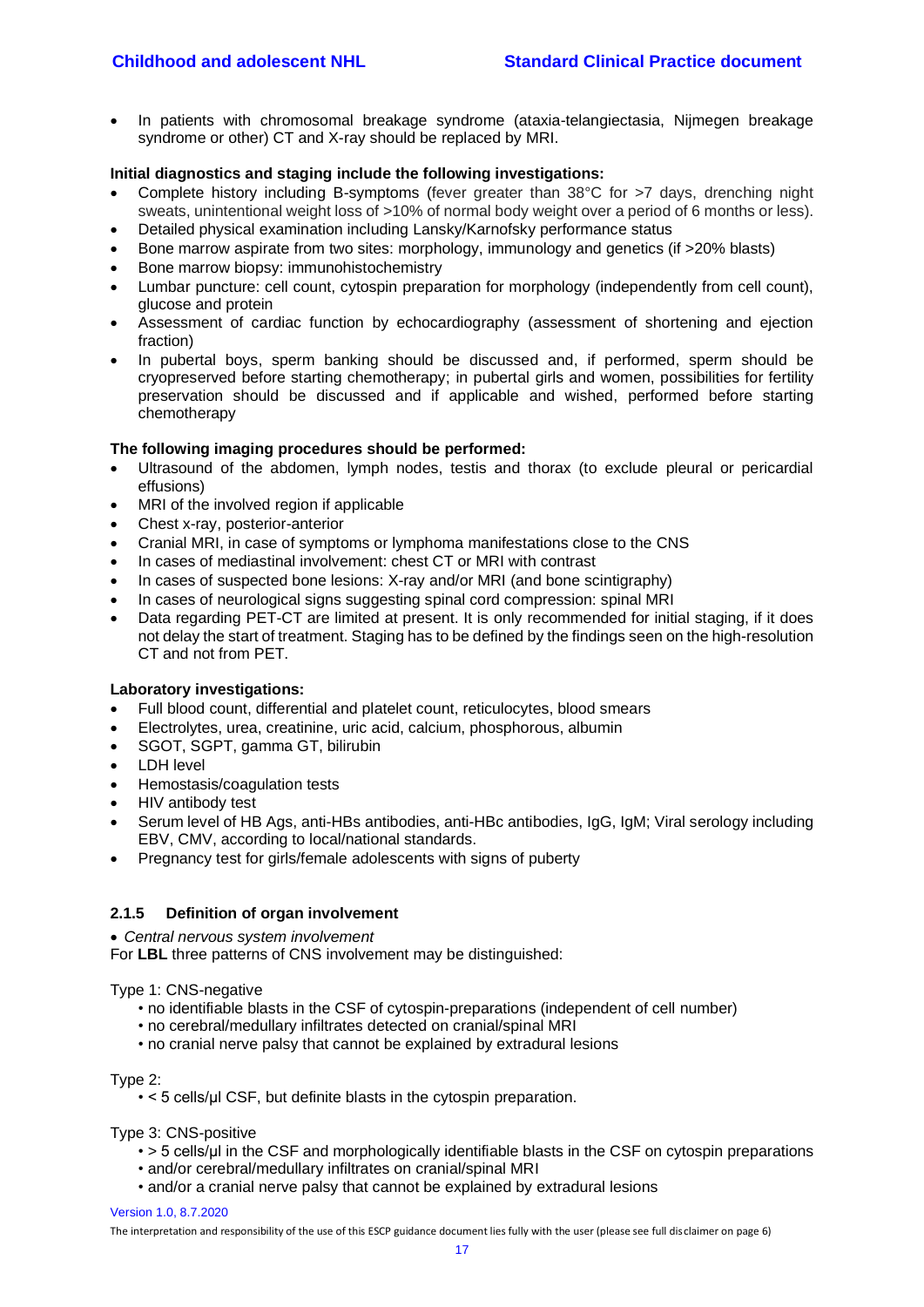In **NHL subtypes other than LBL,** CNS involvement is defined by at least one of the following criteria:

- morphologically identifiable blast(s) in CSF irrespective of cell count (in doubtful cases, molecular genetics or FISH might help to diagnose blast cells in patients with ALCL or Burkitt lymphoma).
- cerebral/medullary infiltrates detected by cranial/spinal MRI or CT
- cranial nerve palsy that cannot be explained by an extradural lesion

#### • *Bone marrow involvement*

In **LBL,** bone marrow involvement is diagnosed if there are ≥5% and <25% blasts in BM aspiration smears. In cases of ≥ 25% lymphoblasts (FAB L1/L2) in the BM a diagnosis of ALL should be made.

*Exception*: In patients with a focal bone lesion and BM infiltration of more than 25% blasts in this lesion, but less than 25% blasts in all other puncture sites, a diagnosis of LBL should be considered.

In **ALCL,** bone marrow involvement is defined as the presence of morphologically identifiable tumor cells.

In **mature aggressive B-cell lymphoma**, bone marrow involvement is diagnosed if there are  $\geq 5\%$ blasts in the BMP. Minimal disseminated disease below a cytological threshold diagnosed by molecular methods in bone marrow or blood, i.e., in patients with ALCL or BL, is not considered bone marrow involvement.

**Definition of Burkitt leukemia (B-AL)**: If there are  $\geq$ 25% FAB-L3 blasts in the bone marrow and the chromosomal rearrangements  $t(8;14)$ ,  $t(8;22)$  or  $t(2;8)$ , or monoclonal immunoglobulins are present on 25% of malignant cells, B-AL should be diagnosed.

#### • *Mediastinal involvement*

Mediastinal involvement should be confirmed by MRI or CT scan. The histopathological diagnosis of LBL should, whenever possible, be corroborated by biopsy of other organs, such as peripheral lymph nodes.

#### • *Lung involvement*

Lung involvement should be confirmed by chest CT. The histopathological diagnosis should, whenever possible, be corroborated by biopsy of other organs, such as peripheral lymph nodes.

#### • *Bone involvement*

Bone involvement is diagnosed if there are bone lesions on x-ray or MRI, provided the diagnosis of LBL is already histologically established. If the bone lesion is the only manifestation of a suspected LBL, a bone biopsy must be performed.

#### • *Testicular involvement*

Testicular involvement is diagnosed clinically as the presence of a painless enlargement of one or both testicles, provided the diagnosis of NHL is established otherwise. If painless enlargement of one or both testicles is the only detectable lesion, a biopsy must be performed.

#### *Skin involvement*

To confirm suspected skin involvement, a biopsy is necessary if it is relevant for diagnosis or risk stratification (i.e., for ALCL). Skin infiltration by continuous tumor growth arising from an involved lymph node or a soft tissue tumor is not considered primary skin involvement.

#### <span id="page-17-0"></span>**2.1.6 Staging**

Staging is performed according to International the Pediatric Non-Hodgkin Lymphoma Staging System  $(IPNHLSS)^{67}$  $(IPNHLSS)^{67}$  $(IPNHLSS)^{67}$  and St. Jude's Staging System<sup>[68](#page-43-2)</sup> based on bone marrow puncture/biopsy, lumbar puncture and imaging procedures.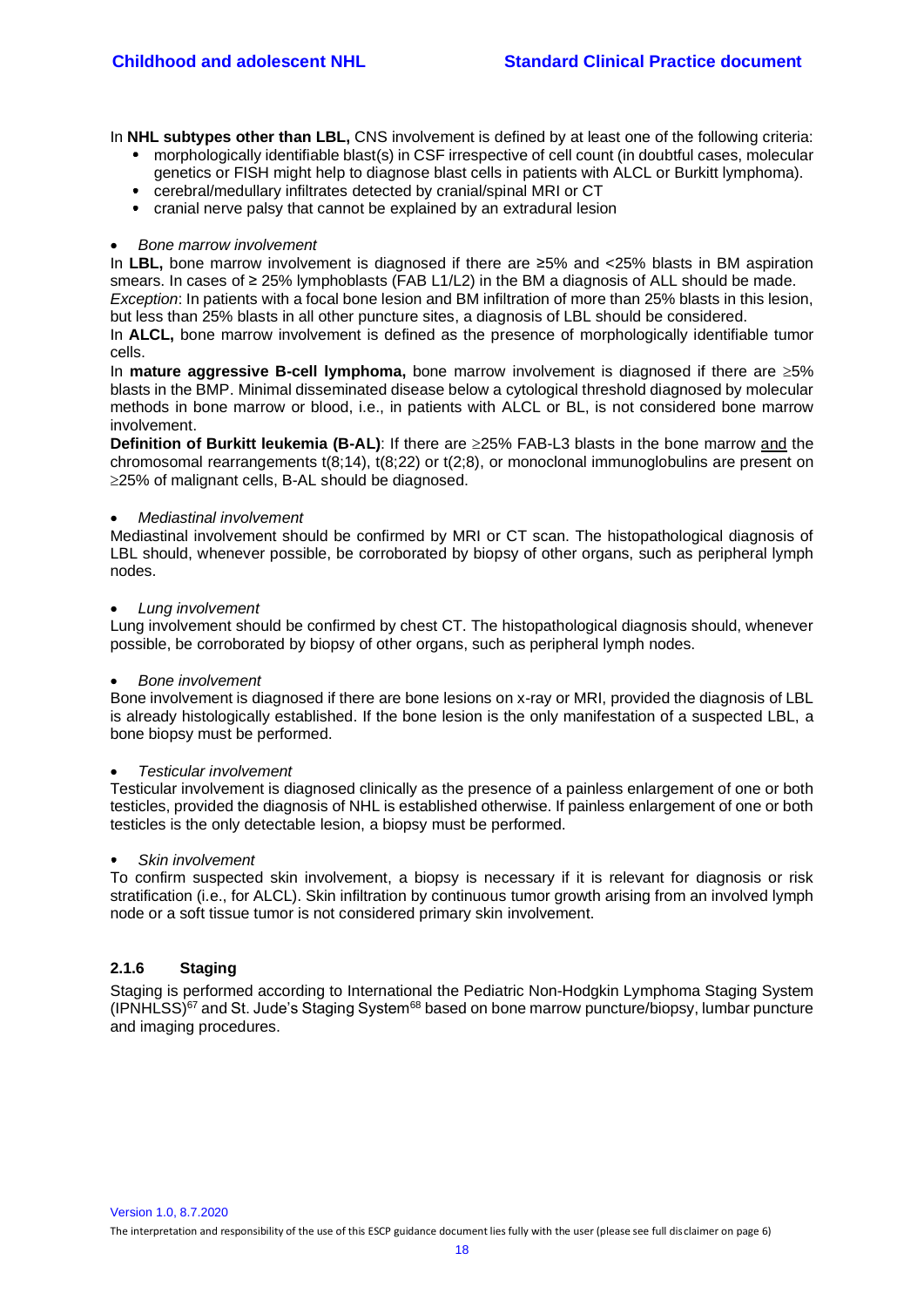| <b>Stage</b> |           | Criteria for extent of disease                                                                                                                                                |
|--------------|-----------|-------------------------------------------------------------------------------------------------------------------------------------------------------------------------------|
| $\mathbf{I}$ |           | Single tumor with exclusion of the mediastinum and abdomen                                                                                                                    |
| $\mathbf{I}$ | $\bullet$ | Single extranodal tumor with regional node involvement                                                                                                                        |
|              | $\bullet$ | ≥ Two nodal areas on the same side of diaphragm                                                                                                                               |
|              | $\bullet$ | Primary gastrointestinal tract tumor (usually in ileocecal area), $\pm$ involvement of                                                                                        |
|              |           | associated mesenteric nodes, that is completely resectable (if there are malignant                                                                                            |
|              |           | ascites or extension of tumor to adjacent organs, it should be regarded as stage III)                                                                                         |
| $III^*$      | $\bullet$ | ≥ Two extranodal tumors above and/or below the diaphragm                                                                                                                      |
|              |           | ≥ Two nodal areas above and below the diaphragm                                                                                                                               |
|              | $\bullet$ | Any intrathoracic tumor (mediastinal, hilar, pulmonary, pleural, or thymic)                                                                                                   |
|              | $\bullet$ | Intra-abdominal and retroperitoneal disease, including liver, spleen, kidney, and/or<br>ovary localizations, regardless of degree of resection (except primary GI tract tumor |
|              |           | [usually in ileocecal region] $\pm$ involvement of associated mesenteric nodes that is                                                                                        |
|              |           | completely resectable)                                                                                                                                                        |
|              | $\bullet$ | Any paraspinal or epidural tumor, regardless of whether other sites are involved                                                                                              |
|              |           | A single bone lesion with concomitant involvement of extranodal and/or non-regional                                                                                           |
|              |           | nodal sites                                                                                                                                                                   |
| IV           |           | Any of the above findings with initial involvement of CNS (stage IV CNS), BM (stage IV                                                                                        |
|              |           | BM), or both (stage IV combined) based on conventional methods                                                                                                                |
|              |           | Table 7. St. Jude's Staging System                                                                                                                                            |
| <b>Stage</b> |           | Criteria for extent of disease                                                                                                                                                |
| $\mathsf{I}$ | $\bullet$ | A single tumor (extranodal) or single anatomic area (nodal) with the exclusion of                                                                                             |
|              |           | mediastinum or abdomen                                                                                                                                                        |
| $\mathbf{I}$ | $\bullet$ | A single tumor (extranodal) with regional node involvement                                                                                                                    |
|              | $\bullet$ | Two or more nodal areas on the same side of the diaphragm                                                                                                                     |
|              | $\bullet$ | Two single (extranodal) tumors with or without regional node involvement on the same side                                                                                     |
|              |           | of the diaphragm                                                                                                                                                              |
|              | $\bullet$ | A primary gastrointestinal tumor usually in the ileocecal area with or without involvement of                                                                                 |
|              |           | associated mesenteric nodes only, grossly completely resected                                                                                                                 |
| $III^*$      | $\bullet$ | Two single tumors (extranodal) on opposite sides of the diaphragm                                                                                                             |
|              | $\bullet$ | Two or more nodal areas above and below the diaphragm                                                                                                                         |
|              | $\bullet$ | All primary intra-thoracic tumors (mediastinal, pleural, thymic)                                                                                                              |
|              |           | All extensive primary intra-abdominal disease                                                                                                                                 |
|              |           | All paraspinal or epidural tumors regardless of other tumor site(s)                                                                                                           |
| IV           | $\bullet$ | Any of the above with initial CNS and/or bone marrow involvement                                                                                                              |

|  |  | Table 6. International Pediatric Non-Hodgkin Lymphoma Staging System |
|--|--|----------------------------------------------------------------------|
|  |  |                                                                      |

<span id="page-18-0"></span>\*in addition, relevant for mature B-NHL: multilocular bone disease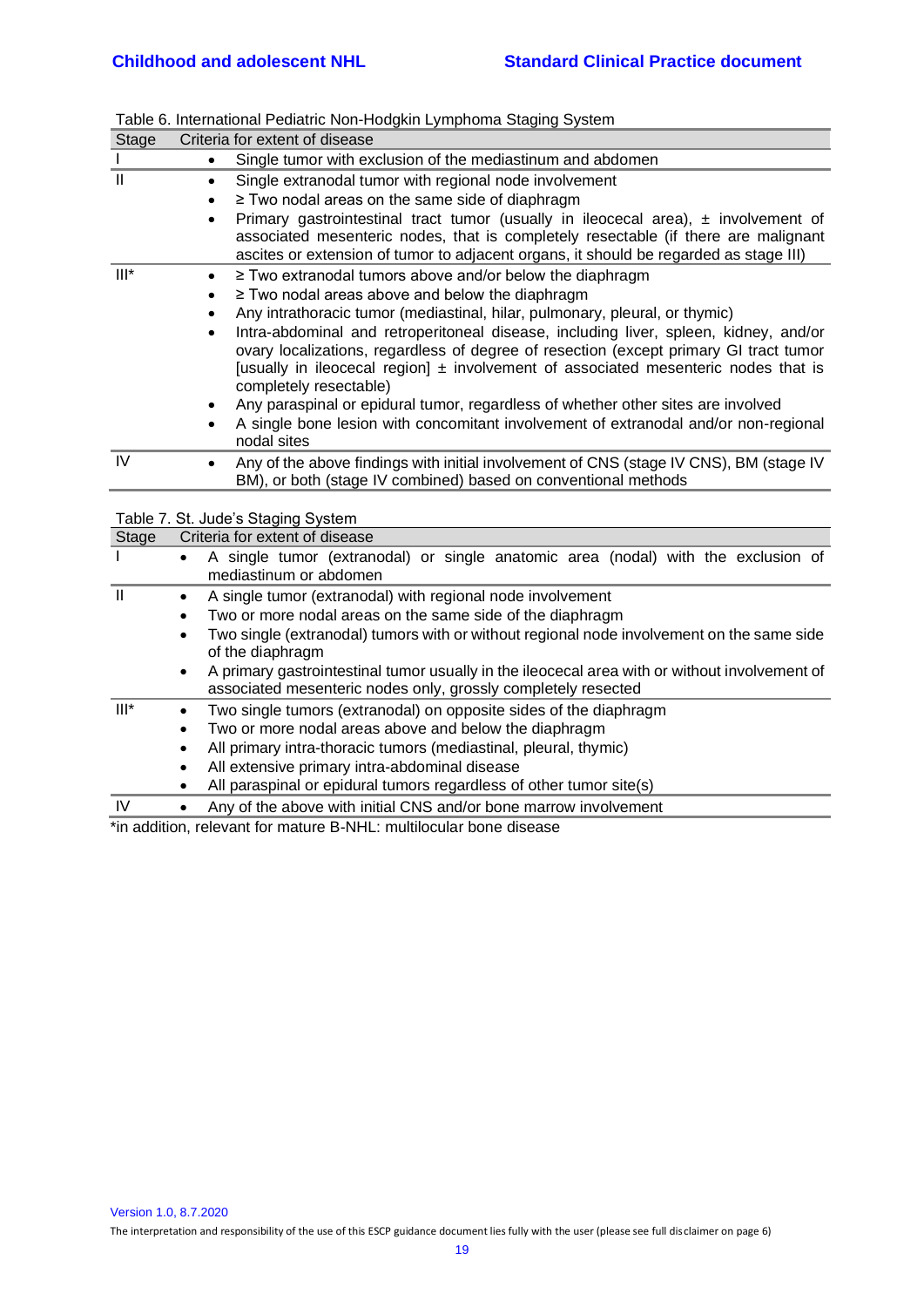# **3. TREATMENT DETAILS**

## <span id="page-19-0"></span>**3.1 Lymphoblastic lymphoma**

Patients with precursor lymphoid neoplasms are treated according to the ALL-type treatment regimen (see Appendix A).

#### **Risk Group Stratification**

#### **High Risk Group (HR):**

- All stages of T-LBL including mixed lineage LBL (T/myeloid or T/B)
- pB-LBL including mixed lineage LBL (B/myeloid) with stage III and IV disease
- all LBL with an unknown CNS and/or BM status

#### **Standard risk group (SR):**

• pB-LBL including mixed lineage LBL (B/myeloid) with stage I and II disease

#### **Protocol elements**

## **Protocol Ia**

- Prednisone/prednisolone 60 mg/m<sup>2</sup>/d divided into 3 doses from day 1 to 28 and then tapering over 9 days halving the dose every 3rd day.
- Vincristine 1.5 mg/m<sup>2</sup>/d (maximum 2 mg each dose) IV in push or less than 15 minutes on days 8, 15, 22 and 29 (4 doses).
- Daunorubicin 30 mg/m<sup>2</sup>/d IV over 1 hour on days 8, 15, 22 and 29 (4 doses). Echocardiography before the 1st and 3rd doses.
- PEG asparaginase 2500 IU/m<sup>2</sup>/d IV (maximum 3750 IU) over 2 hours on days 12 and 26 (2 doses).
- Intrathecal chemotherapy according to age:
	- CNS negative: Methotrexate IT on days 1, 12, 18, 27 and 33 (5 doses).
	- CNS positive: Methotrexate Ara-C Prednisolone IT twice weekly until blast clearance in CSF and on scheduled days 1, 12, 18, 27 and 33 (5 doses).

| age             | methotrexate IT [mg] | cytarabine IT [mg] | prednisolone IT [mg] |
|-----------------|----------------------|--------------------|----------------------|
| < 1 vear        |                      |                    |                      |
| $1 - 2$ years   |                      |                    |                      |
| $2 - < 3$ years |                      | 26                 |                      |
| $\geq$ 3 years  |                      | 30                 |                      |

## **Protocol Ib**

Protocol Ib requires an adequate clinical condition without infection, normal creatinine levels, granulocytes ≥ 0.5 x 10<sup>9</sup>/l and platelets ≥ 50 x 10<sup>9</sup>/l.

- Cyclophosphamide 1000 mg/m<sup>2</sup>/d IV over 1 hour on days 36 and 64 (with hydration and MESNA for cystitis-prophylaxis). The second dose of cyclophosphamide requires WBC  $\geq 1 \times 10^{9}$ /l, granulocytes ≥ 0.3 x 10<sup>9</sup>/l and platelets ≥ 50 x 10<sup>9</sup>/l.
- 6-mercaptopurine 60 mg/m<sup>2</sup>/d orally from days 36 to 63 (28 doses).
- Cytarabine 75 mg/m<sup>2</sup>/d IV over 15 minutes, 4 blocks for 4 days (16 doses) on days 38-41, 45-48, 52-55 and 59-62. Each block requires a WBC ≥ 0.5 x 10<sup>9</sup>/l and platelets ≥ 50 x 10<sup>9</sup>/l.
- Intrathecal chemotherapy according to age:
	- CNS negative: Methotrexate IT on days 45 and 59 (2 doses).
	- CNS positive: Methotrexate Ara-C Prednisolone IT on days 45 and 59 (2 doses).

## **Protocol M**

Protocol M requires an adequate clinical condition without infection, normal renal function, no urinary obstruction, SGOT/SGPT < 10 x upper normal limit, bilirubin < 3 x upper normal limit with normal direct bilirubin, granulocytes ≥ 0.5 x 10<sup>9</sup>/l and platelets ≥ 50 x 10<sup>9</sup>/l.

- 6-mercaptopurine 25 mg/m<sup>2</sup>/d orally from days 1 to 56 (56 doses).
- Methotrexate 5 g/m<sup>2</sup> IV over 24 hours with hydration and alkalization (urine pH ≥ 7.0) before, during and until levels < 0.2 μmol/l are reached on days 8, 22, 36 and 50 (4 doses).

Version 1.0, 8.7.2020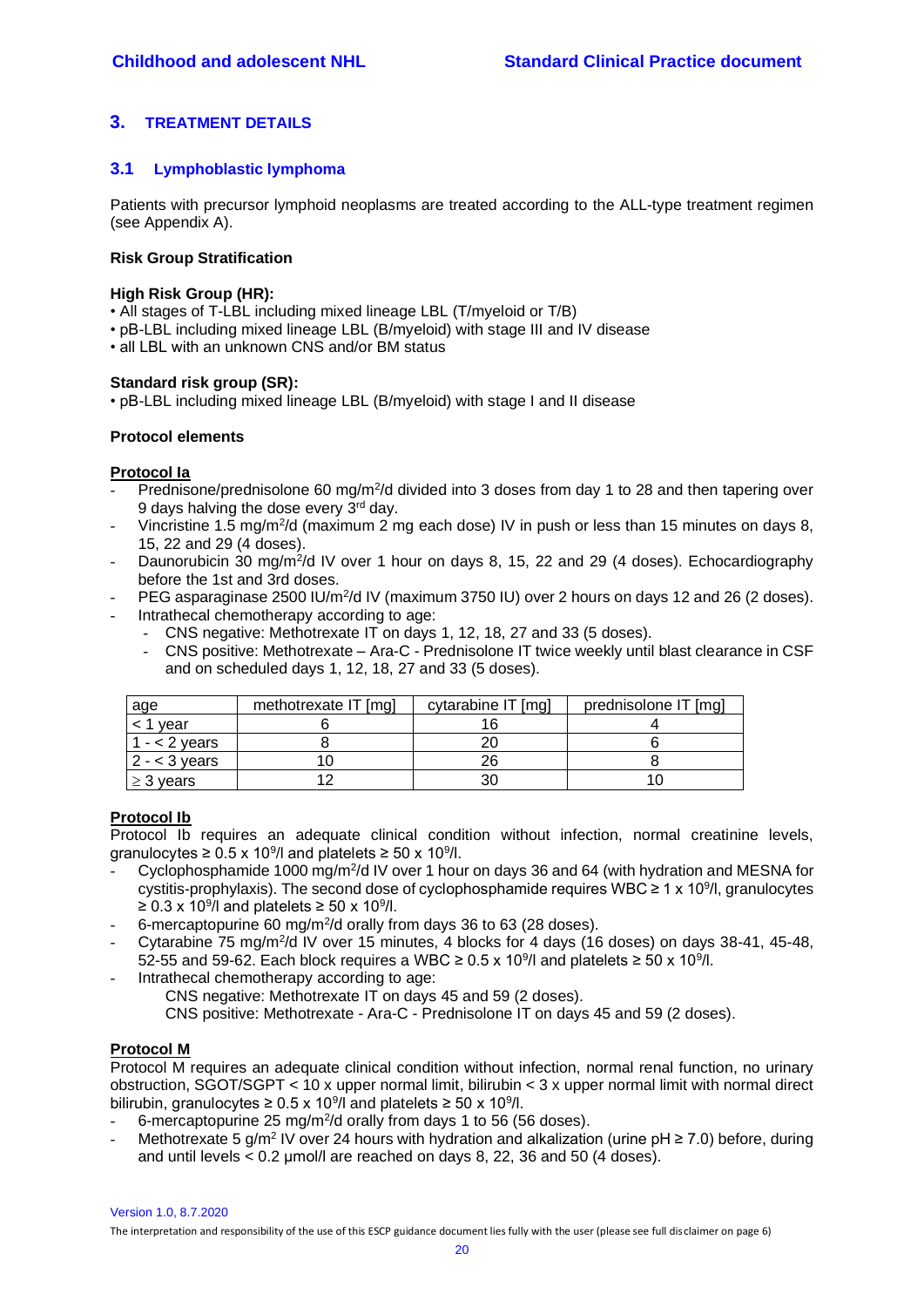- o Folinic acid rescue (15 mg/m2/6 hours IV) beginning 42 hours after commencing the MTX infusion and until levels < 0.2 μmol/l are reached. MTX levels would be assessed at 24, 36, 42, 48 and 54 hours (or more if excretion is prolonged) (see Folinic acid dose adjustments according to MTX levels, 3.5.8).
- Intrathecal chemotherapy according to age (during MTX infusion):
	- CNS negative: Methotrexate IT on days 8, 22, 36 and 50 (4 doses).
	- CNS positive: Methotrexate Ara-C Prednisolone IT on days 8, 22, 36 and 50 (4 doses).

#### **Protocol II**

All high-risk patients receive a *re-intensification* phase (protocol II).

Protocol IIa requires an adequate clinical condition without infection, granulocytes  $\geq 0.5 \times 10^{9}$ / and platelets  $\geq$  50 x 10<sup>9</sup>/l. Vincristine and doxorubicin doses may be postponed if the WBC < 0.5 x 10<sup>9</sup>/l or granulocytes  $< 0.2 \times 10<sup>9</sup>/l$  until blood count recovery.

- Dexamethasone 10 mg/m<sup>2</sup>/d divided into 3 doses from days 1 to 21 and then tapering over 9 days halving the dose every 3rd day.
- Vincristine 1.5 mg/m<sup>2</sup>/d (maximum 2 mg each dose) IV in push or less than 15 minutes on days 8, 15, 22 and 29 (4 doses). It can be omitted in cases of severe neuropathy.
- Doxorubicin 30 mg/m<sup>2</sup>/d IV over 1 hour on days 8, 15, 22 and 29 (4 doses). Echocardiography is mandatory before the 1st and 3rd doses.
- Intrathecal chemotherapy according to age:
	- CNS negative: Methotrexate IT on days 1 and 18 (2 doses).
	- CNS positive: Methotrexate Ara-C Prednisolone IT on days 1 and 18 (2 doses).

Protocol IIb requires an adequate clinical condition without infection, normal renal function, granulocytes ≥ 0.5 x 10<sup>9</sup>/l and platelets ≥ 50 x 10<sup>9</sup>/l.

- Cyclophosphamide 1000 mg/m<sup>2</sup>/d IV over 1 hour on day 36 (with hydration and MESNA for cystitisprophylaxis).
- 6-thioguanine 60 mg/m<sup>2</sup>/d orally from days 36 to 49 (14 doses).
- Cytarabine 75 mg/m<sup>2</sup>/d IV over 15 minutes, 2 blocks for 4 days (8 doses) on days 38-41 and 45-48. Each block requires a WBC  $\geq 0.5 \times 10^9$ /l and platelets  $\geq 50 \times 10^9$ /l.
- Intrathecal chemotherapy, dose according to age:
	- CNS negative: Methotrexate IT on days 38 and 45 (2 doses).
	- CNS positive: Methotrexate Ara-C Prednisolone IT on days 38 and 45 (2 doses).

#### **Maintenance**

Maintenance usually starts 2 weeks after completion of protocol M for pB-LBL/mixed lineage (B/myeloid) patients with limited disease (stage I + II) and 2 weeks after completion of protocol II for all other patients. Maintenance requires an adequate clinical condition, without infection, absence of progressive disease, SGOT/SGPT < 10 x upper normal limit, bilirubin < 3 x upper normal limit with normal direct bilirubin, granulocytes ≥ 0.5 x 10<sup>9</sup>/l and platelets ≥ 50 x 10<sup>9</sup>/l.

Maintenance chemotherapy includes:

- 6-mercaptopurine (6-MP) 50 mg/m<sup>2</sup>/d orally in the evening.
- Methotrexate (MTX) 20 mg/m<sup>2</sup>/d orally in the evening without milk, once a week.
- CNS positive: intrathecal chemotherapy with Methotrexate, Ara-C and Prednisolone, dose according to age, for 4 doses every three weeks.

Maintenance 6-MP and MTX doses should be adjusted upwards to obtain a total white blood cell count of between 1.5 and 3 x 10<sup>9</sup>/l, with granulocytes  $\geq 0.5$  x 10<sup>9</sup>/l, lymphocytes  $\geq 0.3$  x 10<sup>9</sup>/l and platelets  $\geq$ 50 x 10<sup>9</sup>/l. In general, doses of the two drugs should be kept at the same ratio. The dose ratio of 6-MP:MTX should usually be 2.5:1. For dosing in cases of homozygous TPMT-deficiency, please refer to 6-Mercaptopurine and 6-Thioguanine in section 3.5.7.

Treatment should be reduced or stopped if:

• Myelosuppression: WBC <  $1.5 \times 10^9$ /l, granulocytes <  $0.5 \times 10^9$ /l, lymphocytes <  $0.3 \times 10^9$ /l or platelets  $< 50 \times 10^9$ /l.

• Febrile infections: During infection course, and at least until afebrile for 1 day and in good general condition.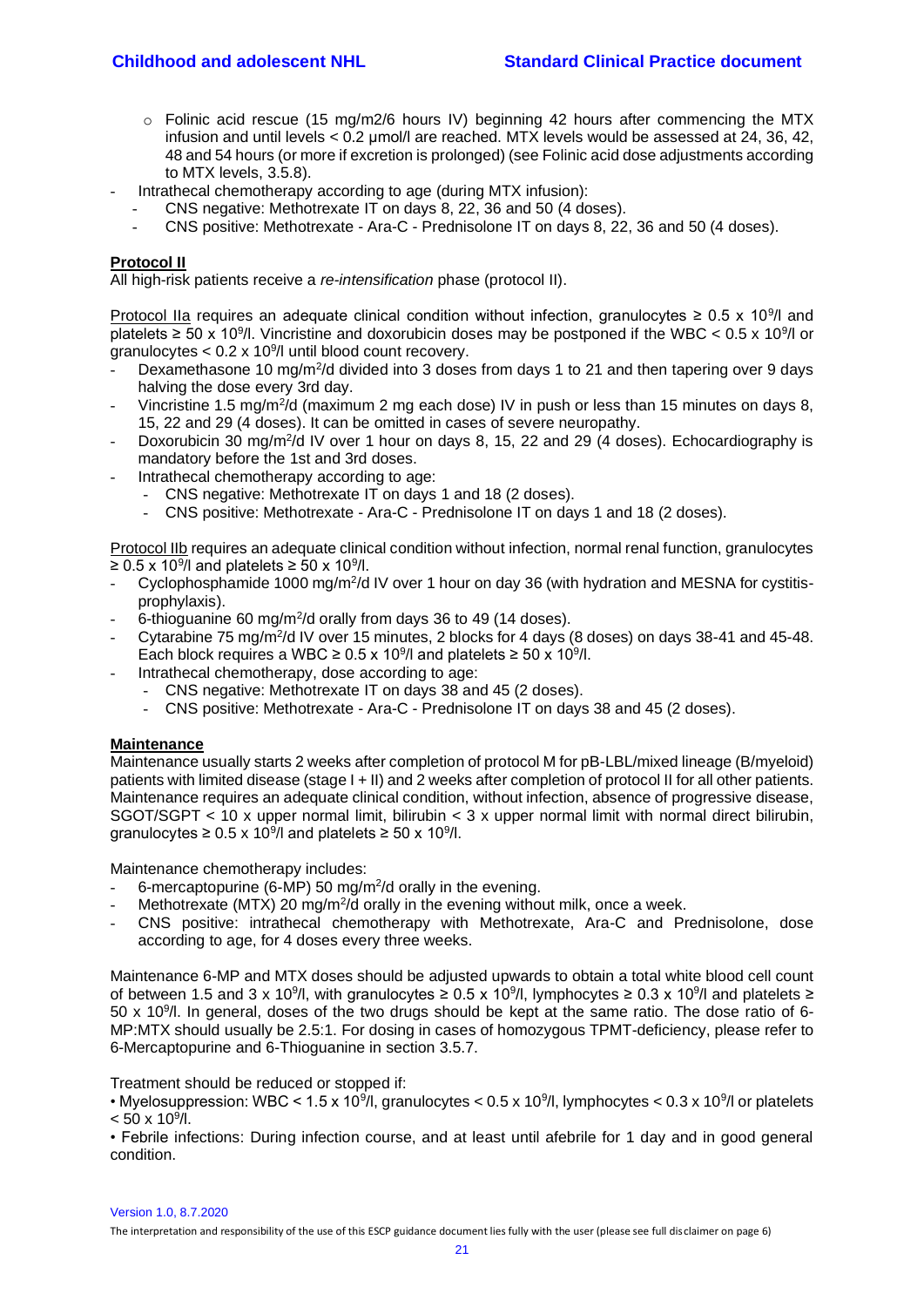• Liver toxicity: SGOT/SGPT >10 -20 x UNL and rising (steady high levels can be tolerated) and/or bilirubin  $> 3 \times UNL$ .

• Mucositis: This is usually related to MTX so usually it is only necessary to reduce the MTX dose.

• Radiological pulmonary changes consistent with methotrexate pneumonitis: MTX therapy should be interrupted.

Patients receive maintenance therapy for a total of 24 months therapy duration calculated from the first day of the cytoreductive prephase.

## <span id="page-21-1"></span><span id="page-21-0"></span>**3.2 Mature aggressive B-cell lymphoma/ leukemia**

#### **3.2.1 Therapeutic groups and treatment schemes according to the NHL-BFM concept:**

Patients are stratified into four risk groups, depending on the stage of disease, the initial LDH serum level and the status of resection. Patients with initial CNS involvement represent the subgroup R4 CNS+ in the R4 risk group. The following table shows treatment stratification for mature aggressive B-NHL and B-AL (see Appendix B).

| Table 8. Risk group stratification for mature aggressive B-NHL according to the BFM concept |                         |                                                                                                             |  |
|---------------------------------------------------------------------------------------------|-------------------------|-------------------------------------------------------------------------------------------------------------|--|
| Risk group                                                                                  | <b>Resection status</b> | Stage and initial serum LDH level                                                                           |  |
| R <sub>1</sub>                                                                              | Complete                |                                                                                                             |  |
| R <sub>2</sub>                                                                              | Incomplete              | Stage I, II; stage III and LDH < 2 x ULN                                                                    |  |
| R <sub>3</sub>                                                                              | Incomplete              | stage III and LDH $> 2 \times$ ULN but $< 4 \times$ ULN<br>stage IV/B-AL and LDH < 4 x ULN and CNS negative |  |
| R <sub>4</sub>                                                                              | Incomplete              | stage III and LDH $\geq$ 4 x ULN                                                                            |  |
|                                                                                             |                         | stage IV/B-AL and LDH $\geq$ 4 x ULN and CNS negative                                                       |  |
| R4 CNS+                                                                                     | Incomplete              | stage IV/B-AL and CNS positive                                                                              |  |

- **R1: A<sup>4</sup> - B<sup>4</sup>**
- **R2: P - A<sup>4</sup> - B<sup>4</sup> - A<sup>4</sup> - B<sup>4</sup>**
- **R3-R4 CNS negative: P - AA<sup>24</sup> - BB<sup>24</sup> - CC - AA<sup>24</sup> - BB<sup>24</sup> - CC (only in R4)**
- **Patients with CNS-involvement (stage IV mature B-NHL): P(IT) - AAZ1<sup>24</sup> - BBZ1<sup>24</sup> - CC - AAZ2<sup>24</sup> - BBZ2<sup>24</sup> - CC**
- **Patients with CNS-involvement (mature B-AL with initial blast in CSF): P(IT) - AA<sup>8</sup>Z1 - BBZ1<sup>24</sup> - CC - AAZ2<sup>24</sup> - BBZ2<sup>24</sup> - CC**

#### When to start each cycle:

Minimal interval between two courses (not for P and 1<sup>st</sup> course): 16 days, granulocytes > 0.5 x 10<sup>9</sup>/l and platelets  $>$  50 x 10<sup>9</sup>/l and an adequate clinical condition without infection, normal creatinine and creatinine clearance, GOT/GPT ≤ 5xULN and bilirubin ≤ 3xULN.

#### **Prephase P**

- Dexamethasone 5 mg/m<sup>2</sup>/d in three doses on days 1 and 2 and 10 mg/m<sup>2</sup>/d in three doses on days 3, 4 and 5.
- Cyclophosphamide 200 mg/m<sup>2</sup>/d IV over 1 hour on days 1 and 2 with hydration and MESNA for cystitis-prophylaxis.

#### **Prephase P(IT) for R4 CNS+ patients**

- Dexamethasone 5 mg/m<sup>2</sup>/d in three doses on days 1 and 2, and 10 mg/m<sup>2</sup>/d in three doses on days 3, 4 and 5.
- Cyclophosphamide 200 mg/m<sup>2</sup>/d IV over 1 hour on days 1 and 2 with hydration and MESNA for cystitis-prophylaxis.
- Intrathecal chemotherapy according to age on day 1.

#### **Cycles A<sup>4</sup>**

- Dexamethasone 10 mg/m<sup>2</sup>/d in two doses from days 1 to 5.
- Vincristine (not in R1) 1.5 mg/m<sup>2</sup>/d (maximum 2 mg each dose) IV in push, or less than 15 minutes on day 1 (1 hour before MTX application).
- Cytarabine (ARA-C) 150 mg/m<sup>2</sup>/d IV over 1 hour on days 4 and 5 (before VP-16).

Version 1.0, 8.7.2020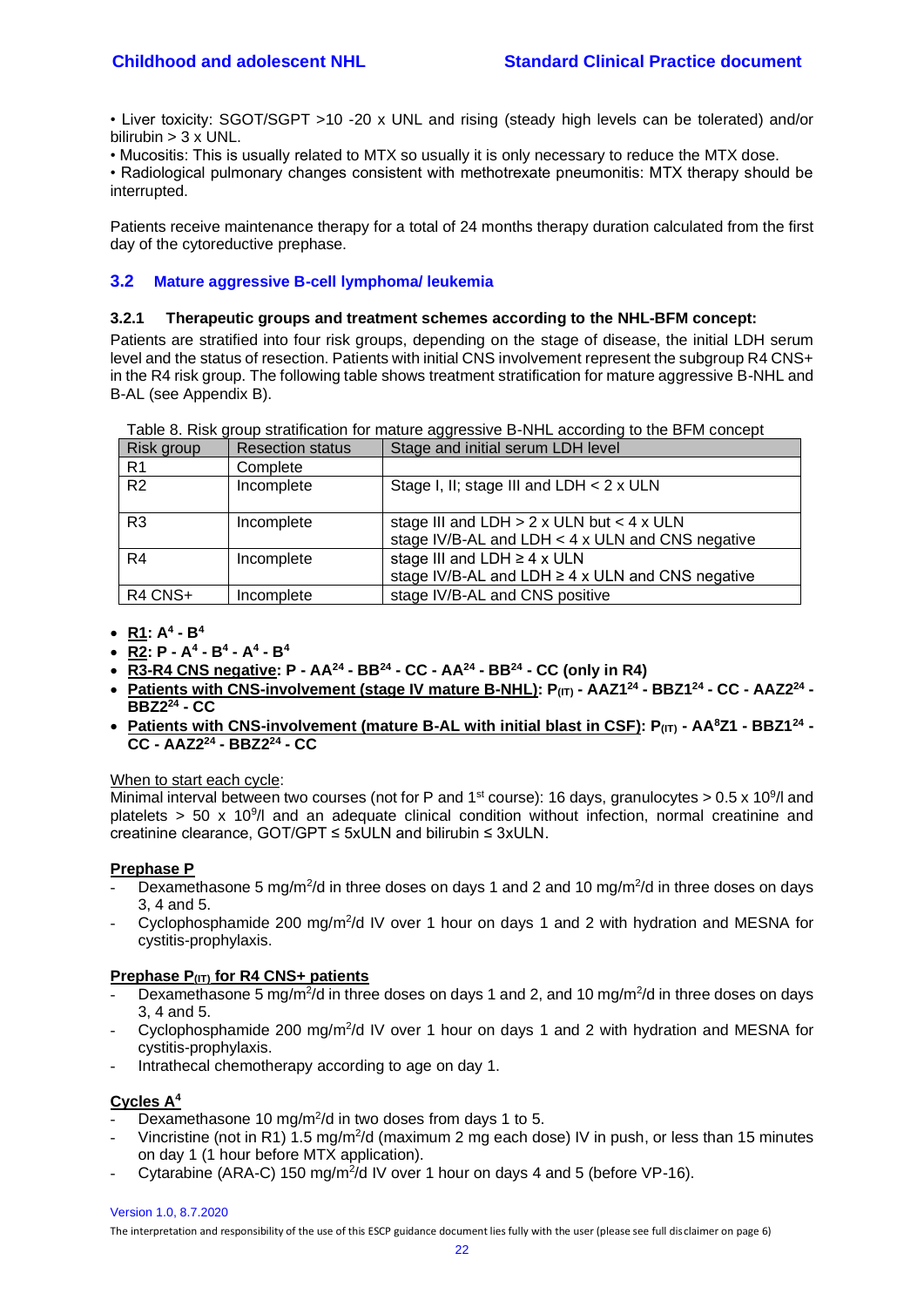- Etoposide (VP-16) 100 mg/m<sup>2</sup>/d IV over 2 hours on days 4 and 5 (after ARA-C).
- Methotrexate (MTX) 1 g/m<sup>2</sup>IV over 4 hours on day 1 with hydration and alkalization (urine pH  $\geq$  7.0) before, during and until at least 48 hours after MTX infusion.
	- $\circ$  Folinic acid rescue (15 mg/m<sup>2</sup>/6 hours) beginning 42 hours after the start of the MTX infusion and until at least 54 hours if adequate levels at 48 h (< 0.25 μmol/L) are observed. MTX levels would be analysed at least at 24, (36), 42 and 48 hours of MTX infusion (see Folinic acid dose adjustments according to MTX levels in section 3.5.8).
- Ifosfamide 800 mg/m<sup>2</sup>/d IV over 1 hour from days 1 to 5 with hydration and MESNA for cystitisprophylaxis.
- Intrathecal chemotherapy according to age on day 2 (if needed it can be given on day 1).

# **Cycles AA<sup>24</sup>**

- Dexamethasone 10 mg/m<sup>2</sup>/d in two doses from days 1 to 5.
- Vincristine (not in R1) 1.5 mg/m<sup>2</sup>/d (maximum 2 mg each dose) IV in push or less than 15 minutes on day 1 (1 hour before MTX application).
- Cytarabine (ARA-C) 150 mg/m<sup>2</sup>/d IV over 1 hour on days 4 and 5 (before VP-16).
- Etoposide (VP-16) 100 mg/m<sup>2</sup>/d IV over 2 hours on days 4 and 5 (after ARA-C).
- Methotrexate (MTX) 5  $g/m^2$  IV over 24 hours on day 1 (1/10 of the total dose over 30 minutes and 9/10 of the total dose as a continuous infusion over 23 ½ hours) with hydration and alkalization (urine pH ≥ 7.0) before, during and until at least 48 hours after MTX infusion.
	- $\circ$  Folinic acid rescue (first dose 30 mg/m<sup>2</sup> and then 15 mg/m<sup>2</sup>/6 hours) beginning 42 hours after the start of MTX infusion and at least until 54 hours if adequate levels at 48 h ( $< 0.4$  µmol/L). MTX levels would be done at least at 24, (36), 42 and 48 hours of MTX infusion (see Folinic acid dose adjustments according to MTX levels in 3.5.8).
- Ifosfamide 800 mg/m<sup>2</sup>/d IV over 1 hour from day 1 to 5 with hydration and MESNA for cystitisprophylaxis.
- Intrathecal chemotherapy according to age on day 2 (if needed it can be given on day 1).

## **Cycles AAZ1<sup>24</sup> for CNS positive patients:**

- Dexamethasone 10 mg/m<sup>2</sup>/d in two doses from days 1 to 6.
- Vincristine (not in R1) 1.5 mg/m<sup>2</sup>/d (maximum 2 mg each dose) IV in push or less than 15 minutes on day 1 (1 hour before MTX application).
- Cytarabine (ARA-C) 150 mg/m<sup>2</sup>/d IV over 1 hour on days 4 and 5 (before VP-16).
- Etoposide (VP-16) 100 mg/m<sup>2</sup>/d IV over 2 hours on days 4 and 5 (after ARA-C).
- Methotrexate (MTX) 5 g/m<sup>2</sup> IV over 24 hours on day 1 (1/10 of the total dose over 30 minutes and 9/10 of the total dose as a continuous infusion over 23  $\frac{1}{2}$  hours) with hydration and alkalization (urine  $pH \ge 7.0$ ) before, during and until at least 48 hours after the MTX infusion.
	- $\circ$  Folinic acid rescue (first dose 30 mg/m<sup>2</sup> and then 15 mg/m<sup>2</sup>/6 hours) beginning 42 hours after the start of the MTX infusion and until at least 54 hours if adequate levels at 48 h (< 0.4 μmol/L) are observed. MTX levels would be analysed at least at 24, (36), 42 and 48 hours of MTX infusion (see Folinic acid dose adjustments according to MTX levels in 3.5.8).
- Ifosfamide 800 mg/m<sup>2</sup>/d IV over 1 hour from days 1 to 5 with hydration and MESNA for cystitisprophylaxis.
- Intrathecal chemotherapy according to age on days 2, 4 and 6.

#### **Cycles AA8Z1 for CNS positive mature B-AL patients**

- Dexamethasone 10 mg/m<sup>2</sup>/d in two doses from days 1 to 6.
- Vincristine (not in R1) 1.5 mg/m<sup>2</sup>/d (maximum 2 mg each dose) IV in push or less than 15 minutes on day 1 (1 hour before MTX application).
- Cytarabine (ARA-C) 150 mg/m<sup>2</sup>/d IV over 1 hour on days 4 and 5 (before VP-16).
- Etoposide (VP-16) 100 mg/m<sup>2</sup>/d IV over 2 hours on days 4 and 5 (after ARA-C).
- Methotrexate (MTX) 8 g/m<sup>2</sup> IV over 24 hours on day 1 (1/5 of the total dose over 30 minutes and 4/5 of the total dose as a continuous infusion over 23 ½ hours) with hydration and alkalization (urine pH ≥ 7.0) before, during and until at least 48 hours after the MTX infusion.
	- $\circ$  Folinic acid rescue (15 mg/m<sup>2</sup>/6 hours) beginning 24 hours after the start of the MTX infusion and until the MTX levels are  $< 0.15$  µmol/L. MTX levels should be analysed at least every 24 hours from 48 hours after the MTX infusion (see Folinic acid dose adjustments according to MTX levels in 3.5.8).
- Ifosfamide 800 mg/m<sup>2</sup>/d IV over 1 hour from days 1 to 5 with hydration and MESNA for cystitisprophylaxis.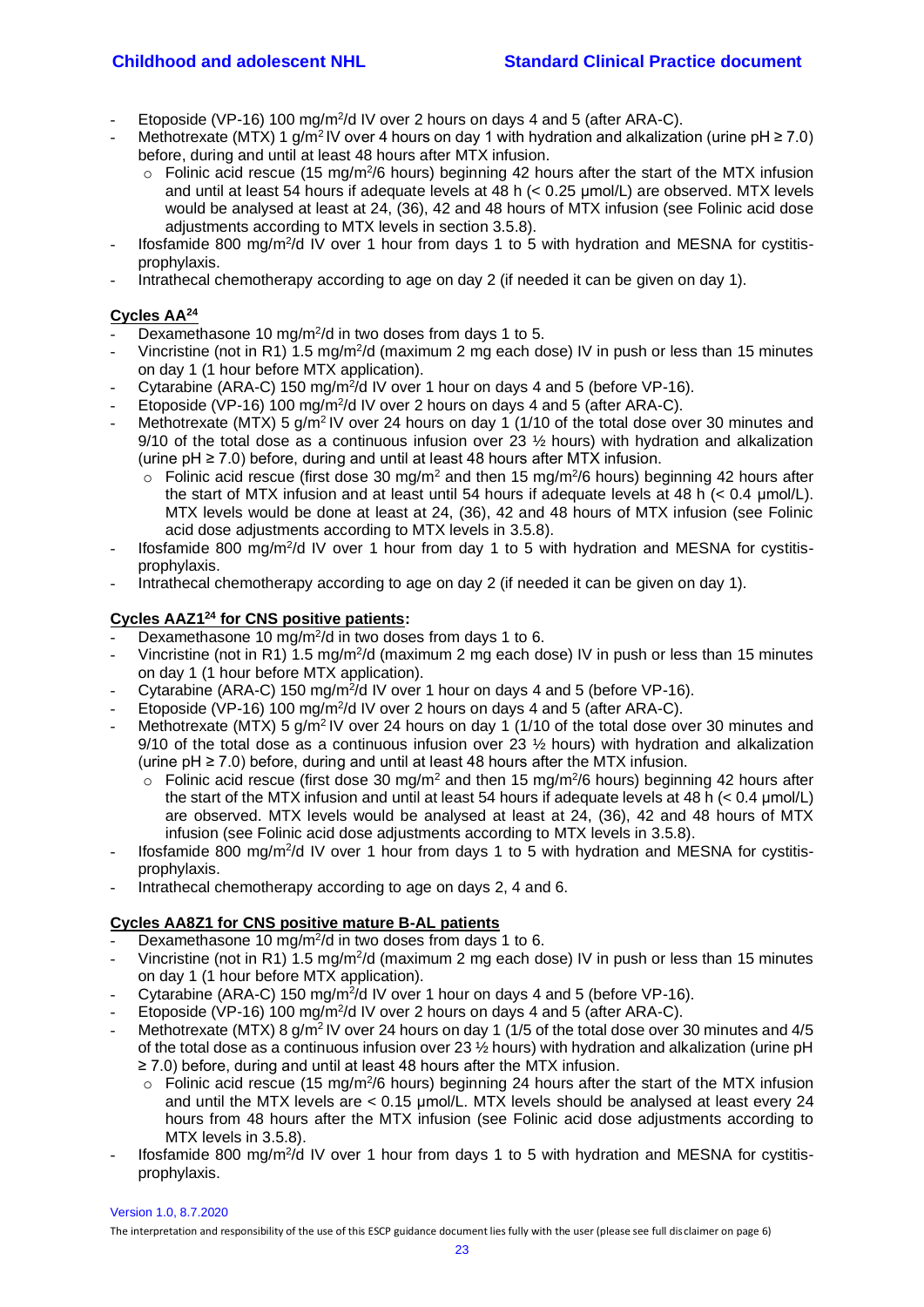Intrathecal chemotherapy according to age on days 2, 4 and 6.

#### **Cycles AAZ2 for CNS positive patients**

- Dexamethasone 10 mg/m<sup>2</sup>/d in two doses from days 1 to 6.
- Vincristine (not in R1) 1.5 mg/m<sup>2</sup>/d (maximum 2 mg each dose) IV in push or less than 15 minutes on day 1 (1 hour before MTX application).
- Cytarabine (ARA-C) 150 mg/m<sup>2</sup>/d IV over 1 hour on days 4 and 5 (before VP-16).
- Etoposide (VP-16) 100 mg/m<sup>2</sup>/d IV over 2 hours on days 4 and 5 (after ARA-C).
- Methotrexate (MTX) 5 g/m<sup>2</sup> IV over 24 hours on day 1 (1/10 of the total dose over 30 minutes and 9/10 of the total dose as a continuous infusion over 23  $\frac{1}{2}$  hours) with hydration and alkalization (urine  $pH ≥ 7.0$ ) before, during and until at least 48 hours after MTX infusion.
	- $\circ$  Folinic acid rescue (first dose 30 mg/m<sup>2</sup> and then 15 mg/m<sup>2</sup>/6 hours) beginning 42 hours after the start of MTX infusion and until at least 54 hours if adequate levels are observed at 48 h (< 0.4 μmol/L). MTX levels should be analysed at least at 24, (36), 42 and 48 hours of the MTX infusion (see Folinic acid dose adjustments according to MTX levels in 3.5.8).
- Ifosfamide 800 mg/m<sup>2</sup>/d IV over 1 hour from days 1 to 5 with hydration and MESNA for cystitisprophylaxis.
- Intrathecal chemotherapy according to age on days 2 and 6.

# **Cycles B<sup>4</sup>**

- Dexamethasone 10 mg/m<sup>2</sup>/d in two doses from days 1 to 5.
- Vincristine 1.5 mg/m<sup>2</sup>/d (maximum 2 mg each dose) IV in push or less than 15 minutes on day 1 (1 hour before MTX application).
- Doxorubicin 25 mg/m<sup>2</sup>/d IV over 1 hour on days 4 and 5.
- Methotrexate (MTX) 1 g/m<sup>2</sup>IV over 4 hours on day 1 with hydration and alkalization (urine pH  $\geq$  7.0) before, during and until at least 48 hours after MTX infusion.
	- $\circ$  Folinic acid rescue (15 mg/m<sup>2</sup>/6 hours) beginning 24 hours after the start of the MTX infusion and until levels < 0.2 μmol/l are reached. MTX levels should be analysed at least every 24 hours (see Folinic acid dose adjustments according to MTX levels in section 3.5.8).
- Cyclophosphamide 200 mg/m<sup>2</sup>/12 hours IV over 15 minutes from days 2 to 4 (5 doses) with hydration and MESNA for cystitis-prophylaxis.
- Intrathecal chemotherapy according to age on day 2 (if needed it can be given on day 1).

## **Cycles BB<sup>24</sup>**

- Dexamethasone 10 mg/m<sup>2</sup>/d in two doses from day 1 to 5.
- Vincristine 1.5 mg/m<sup>2</sup>/d (maximum 2 mg each dose) IV in push or less than 15 minutes on day 1 (1 hour before MTX application).
- Doxorubicin 25 mg/m<sup>2</sup>/d IV over 1 hour on days 4 and 5.
- Methotrexate (MTX) 5 g/m<sup>2</sup> IV over 24 hours on day 1 (1/10 of total dose over 30 minutes and 9/10 of total dose as continuous infusion over 23  $\frac{1}{2}$  hours) with hydration and alkalization (urine pH ≥ 7.0) before, during and until at least 48 hours after MTX infusion.
	- $\circ$  Folinic acid rescue (first dose 30 mg/m<sup>2</sup> and then 15 mg/m<sup>2</sup>/6 hours) beginning 42 hours after the start of MTX infusion and at least until 54 hours if adequate levels at 48 h  $(< 0.4$  µmol/L). MTX levels would be done at least at 24, (36), 42 and 48 hours of MTX infusion (see Folinic acid dose adjustments according to MTX levels in 3.5.8).
- Cyclophosphamide 200 mg/m<sup>2</sup>/12 hours IV over 15 minutes from day 2 to 4 (5 doses) with hydration and MESNA for cystitis-prophylaxis.
- Intrathecal chemotherapy according to age on day 2 (if needed it can be given on day 1).

## **Cycles BBZ1**

- Dexamethasone 10 mg/m<sup>2</sup>/d in two doses from days 1 to 6.
- Vincristine 1.5 mg/m<sup>2</sup>/d (maximum 2 mg each dose) IV in push or less than 15 minutes on day 1 (1 hour before MTX application).
- Doxorubicin 25 mg/m<sup>2</sup>/d IV over 1 hour on days 4 and 5.
- Methotrexate (MTX) 5  $g/m^2$  IV over 24 hours on day 1 (1/10 of the total dose over 30 minutes and 9/10 of the total dose as a continuous infusion over 23  $\frac{1}{2}$  hours) with hydration and alkalization (urine  $pH \ge 7.0$ ) before, during and until at least 48 hours after the MTX infusion.
	- $\circ$  Folinic acid rescue (first dose 30 mg/m<sup>2</sup> and then 15 mg/m<sup>2</sup>/6 hours) beginning 42 hours after the start of the MTX infusion and at least until 54 hours if adequate levels are observed at 48 h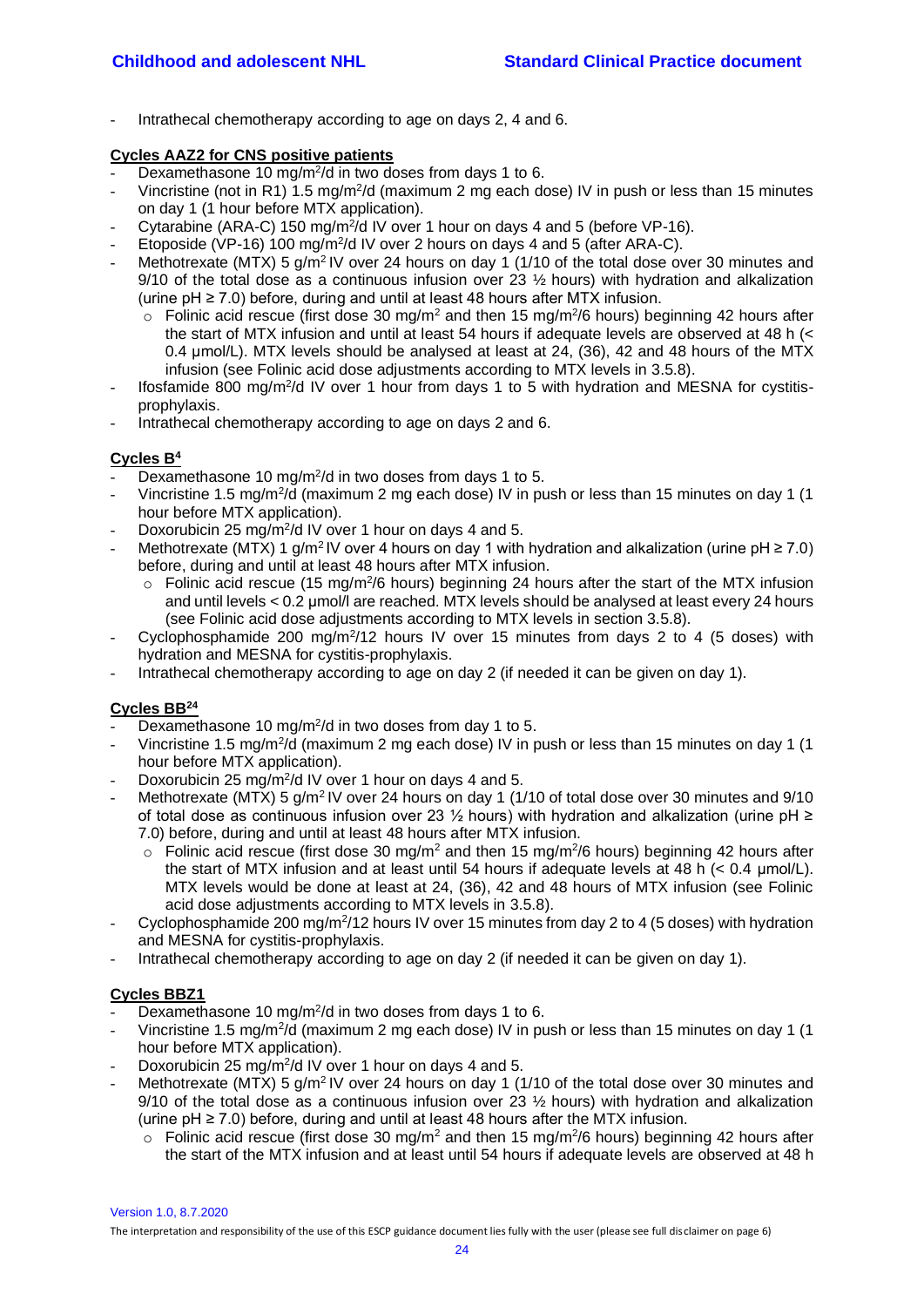(< 0.4 μmol/L). MTX levels should be analysed at least at 24, (36), 42 and 48 hours of the MTX infusion (see Folinic acid dose adjustments according to MTX levels in 3.5.8).

- Cyclophosphamide 200 mg/m<sup>2</sup>/12 hours IV over 15 minutes from days 2 to 4 (5 doses) with hydration and MESNA for cystitis-prophylaxis.
- Intrathecal chemotherapy according to age on days 2, 4 and 6.

## **Cycles BBZ2**

- Dexamethasone 10 mg/m<sup>2</sup>/d in two doses from days 1 to 6.
- Vincristine 1.5 mg/m<sup>2</sup>/d (maximum 2 mg each dose) IV in push or less than 15 minutes on day 1 (1 hour before MTX application).
- Doxorubicin 25 mg/m<sup>2</sup>/d IV over 1 hour on days 4 and 5.
- Methotrexate (MTX) 5  $q/m^2$  IV over 24 hours on day 1 (1/10 of the total dose over 30 minutes and 9/10 of the total dose as a continuous infusion over 23 ½ hours) with hydration and alkalization (urine pH ≥ 7.0) before, during and until at least 48 hours after the MTX infusion.
	- $\circ$  Folinic acid rescue (first dose 30 mg/m<sup>2</sup> and then 15 mg/m<sup>2</sup>/6 hours) beginning 42 hours after the start of the MTX infusion and at least until 54 hours if adequate levels are observed at 48 h (< 0.4 μmol/L). MTX levels should be analysed at least at 24, (36), 42 and 48 hours of the MTX infusion (see Folinic acid dose adjustments according to MTX levels in 3.5.8).
- Cyclophosphamide 200 mg/m<sup>2</sup>/12 hours IV over 15 minutes from days 2 to 4 (5 doses) with hydration and MESNA for cystitis-prophylaxis.
- Intrathecal chemotherapy according to age on days 2 and 6.

## **Cycles CC**

- Dexamethasone 20 mg/m<sup>2</sup>/d in three doses from days 1 to 5.
- Vindesine 3 mg/m<sup>2</sup>/d (maximum 5 mg each dose) IV in push or less than 15 minutes on day 1 before cytarabine.
- Cytarabine 3 g/m<sup>2</sup>/12 hours IV over 3 hours on days 1 and 2 (4 doses). Artificial tears every 6-8 hours and vitamin  $B_6$  at 150 mg/m<sup>2</sup>/12 hours should be given.
- Etoposide 100 mg/m<sup>2</sup>/12 hours IV over 2 minutes from days 3 to 5 (5 doses).
- Intrathecal chemotherapy according to age on day 5.

#### <span id="page-24-0"></span>- **3.2.2 Therapeutic groups and treatment schemes according to the European Intergroup for Children Non-Hodgkin Lymphoma (EICNHL) concept<sup>40</sup>:**

(see Appendix C.)

| Risk group     | <b>Resection status</b> | Stage and initial serum LDH level                                                       |
|----------------|-------------------------|-----------------------------------------------------------------------------------------|
| A              | complete                |                                                                                         |
| BΙ             | Incomplete              | stage I, II and III with LDH < 2 UNL and good response to<br>$COP$ ( $>$ 20% reduction) |
|                |                         |                                                                                         |
| B II (high     | Incomplete              | B I with poor response to COP (< 20% reduction)                                         |
| risk)          |                         | stage III with LDH > 2 x ULN and stage IV CNS negative                                  |
| C <sub>1</sub> | Incomplete              | stage IV CNS positive and CSF negative                                                  |
|                |                         | <b>B-AL CNS negative</b>                                                                |
| C <sub>3</sub> | Incomplete              | B-AL CNS positive (with blasts)                                                         |

#### Table 9. Risk group classification for B-NHL/B-AL according to the EICNHL concept

- **A: COPAD - COPAD**
- **B-I: COP - COPADM - COPADM – CYM – CYM**
- **B-II: COP - R-COPADM - R-COPADM - R-CYM – R-CYM**
- **C1: COP - R-COPADM - R-COPADM2 - R-CYVE - R-CYVE - m1 - m2**
- **C3: COP - R-COPADM - R-COPADM2 - R-IT-CYVE-MTX - R-IT-CYVE - m1 - m2**

When to start each cycle:

After the first cycle, or pre-phase (COP) and first cycle, each course starts as soon as an adequate clinical condition without infection, granulocytes > 1 x 10<sup>9</sup>/I and platelets > 100 x 10<sup>9</sup>/I is accomplished. This usually happens at around 18 to 21 days after the cycle except between CYVE cycles in positive CNS patients, which is around the 28<sup>th</sup> day.

- The Rituximab dose of day -2 could start as soon as granulocytes ≥ 0.5 x 10<sup>9</sup>/l without infection.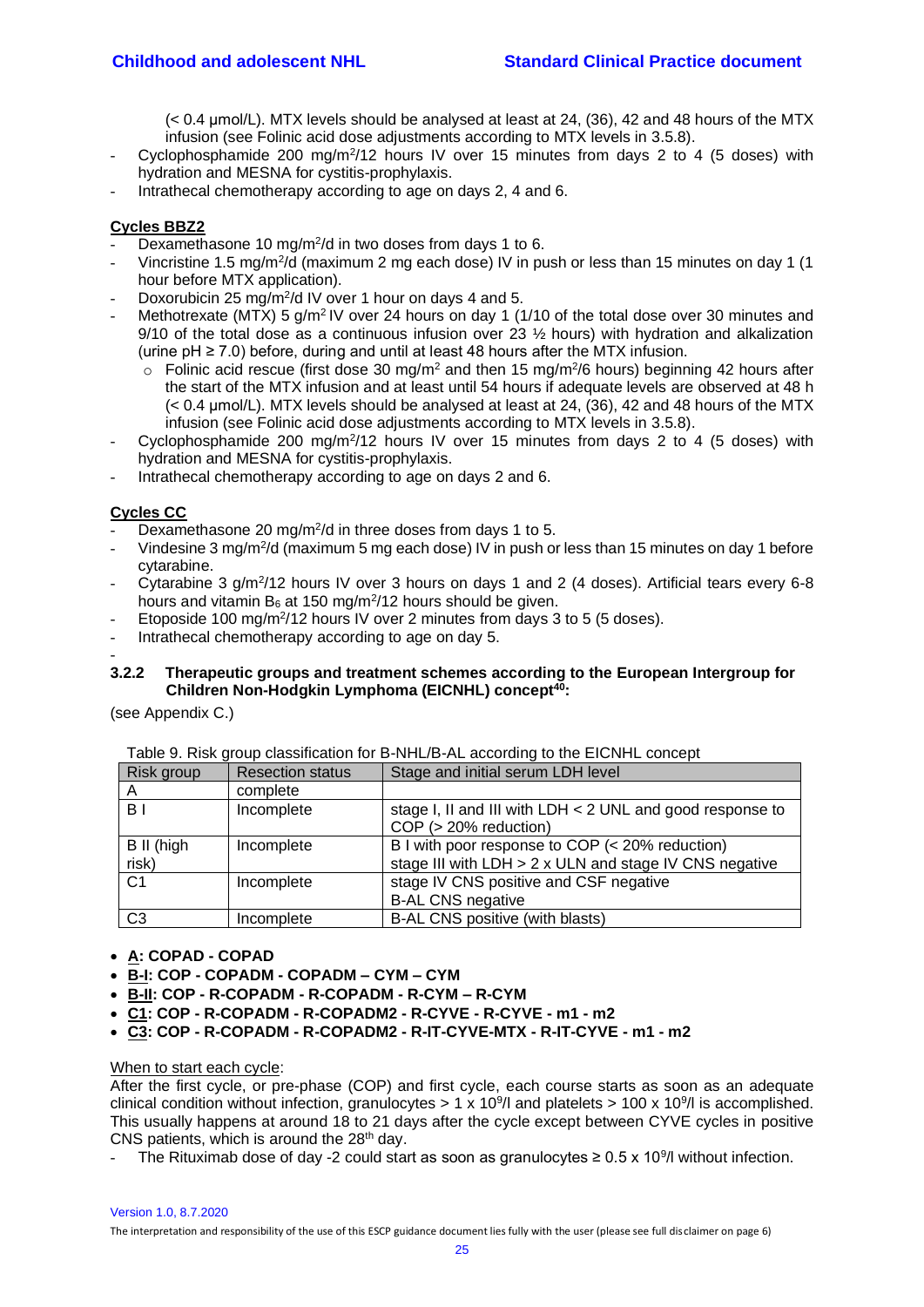The second cycle usually starts around 18 days after the first one; it is recommended to be no less than 16 days or more than 21 days later. If the clinical condition does not allow starting treatment before 21 days, a "waiting COP" or at least a rituximab interphase would be an option to avoid treatment discontinuation.

## **COPAD**

- Prednisone 60 mg/m<sup>2</sup>/d in two or three doses from days 1 to 5 and reduce it until a stop on day 10.
- Vincristine 2 mg/m<sup>2</sup>/d (maximum 2 mg each dose) IV in push or less than 15 minutes on days 1 and 6.
- Cyclophosphamide 250 mg/m<sup>2</sup>/12 hours IV over 30 minutes on days 1, 2 and 3 (6 doses) with hydration and MESNA for cystitis-prophylaxis.
- Doxorubicin 60 mg/m<sup>2</sup>/d IV over 1 hour on day 1.

## **COP**

- Prednisone 60 mg/m<sup>2</sup>/d in two or three doses from days 1 to 7.
- Vincristine 1 mg/m<sup>2</sup>/d (maximum 2 mg each dose) IV in push or less than 15 minutes on day 1.
- Cyclophosphamide 300 mg/m<sup>2</sup>/d IV over 15 minutes on day 1 with hydration and MESNA for cystitisprophylaxis.
- Intrathecal chemotherapy according to age:
	- o B-I patients receive three dugs intrathecally on day 1
	- o B-II patients receive two drugs intrathecally (methotrexate and hydrocortisone) on day 1.
	- $\circ$  Patients with positive CNS (C1 and C3) receive three dugs intrathecally on days 1, 3 and 5 with folinic acid rescue (15 mg/m<sup>2</sup>/12 hours) on days 2 and 4.

| Age             | methotrexate IT [mg] | hydrocortisone IT [mg] | cytarabine IT [mg]<br>B-I (without rituximab)<br>C1 and C3 patients<br>CYM it in B-II |
|-----------------|----------------------|------------------------|---------------------------------------------------------------------------------------|
| $<$ 1 year      |                      |                        | 15                                                                                    |
| $1 - 2$ years   | 10                   | 10                     |                                                                                       |
| $2 - < 3$ years | 12                   | 12                     | 25                                                                                    |
| $\geq$ 3 years  | 15                   | 15                     |                                                                                       |

#### **Rituximab window R for high risk patients (prior to each course except the COP pre-phase)**

- Rituximab 375 mg/m<sup>2</sup>/d IV on days -2 and 1 for R-COPADM/R-COPADM2 and on day 1 for R-CYM and R-CYVE.

## **COPADM (1st and 2nd) in CNS negative patients (B)**

- Prednisone 60 mg/m<sup>2</sup>/d in two or three doses from days 1 to 5 and reduce until the stop on day 9.
- Vincristine 2 mg/m<sup>2</sup>/d (maximum 2 mg each dose) IV in push or less than 15 minutes on day 1 (before MTX application).
- Methotrexate (MTX) 3 g/m<sup>2</sup>IV over 3 hours on day 1 with hydration and alkalization (urine pH  $\geq$  7.0) before, during and until MTX elimination is reached.
	- $\circ$  Folinic acid rescue (15 mg/m<sup>2</sup>/6 hours) beginning 24 hours after the start of the MTX infusion and until MTX levels  $< 0.15$  umol/L are reached. MTX levels should be analysed and Folinic acid dose adjustments conducted according to section 3.5.8.
- Doxorubicin 60 mg/m<sup>2</sup>/d IV over 1 hour on day 2.
- Cyclophosphamide 250 mg/m<sup>2</sup>/12 hours IV over 30 minutes on days 2, 3 and 4 (6 doses) with hydration and MESNA for cystitis-prophylaxis.
- Intrathecal chemotherapy according to age on days 1 and 6:
	- o B-I patients: three drugs intrathecally
	- o B-II patients: two drugs intrathecally (methotrexate and hydrocortisone)

## **COPADM (1) in CNS positive patients (C1 and C3)**

- Prednisone 60 mg/m<sup>2</sup>/d in two or three doses from days 1 to 5 and reduce until the stop on day 9.
- Vincristine 2 mg/m<sup>2</sup>/d (maximum 2 mg each dose) IV in push or less than 15 minutes on day 1 (before the MTX application).
- Methotrexate (MTX) 8 g/m<sup>2</sup> IV over 4 hours on day 1 with hydration and alkalization (urine pH  $\geq$  7.0) before, during and until MTX elimination is reached.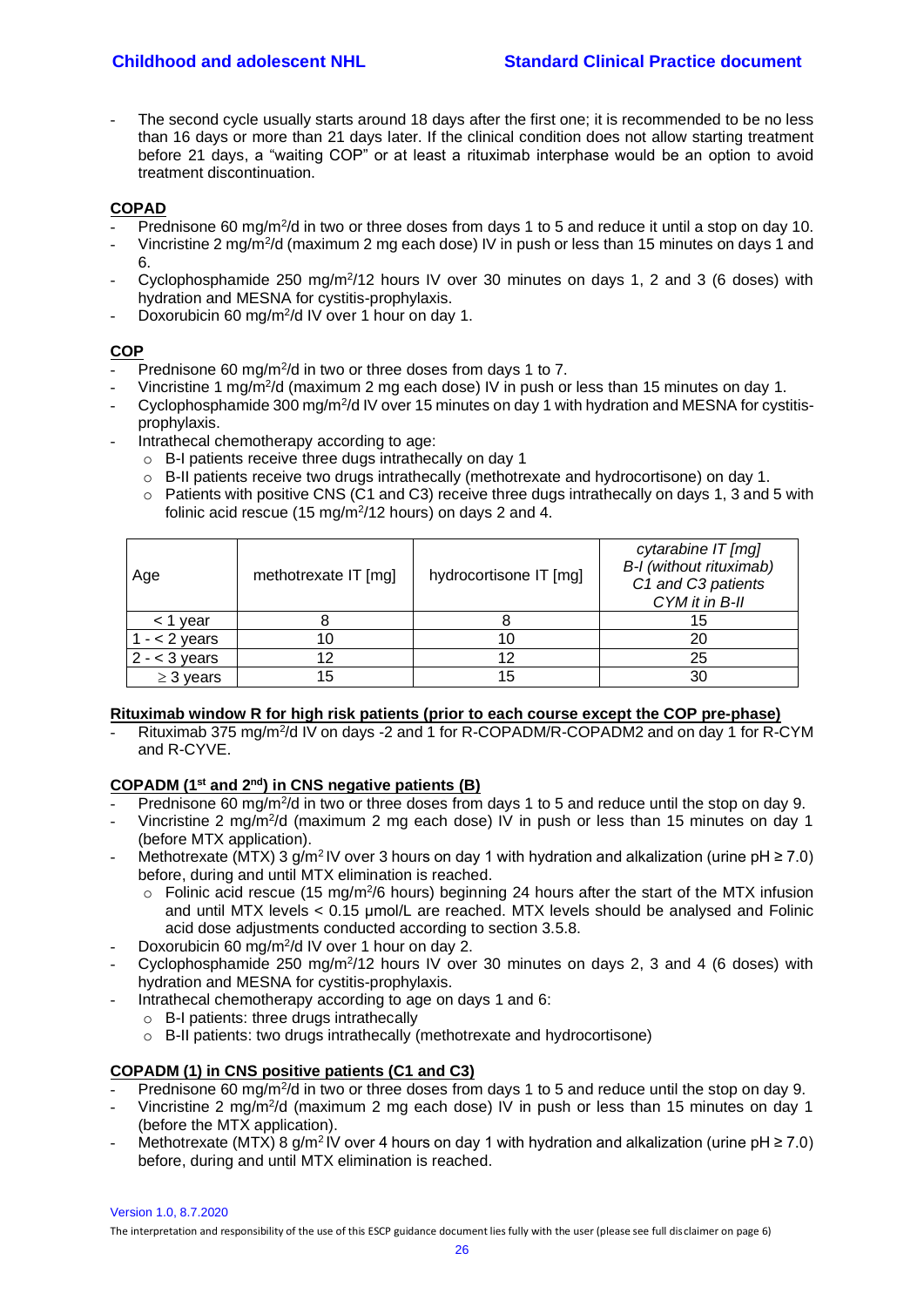- $\circ$  Folinic acid rescue (15 mg/m<sup>2</sup>/6 hours) beginning 24 hours after the start of the MTX infusion and until MTX levels < 0.15 μmol/L are reached. MTX levels should be analysed and Folinic acid dose adjustments conducted according to section 3.5.8.
- Doxorubicin 60 mg/m<sup>2</sup>/d IV over 1 hour on day 2.
- Cyclophosphamide 250 mg/m<sup>2</sup>/12 hours IV over 30 minutes on days 2, 3 and 4 (6 doses) with hydration and MESNA for cystitis-prophylaxis.
- Triple intrathecal chemotherapy according to age on days 2, 4 and 6.

#### **COPADM2 in CNS positive patients (C1 and C3)**

- Prednisone 60 mg/m<sup>2</sup>/d in two or three doses from days 1 to 5 and reduce until the stop on day 9.
- Vincristine 2 mg/m<sup>2</sup>/d (maximum 2 mg each dose) IV in push or less than 15 minutes on day 1 (before the MTX application).
- Methotrexate (MTX) 8 g/m<sup>2</sup> IV on day 1 with hydration and alkalization (urine  $pH \ge 7.0$ ) before, during and until MTX elimination is achieved.
	- $\circ$  In C1: 8 g/m<sup>2</sup> IV over 4 hours. Folinic acid rescue (15 mg/m<sup>2</sup>/6 hours) beginning 24 hours after the start of the MTX infusion and until MTX levels < 0.15 μmol/L are reached.
	- $\circ$  *In C3*: 8 g/m<sup>2</sup> IV over 24 hours (1/5 of the total dose over 30 minutes and 4/5 of the total dose as a continuous infusion over 23  $\frac{1}{2}$  hours). Folinic acid rescue (15 mg/m<sup>2</sup>/6 hours) beginning 36 hours after the start of the MTX infusion and until MTX levels < 0.15 μmol/L are reached.
	- o MTX levels should be analysed and Folinic acid dose adjustments performed according to section 3.5.8.
- Doxorubicin 60 mg/m<sup>2</sup>/d IV over 1 hour on day 2.
- Cyclophosphamide 500 mg/m<sup>2</sup>/12 hours IV over 30 minutes on days 2, 3 and 4 (6 doses) with hydration and MESNA for cystitis-prophylaxis.
- Triple intrathecal chemotherapy according to age on days 2, 4 and 6.

# **CYM**

- Methotrexate (MTX) 3 g/m<sup>2</sup>IV over 3 hours on day 1 with hydration and alkalization (urine pH  $\geq$  7.0) before, during and until MTX elimination is achieved.
	- $\circ$  Folinic acid rescue (15 mg/m<sup>2</sup>/6 hours) beginning 24 hours after the start of the MTX infusion and until MTX levels < 0.15 μmol/L are reached. MTX levels should be analysed and Folinic acid dose adjustments conducted according to section 3.5.8.
- Cytarabine (ARA-C) 100 mg/m<sup>2</sup>/d IV over 24 hours from days 2 to 6 (5 doses).
- Intrathecal chemotherapy according to age:
- Intrathecal chemotherapy according to age on days 1 and 6:
	- o B-I patients: three drugs intrathecal
		- o B-II patients: two drugs intrathecal: methotrexate and hydrocortisone on day 2 and Hydrocortisone and Cytarabine on day 7.

## **CYVE**

- Cytarabine (ARA-C) 50 mg/m<sup>2</sup>/d IV over 12 hours from days 1 to 5 (5 doses, 8 pm to 8 am).
- High dose commence Cytarabine 3  $g/m^2/d$  IV over 3 hours at the end of the 12 hour cytarabine infusion on days 2 to 5 (4 doses, from 8 am to 11 am). Artificial tears every 6-8 hours and vitamin  $B_6$  at 150 mg/m<sup>2</sup>/12 hours should be given.
- Etoposide (VP-16) 200 mg/m<sup>2</sup>/d IV over 2 hours from days 2 to 5 (after ARA-C).
- *\* For positive CNS*: intrathecal chemotherapy according to age with methotrexate and hydrocortisone on day 1.
- *\* For positive CNS ONLY in 1st CYVE*: Methotrexate (MTX) 8 g/m<sup>2</sup>IV on day 18 (while granulocytes  $> 0.5$  x 10<sup>9</sup>/l and platelets  $> 50$  x 10<sup>9</sup>/l and transaminases < Nx10) with hydration and alkalization (urine pH ≥ 7.0) before, during and until MTX elimination is achieved.
	- $\circ$  In C1: 8 g/m<sup>2</sup> IV over 4 hours. Folinic acid rescue (15 mg/m<sup>2</sup>/6 hours) beginning 24 hours after the start of the MTX infusion and until MTX levels < 0.15 μmol/L are reached.
	- $\circ$  *In C3*: 8 g/m<sup>2</sup> IV over 24 hours (1/5 of the total dose over 30 minutes and 4/5 of the total dose as a continuous infusion over 23  $\frac{1}{2}$  hours). Folinic acid rescue (15 mg/m<sup>2</sup>/6 hours) beginning 36 hours after the start of the MTX infusion and until MTX levels < 0.15 μmol/L are reached.

MTX levels should be analysed and Folinic acid dose adjustments conducted according to section 3.5.8.

- *\* In positive CNS ONLY in 1st CYVE*: Triple intrathecal chemotherapy according to age the day after MTX.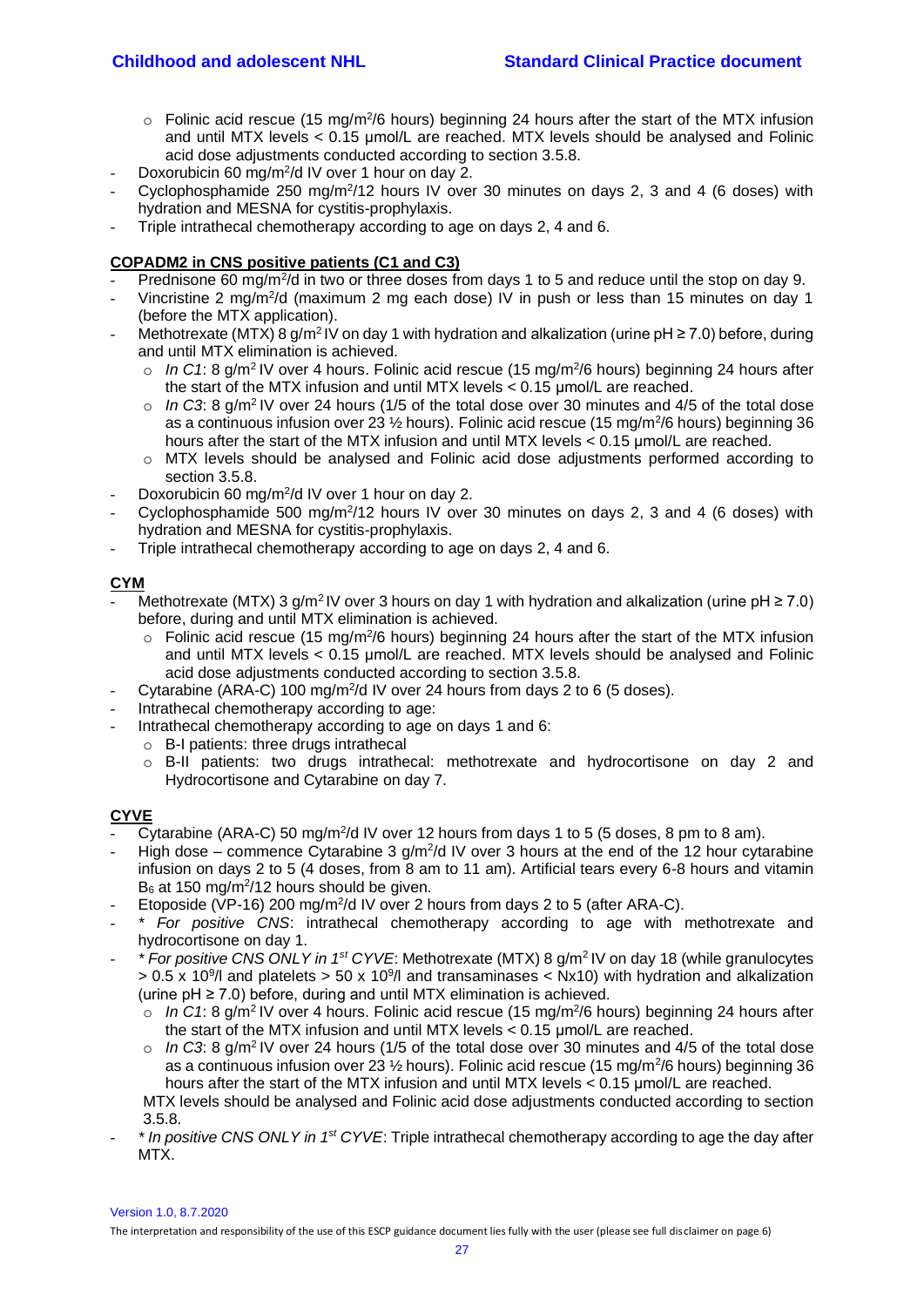**m1**

- Prednisone 60 mg/m<sup>2</sup>/d in two or three doses from days 1 to 5 and reduce until the stop on day 9.
- Vincristine 2 mg/m<sup>2</sup>/d (maximum 2 mg each dose) IV in push or less than 15 minutes on day 1 (before MTX application)
- Methotrexate (MTX) 8 g/m<sup>2</sup> IV on day 1 with hydration and alkalization (urine  $pH \ge 7.0$ ) before, during and until MTX elimination is achieved.
	- $\circ$  In C1: 8 g/m<sup>2</sup> IV over 4 hours. Folinic acid rescue (15 mg/m<sup>2</sup>/6 hours) beginning 24 hours after the start of the MTX infusion and until MTX levels < 0.15 μmol/L are reached.
	- o *In C3*: 8 g/m<sup>2</sup>IV over 24 hours (1/5 of the total dose over 30 minutes and 4/5 of the total dose as a continuous infusion over 23  $\frac{1}{2}$  hours). Folinic acid rescue (15 mg/m<sup>2</sup>/6 hours) beginning 36 hours after the start of the MTX infusion and until MTX levels < 0.15 μmol/L are reached.

MTX levels should be analyzed and Folinic acid dose adjustments conducted according to section 3.5.8.

- Doxorubicin 60 mg/m<sup>2</sup>/d IV over 1 hour on day 2.
- Cyclophosphamide 500 mg/m<sup>2</sup>/d IV over 30 minutes on days 2 and 3 with hydration and MESNA for cystitis-prophylaxis.
- Triple intrathecal chemotherapy according to age the day after MTX.

#### **m2**

- Cytarabine (ARA-C) 50 mg/m<sup>2</sup> as a subcutaneous injection every 12 hours from days 1 to 5 (10) doses).
- Etoposide (VP-16) 150 mg/m<sup>2</sup>/d IV over 90 minutes from days 1 to 3 (after ARA-C).

# <span id="page-27-0"></span>**3.3 Anaplastic Large Cell Lymphoma**

For patients with ALCL, therapy is stratified according to which organs are involved and the postoperative stage. The following therapeutic groups exist:

- · Isolated skin disease: no treatment is necessary after staging. "Wait and watch".
- · Stage I ALCL: completely resected stage I: **prephase (V) + AM - BM - AM courses**
- · All other systemic ALCL: **prephase (V) + AM - BM - AM - BM - AM - BM courses**
- Patients with CNS-involvement: chemotherapy according to CNS-positive mature B-NHL followed by cranial radiotherapy (in patients > 1 year). Patients between 1 and 2 years of age receive 12 Gy and patients ≥ 2 years old, 18 Gy.

Chemotherapy courses should start while granulocytes are ≥ 0.5 x 10<sup>9</sup>/l, platelets ≥ 50 x 10<sup>9</sup>/l and rising, and patients are clinically well and free of infection (around 21 days) (see Appendix D).

#### **Prephase V**

- Dexamethasone 5 mg/m<sup>2</sup>/d in one dose on days 1 and 2 and 10 mg/m<sup>2</sup>/d in two doses on days 3, 4 and 5.
- Cyclophosphamide 200 mg/m2 IV over 1 hour on days 1 and 2 (with hydration and MESNA for cystitis-prophylaxis).
	- Age https://web/methotrexate IT [mg] cytarabine IT [mg] prednisolone IT [mg] prednisolone IT [mg] < 1 year 6 16 4 1 - < 2 years 8 20 5 2 - < 3 years | 10 10 26 | 3

 $\geq$  3 years 12 12 30 10

- Intrathecal chemotherapy according to age on day 1.

#### **Cycles AM**

- Dexamethasone 10 mg/m<sup>2</sup>/d in two doses from days 1 to 5.

- Methotrexate (MTX) 3 g/m2 IV over 3 hours on day 1 with hydration and alkalization (urine pH  $\geq$  7.0) before, during and for at least 69 hours after the MTX infusion commences.
	- $\circ$  Folinic acid rescue (15 mg/m<sup>2</sup>/6 hours) beginning 24 hours after the start of the MTX infusion. MTX levels should be conducted at least every 24 hours (see Folinic acid dose adjustments according to MTX levels in section 3.5.8).
- Ifosfamide 800 mg/m<sup>2</sup>/d IV over 1 hour from days 1 to 5 (with hydration and MESNA for cystitisprophylaxis).

Version 1.0, 8.7.2020 The interpretation and responsibility of the use of this ESCP guidance document lies fully with the user (please see full disclaimer on page 6)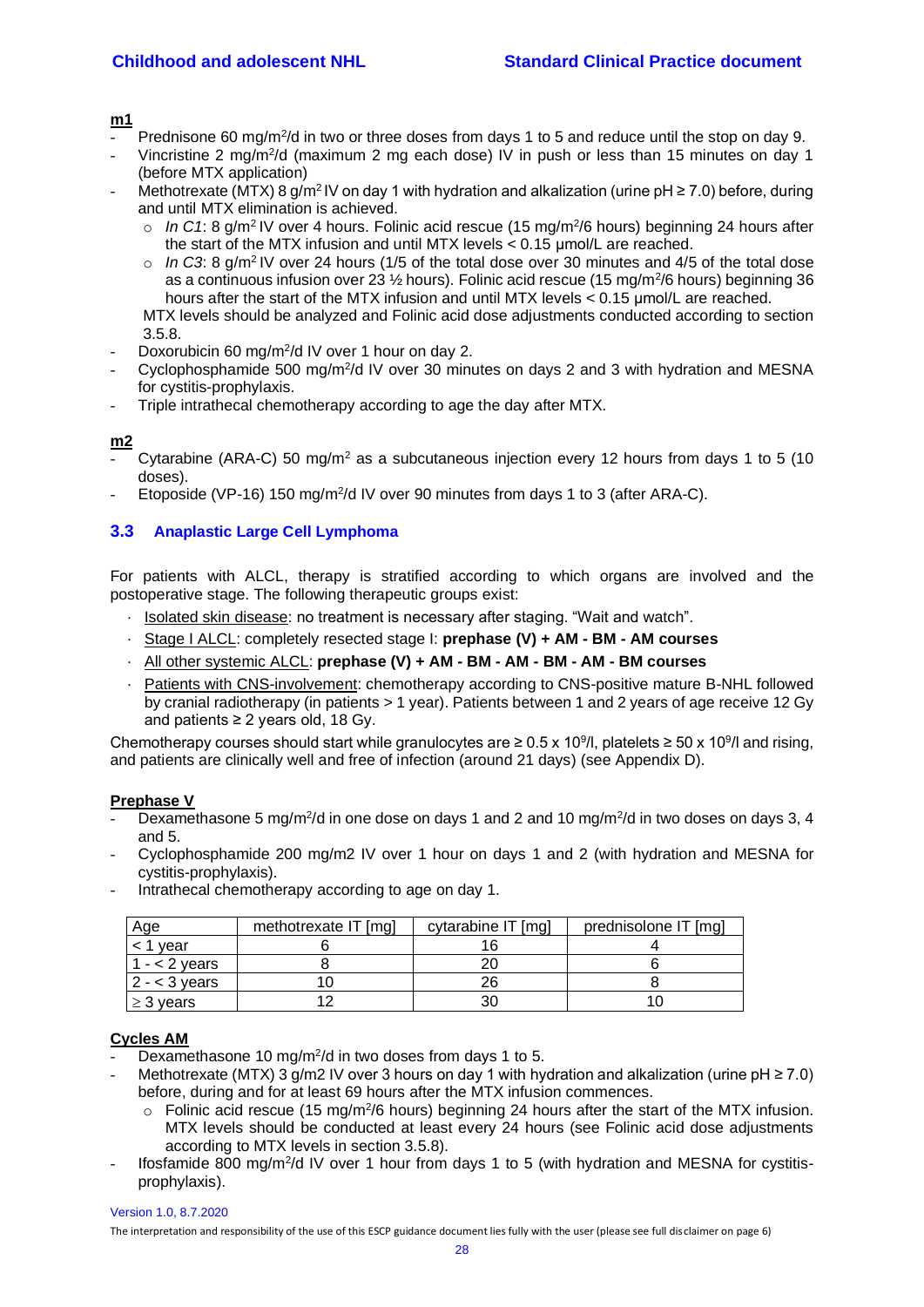- Cytarabine (ARA-C) 150 mg/m<sup>2</sup>/d IV over 1 hour on days 4 and 5 (before VP-16).
- Etoposide (VP-16) 100 mg/m<sup>2</sup>/d IV over 2 hours on days 4 and 5 (after ARA-C).

#### **Cycles BM**

- Dexamethasone 10 mg/m<sup>2</sup>/d in two doses from days 1 to 5.
- Methotrexate (MTX) 3 g/m<sup>2</sup> IV over 3 hours on day 1 with hydration and alkalization (urine pH  $\geq$  7.0) before, during and for at least 69 hours after the MTX infusion has commenced.
	- $\circ$  Folinic acid rescue (15 mg/m<sup>2</sup>/6 hours) beginning 24 hours after the start of the MTX infusion and until levels < 0.2 μmol/l are reached. MTX levels should be analysed at least every 24 hours (see Folinic acid dose adjustments according to MTX levels in section 3.5.8).
- Cyclophosphamide 200 mg/m<sup>2</sup>/d IV over 1 hour from days 1 to 5 with hydration and MESNA for cystitis-prophylaxis.
- Doxorubicin 25 mg/m<sup>2</sup>/d IV over 1 hour on days 4 and 5.

## <span id="page-28-0"></span>**3.4 Assessments during treatment**

Table 10. Assessments during treatment for LBL, B-NHL and ALCL

|                                                | <b>Physical</b><br>examination +<br>full blood<br>count +/-blood<br>chemistry | Lumbar<br>puncture<br>and CSF<br>cytospin | BM<br>aspirate | Imaging                                                           | Echocardiography                                   |
|------------------------------------------------|-------------------------------------------------------------------------------|-------------------------------------------|----------------|-------------------------------------------------------------------|----------------------------------------------------|
| Lymphoblastic Lymphoma                         |                                                                               |                                           |                |                                                                   |                                                    |
| Diagnosis                                      | Χ                                                                             | $\frac{X}{X^1}$                           | Χ              | $\sf X$                                                           | X                                                  |
| $D + 12$                                       | $\overline{\mathsf{x}}$                                                       |                                           |                |                                                                   | X (before 3 <sup>rd</sup> dose of<br>daunorubicin) |
| $D + 33$                                       | $\overline{\mathsf{X}}$                                                       | $X^1$                                     | $X^2$          | $X^3$<br>Reduction of at<br>least 35% of<br>the initial<br>volume |                                                    |
| Before protocol M                              | X                                                                             | X <sup>1</sup>                            | $X^2$          | $X^3$                                                             | X (before<br>daunorubicin)                         |
| Before protocol II<br>reintensification        | X                                                                             |                                           |                | $X^3$                                                             | X (before 1st and 3rd<br>dose of doxorubicin)      |
| <b>Before</b><br>maintenance                   | X                                                                             |                                           |                | $\overline{X^3}$                                                  |                                                    |
| Maintenance 1 <sup>st</sup><br>year (4-weekly) | $\overline{\mathsf{x}}$                                                       |                                           |                | $X^3$                                                             |                                                    |
| Maintenance 2 <sup>nd</sup><br>year (8-weekly) | X                                                                             |                                           |                | $X^3$                                                             |                                                    |
| End of therapy                                 | X                                                                             |                                           |                | $\overline{X^3}$                                                  |                                                    |
| <b>Mature B-NHL and Burkitt leukemia</b>       |                                                                               |                                           |                |                                                                   |                                                    |
| Diagnosis                                      | Χ                                                                             | х                                         | Χ              | Χ                                                                 | Χ                                                  |
| Before every<br>course                         | $\overline{\mathsf{x}}$                                                       | $\overline{X^1}$                          |                |                                                                   |                                                    |
| Before 2 <sup>nd</sup> course                  | X                                                                             | X <sup>1</sup>                            | $\mathsf{X}^2$ |                                                                   | Χ                                                  |
| Before 3rd course                              | X                                                                             | $\overline{X^1}$                          | $X^2$          | $X^3$                                                             |                                                    |
| End of therapy                                 | $\overline{\mathsf{x}}$                                                       |                                           |                | $X^3$                                                             |                                                    |
| <b>Anaplastic Large Cell Lymphoma</b>          |                                                                               |                                           |                |                                                                   |                                                    |
| Diagnosis                                      | Χ                                                                             | X <sup>4</sup>                            | Χ              |                                                                   | Χ                                                  |
| Before every<br>course                         | $\overline{\mathsf{x}}$                                                       |                                           |                | $\frac{X}{X^3}$                                                   |                                                    |
| After prephase                                 | Χ                                                                             |                                           | X              |                                                                   |                                                    |
| Before 2 <sup>nd</sup> course                  | $\overline{\mathsf{x}}$                                                       |                                           | $X^2$          |                                                                   | Χ                                                  |
| Before 3 <sup>rd</sup> course                  | $\overline{\mathsf{x}}$                                                       |                                           |                |                                                                   | $\overline{\mathsf{X}}$                            |
| Before 6 <sup>th</sup> course                  | $\overline{\mathsf{x}}$                                                       |                                           | X              |                                                                   | $\overline{\mathsf{x}}$                            |
| End of therapy                                 | $\overline{\mathsf{x}}$                                                       |                                           |                | $\overline{X^3}$                                                  | $\overline{\mathsf{x}}$                            |

Version 1.0, 8.7.2020

The interpretation and responsibility of the use of this ESCP guidance document lies fully with the user (please see full disclaimer on page 6)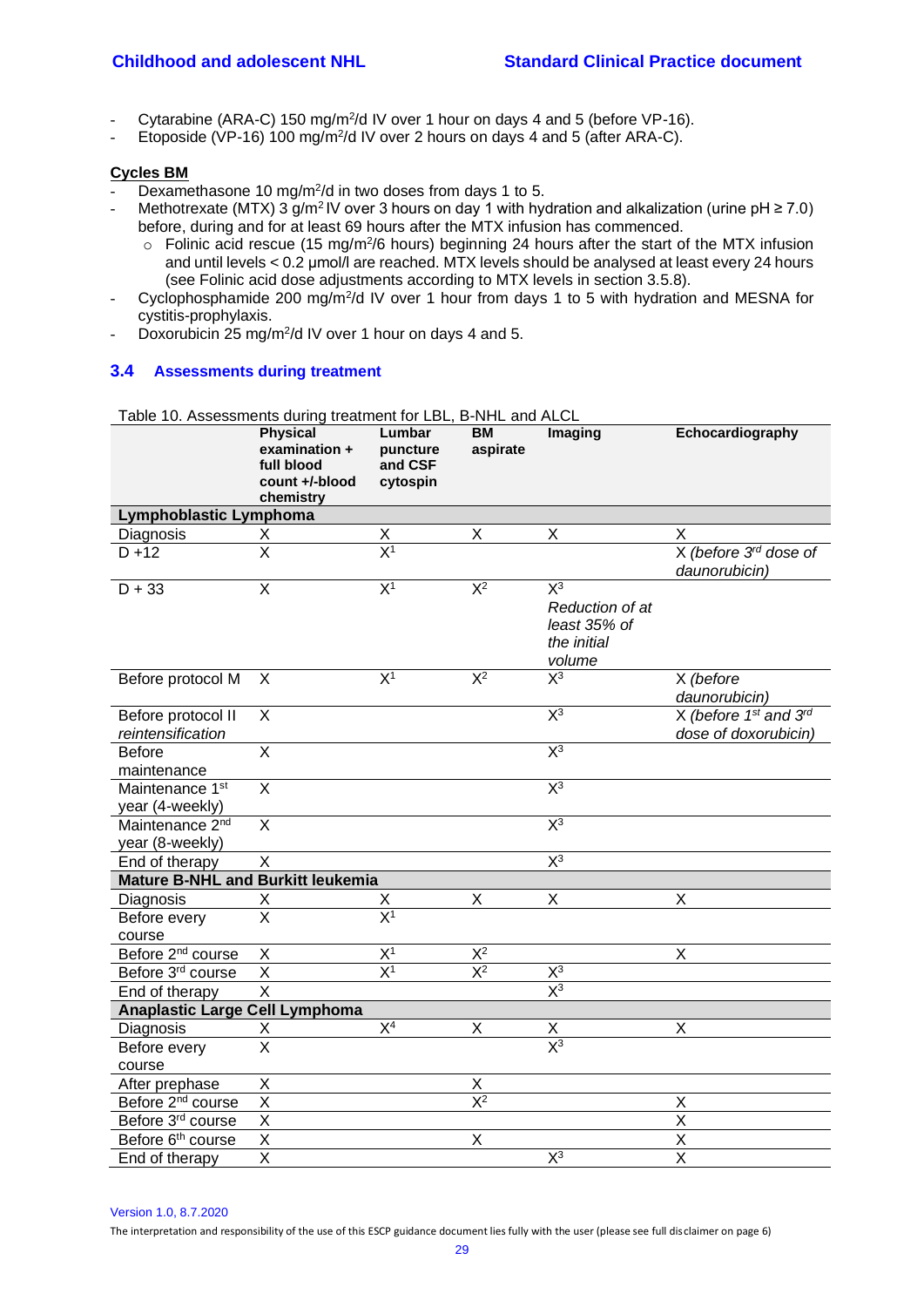<sup>1</sup> In cases of CNS+ or suspected progression.  $2$  In cases of initial bone marrow involvement or suspected progression. <sup>3</sup> In cases of CR, the indication for imaging and type of exploration are conducted according to the decision of the responsible physician. MRI and CT are preferred to radiography and ultrasound until CR is achieved, then follow up with radiography and ultrasound are sufficient. <sup>4</sup> ALCL with CNS+ are extremely rare, treatment and follow up are conducted according to the CNS+ mature B-NHL protocol followed by radiotherapy.

#### <span id="page-29-0"></span>**3.5 Summary of known adverse events, treatment recommendations and dose modifications**

Acute side effects such as nausea and vomiting, weight loss, alopecia, uncomplicated myelosuppression, mucositis or infections during or after chemotherapy are expected toxicities. Late side effects include an increased risk of secondary malignancies, cardiac events, infertility and premature menopause.

Specific adverse events and their treatment recommendation and treatment adjustment if required, are listed below:

#### <span id="page-29-1"></span>**3.5.1 Cyclophosphamide**

Drug-specific toxicities: Acute side effects include hemorrhagic cystitis, myelosuppression, syndrome of inappropriate antidiuretic hormone secretion (SIADH), fluid retention, renal tubular damage, kidney defects, nausea, vomiting, stomatitis, alopecia and an increased infection risk. Late effects include: sterility, second malignancies including leukemia or bladder cancer, cardiotoxicity and gustatory disorders.

In cases of hematuria, micro- or macrohematuria, dysuria or stranguria during or after cyclophosphamide, increase the fluid intake (usually from 3  $1/m^2/24$  hours to 4-4.5  $1/m^2/24$  hours) with fluid balance, intensification of MESNA dose and give pain killers until resolution. For subsequent doses, ensure hydration before starting cyclophosphamide treatment.

#### <span id="page-29-2"></span>**3.5.2 Cytarabine (ARA-C)**

Drug-specific toxicities:

Low-dose cytarabine: myelosuppression, oro-intestinal mucositis, nausea, vomiting, oral ulceration, fever (not infectious), arthralgia, myalgia, bone pain, erythema, enteritis, bowel wall necrosis, diarrhoea, ulceration and bleeding, alopecia, flu-like syndrome, flushes and liver function disorders.

High-dose cytarabine (3 000 mg/m2): cerebellar toxicity, keratoconjunctivitis (can be prevented with prednisolone eye drops 3x/day), gastrointestinal toxicity with diarrhoea, mucositis and vomiting (may be more severe than with the low dose), tachycardic arrhythmia, somnolence, cerebellar ataxia, aphasia, nystagmus, peripheral neuropathy. Pulmonary toxicity is uncommon, but may present with unexplained breathlessness. High incidences of Streptococcus viridans pneumonia have been reported.

In cases of neurotoxicity (nystagmus and/or ataxia) the infusion needs to be stopped immediately and the patient should not receive further doses of HD-cytarabine. High-dose vitamin B6 (150 mg/m<sup>2</sup>/single dose i.v. or p.o., 2x daily) is recommended to prevent neurotoxicity.

<span id="page-29-3"></span>In cases of grade 3-4 keratoconjuntivitis, therapy should be paused until recovery/improvement.

#### **3.5.3 Daunorubicin and Doxorubicin (Adriamycin)**

Drug-specific toxicities: Acute and chronic cardiotoxicity with cardiomyopathy, local necrosis if extravasation occurs, myelosuppression (pancytopenia), phlebitis, oro-intestinal mucosal toxicity, mucosal ulceration, nausea, vomiting, alopecia, fatigue, headache, rise of transaminases and alkaline phosphatase.

Heart function has to be examined by electrocardiogram (ECG) and a cardiac ultrasound scan for examination of left ventricular function (LVF) before starting and regularly thereafter (usually every two doses). In cases where significant impairment compared to the initial findings (left ventricular shortening fraction (LV-SF) are measured at <30% repeatedly or the ejection fraction is <50%), patients should not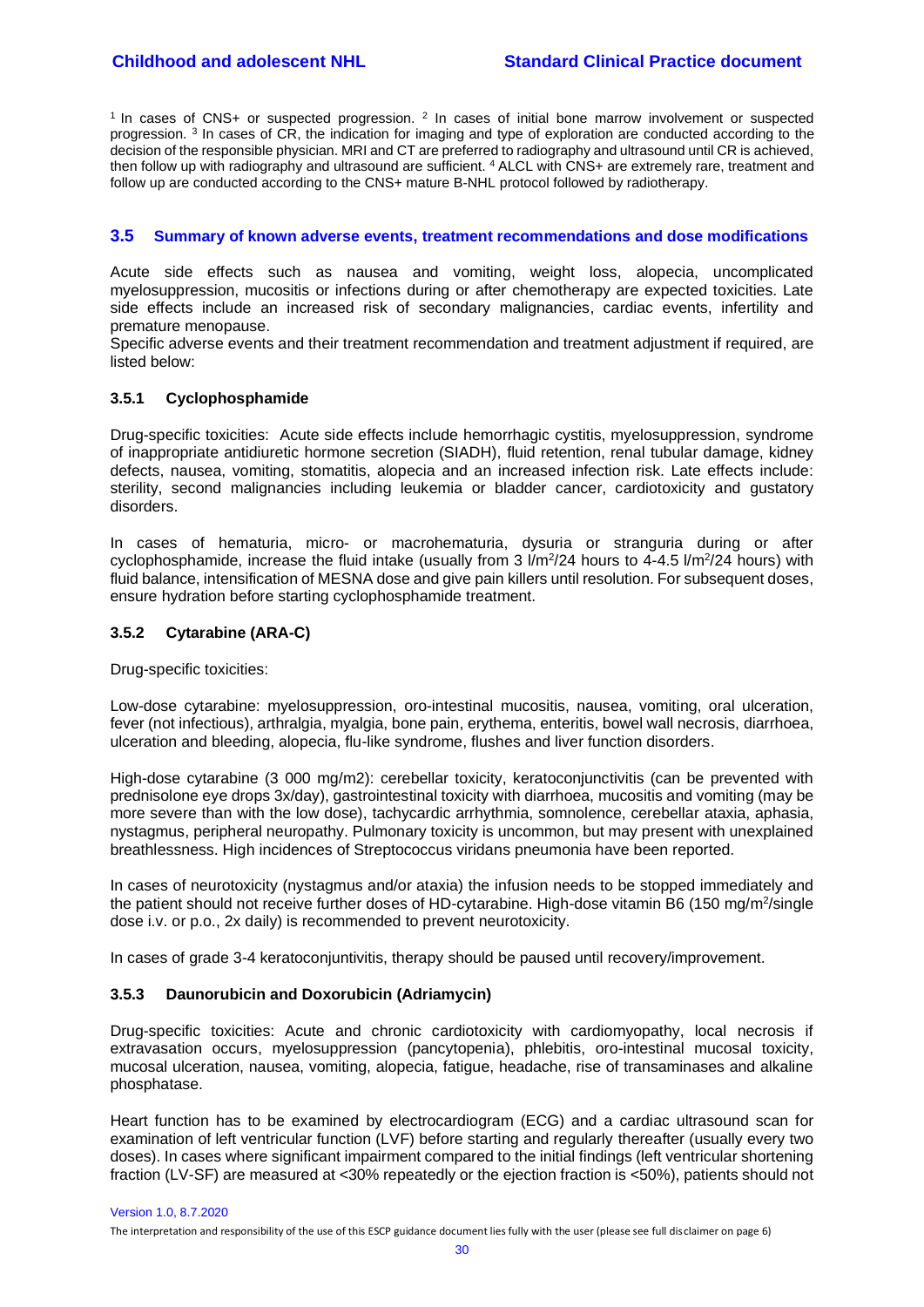receive further doses of daunorubicin or doxorubicin. Temporary alterations of the ECG do not contraindicate further doses.

Doxorubicin can cause palmar-plantar erythrodysesthesia syndrome which usually only requires conservative management.

CAVE: liver function disorders-delayed degradation and heightened toxicity in cases of significantly reduced liver function.

#### <span id="page-30-0"></span>**3.5.4 Dexamethasone, Prednisone and Prednisolone**

Drug-specific toxicities: suppression of the hypothalamic-pituitary-adrenal axis leading to Cushing syndrome, diabetes mellitus, obesity, hirsutism, fluid and salt retention, sodium retention, potassium loss, hypertension, irritability and sleep disturbances, pseudotumor cerebri, glycosuria and hyperglycaemia, pancreatitis, seizures and mental instability, gastrointestinal ulcers, myopathy, osteoporosis, cataracts, increased intra-ocular pressure, glaucoma, papilledema, psychological changes (euphoria, depression, especially in reduction). Rise in haemoglobin, erythrocytes, neutrophils and thrombocytes, fall in lymphocytes, with a risk of thromboembolic events and with increased susceptibility to and severity of infections, diminished immune response, opportunistic infections, recurrence of dormant tuberculosis and decreased responsiveness to vaccination and skin tests.

In some studies the incidence of osteopathology (osteoporosis, fractures, premature epiphyseal closure, etc.) has been reported to be increased in patients receiving dexamethasone. Usually no dose reduction is needed for these side effects, and medical care according to local guidelines is required.

In cases of pancreatitis, steroids should be stopped and replaced by a glucocorticoid at a stress dose.

In cases of infection or of clinical adrenal insufficiency after discontinuation of steroids, it may be appropriate to initiate a hydrocortisone substitution.

## <span id="page-30-1"></span>**3.5.5 Etoposide (VP-16)**

Drug-specific toxicities: transient hypotension (related to quick infusions), allergic reaction, anaphylaxis, rash, myelosuppression, peripheral neuropathies, arrhythmia, cholestasis, alopecia, mucositis, CNS toxicities, mild bone marrow depression and secondary leukemia, nausea, vomiting, diarrhea, fever, headache, chills, asthenia, hepatotoxicity. Peripheral neuropathy, bronchospasm, coughing and laryngospasm are uncommon as are severe neurological side effects such as seizures, optic neuritis, transient cortical blindness, or pulmonary fibrosis, interstitial pneumonitis, Stevens-Johnson syndrome, toxic epidermal necrolysis, radiation recall dermatitis and hand foot syndrome have been described.

In cases of allergic reaction or hypotension, infusion should be stopped. If it occurs despite a low infusion rate, a change from etoposide (Vepesid®) to etoposidphosphat (Etopophos®) may be indicated, as allergies are usually due to etoposide additives.

#### <span id="page-30-2"></span>**3.5.6 Ifosfamide**

Drug-specific toxicities: similar to cyclophosphamide, especially nephrotoxicity (Fanconi syndrome), neurotoxicity, tubular nephropathy, renal excretion dysfunction, nausea, vomiting, haemorrhagic cystitis, convulsions and secondary malignancies.

CNS-symptoms (encephalopathy with confusion, somnolence, rarely convulsions and coma) can develop within several hours to days after the start of ifosfamide but usually stop within a few days following discontinuation of ifosfamide. Treatment of neurologic side effects with methylene blue at 1-2 mg/kg every 4-8 hours slowly i.v. over several minutes may contribute to the regression of clinical symptoms. After occurrence of CNS-complications, ifosfamide should be replaced by cyclophosphamide for subsequent cycles (give 25% of the ifosfamide dose).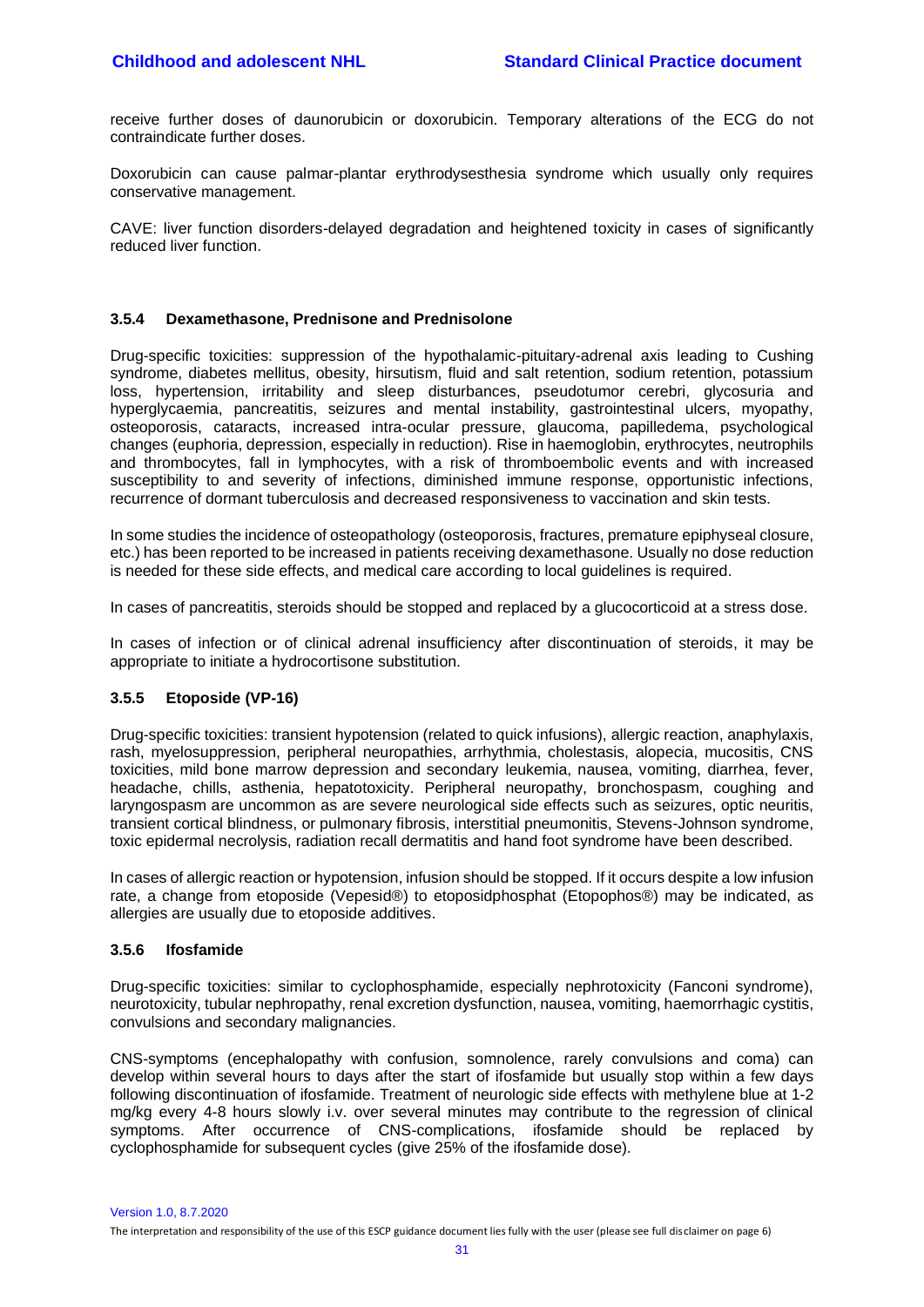In cases of hematuria, micro- or macrohematuria, dysuria or stranguria during or after ifosfamide, increase fluid intake (usually from 3  $1/m^2/24$  hours to 4-4.5  $1/m^2/24$  hours) with fluid balancing, intensification of the MESNA dose and give pain killers until resolution. For subsequent doses ensure hydration before starting ifosfamide.

#### <span id="page-31-0"></span>**3.5.7 6-Mercaptopurine**

Drug-specific toxicities: Myelosuppression, nausea, vomiting, stomatitis, diarrhea, hepatotoxicity, hyperuraemia with nephropathy, drug fever, exanthema and pancreatitis.

TPMT- deficiency, a deficit in thiopurine-methyltransferase (TPMT) the enzyme that metabolizes 6 mercaptopurine occurs in 1 of every 300 patients. Patients should be evaluated for TPMT deficiency (with wash-out at 8 weeks following the transfusions) as massive toxicity under standard dose therapy is expected. These patients start therapy at 10% of the standard dose and it is then adjusted to the therapeutic range. About 10% of the population has reduced TPMT function (heterozygote gene carrier or homozygote with mild expression) but dose reduction has not yet been established for these patients.

#### <span id="page-31-1"></span>**3.5.8 Methotrexate**

Methotrexate administration requires pre-hydration and alkalinisation for at least 2 hours before treatment to achieve a urinary pH ≥ 7 and a urine output of ≥ 100 ml/m<sup>2</sup>/h during, after MTX infusion and until achieving adequate levels. Monitoring the fluid balance and administering furosemide if the fluid balance is positive.

| MTX therapy                                   | 1 g/m <sup>2</sup> over 4 hours |                                 | 3 or 8 g/m <sup>2</sup> over 3-4<br>hours |                                 | 5 or 8 g/m <sup>2</sup> over 24<br>hours |                                 |
|-----------------------------------------------|---------------------------------|---------------------------------|-------------------------------------------|---------------------------------|------------------------------------------|---------------------------------|
| Time from start of<br>methotrexate<br>(hours) | <b>MTX</b><br>target<br>µmol/l  | <b>LCV</b><br>mg/m <sup>2</sup> | <b>MTX</b><br>target<br>µmol/l            | <b>LCV</b><br>mg/m <sup>2</sup> | <b>MTX</b><br>target<br>µmol/l           | <b>LCV</b><br>mg/m <sup>2</sup> |
| 4                                             | < 200                           |                                 |                                           |                                 |                                          |                                 |
| 24                                            | $\lt 2$                         |                                 |                                           | 15                              | < 150                                    |                                 |
| (36)                                          | ا>                              |                                 | 1 >                                       | 15                              | $<$ 3                                    | $15*$                           |
| 42                                            | < 0.4                           | 15                              | < 0.4                                     | 15                              | $\leq$ 1                                 | $30**/15$                       |
| 48                                            | < 0.25                          | 15                              | < 0.25                                    | 15                              | $\leq 0.4$                               | 15                              |
| 54                                            |                                 | 15                              |                                           | 15                              | < 0.25                                   | 15                              |
| 72                                            |                                 |                                 |                                           |                                 |                                          |                                 |

**Table 11. Methotrexate levels and standard folinic acid (LCV) rescue:**

\* Starting at 36 hours in 24 hours infusions for B-NHL therapy according to EICNHL; \*\*30 mg/m² in B-NHL therapy according to the BFM scheme

An excretion disorder with delayed elimination may present with diarrhea or intense vomiting during the infusion, a significant rise of serum creatinine 24 hours after starting MTX and a MTX serum concentration over expected levels. If so: increase hydration to 4500 ml/m<sup>2</sup>/24 h and measure MTX plasma concentration every 6 hours and give a folinic acid dose according to the following guide:

| MTX µmol/l |                      |
|------------|----------------------|
| 5          | 75 mg/m $^2$         |
|            | <b>Singhan</b>       |
| 3          | 45 mg/m <sup>2</sup> |
|            | 30 mg/m $^2$         |

Version 1.0, 8.7.2020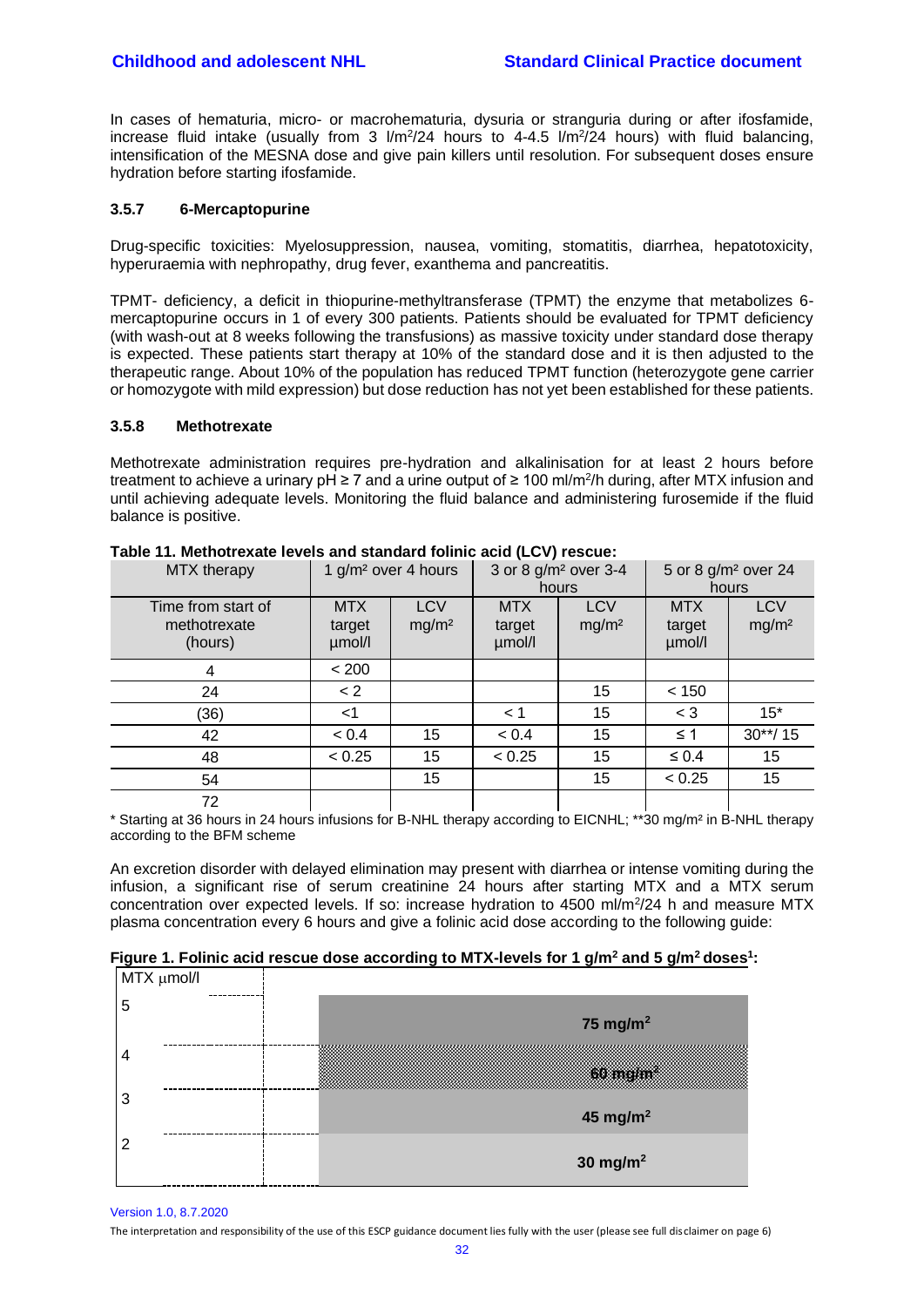|      | 15 mg/m <sup>2</sup>                                                                                                                        |
|------|---------------------------------------------------------------------------------------------------------------------------------------------|
| 0.25 | NO RESCUE                                                                                                                                   |
|      | $\frac{1}{2}$ $\frac{1}{2}$ $\frac{1}{2}$ $\frac{1}{2}$ $\frac{1}{2}$ $\frac{1}{2}$ $\frac{1}{2}$ $\frac{1}{2}$ $\frac{1}{2}$ $\frac{1}{2}$ |

#### **Table 12. Folinic acid doses according to MTX-levels in MTX for doses given over 3 or 4 hours**

| MTX level µmol/l | < 0.2       | $0.2 - 2$                  | $2 - 20$                   | $ 20 - 100$                 | >100                       |
|------------------|-------------|----------------------------|----------------------------|-----------------------------|----------------------------|
| 48 hrs           | None        | $15$ mg/m <sup>2</sup> q6h | $15$ mg/m <sup>2</sup> q6h | $10$ mg/m <sup>2</sup> q3h  | 100mg/m <sup>2</sup> q3h   |
| 72 hrs           | <b>None</b> | $15$ mg/m <sup>2</sup> q6h | $10$ mg/m <sup>2</sup> q3h | $100$ mg/m <sup>2</sup> q3h | 1000mg/m <sup>2</sup> q3h* |
| 96 hrs           | <b>None</b> | $15$ mg/m <sup>2</sup> q6h | $10$ mg/m <sup>2</sup> q3h | 100mg/m <sup>2</sup> q3h    | 1000mg/m <sup>2</sup> q3h* |
| 120 hrs          | <b>None</b> | $15mg/m2$ q6h              | $10$ mg/m <sup>2</sup> q3h | 100mg/m <sup>2</sup> q3h    | 1000mg/m <sup>2</sup> q3h* |

1 Diagrams for the adaptation of the folinic acid dose according to MTX-level from B-NHL 2013: protocol of the NHL-BFM and NOPHO study groups for mature aggressive B-cell lymphoma and leukaemia in children and adolescents.

Drug toxicities:

- High doses: neurotoxicity, mucositis, liver dysfunction, myelosuppression, renal failure, mucosal membrane inflammation, dermatitis (erythema, desquamation), nephrotoxicity (enhanced with urine pH<7 and low urine flow in a 24h infusion), ulceration and bleeding, acute and chronic encephalitis, cerebral atrophy, visual disorder and liver toxicity (elevated transaminases, icterus).
- Long-term therapy in low doses: liver fibrosis, pneumonitis, malabsorption and myelosuppression
- Side effects of intrathecal administration: headache, seizures, chemical arachnoiditis, subacute neurotoxicity, necrotizing demyelinating leukoencephalopathy, nausea, vomiting, fever, lethargy and confusion.

CAVE: pooling and/or delayed MTX-excretion in cases of effusion, ileus or limited kidney function CAVE: prophylactic co-trimoxazole should be stopped 24-48 hours prior to MTX infusion until MTX clearance is achieved.

## <span id="page-32-0"></span>**3.5.9 PEG asparaginase**

Drug-specific toxicities: hyperglycaemia, hyperlipidaemia, thrombosis, bleeding, hepatic toxicity, encephalopathy, changes in EEG, vigilance disorder, kidney defects, diarrhea, transient hypothyroidism and hypoparathyroidism. Generally, these side effects resolve with medical management and do not contraindicate the following doses. If needed, asparaginase administration can be delayed until resolution of symptoms.

In cases of allergic reaction (urticarial, laryngospasm, bronchospasm, hypotension, anaphylaxis etc.) patients should not receive more PEG asparaginase as a loss of activity through silent immunologic inactivation is to be expected. Abdominal pain may be an equivalent of an allergic reaction; therefore, measurement of activity and antibodies should be initiated and if insufficient activity is seen, the preparation needs to be changed. Each dose of PEG asparaginase should be replaced in cases of allergy or inactivation by Erwinia asparaginase in doses of 20 000 E/m<sup>2</sup>/single dose i.v. over one hour or i.m. every two days for the remaining time of the current and following therapy elements. Based on a two-week activity of PEG asparaginase, 7 doses of Erwinia asparaginase replace one dose of PEG asparaginase. Asparaginase activity should be measured before each administration of Erwinia asparaginase.

Severe pancreatitis (grade III or IV) should lead to a discontinuation of asparaginase and any further asparaginase administration is recommended. In case of slight variants (asymptomatic rise of amylase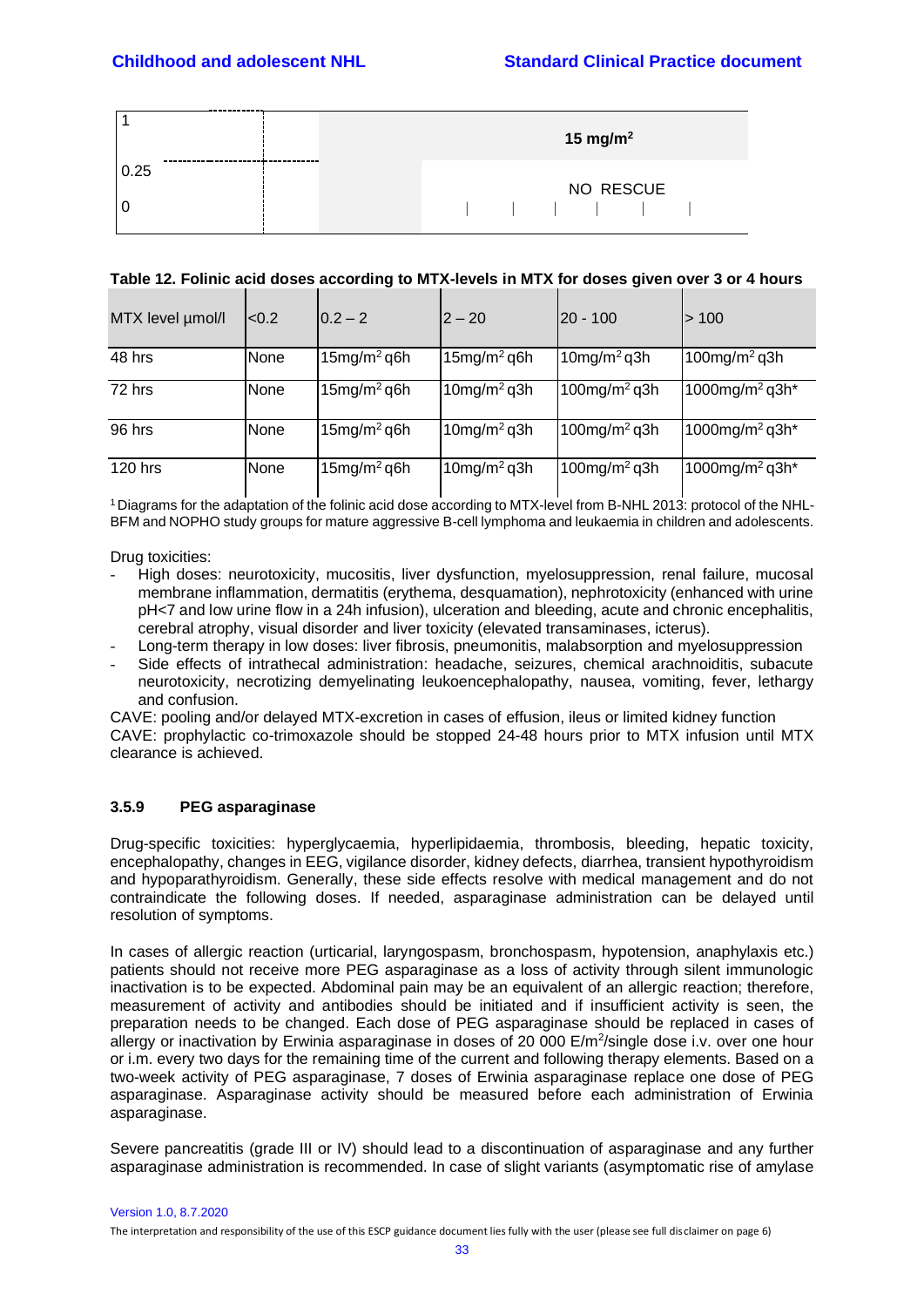and/or lipase or with abdominal pain without correlate in imaging and with improvement after few days of conservative therapy) the re-establishment of asparaginase may be discussed.

#### <span id="page-33-0"></span>**3.5.10 Rituximab**

Patients receiving rituximab treatment require checking of lymphocyte subpopulations and immunoglobulin levels prior to treatment and periodically until normalization.

Known toxicities include: infections, leukopenia, neutropenia, thrombocytopenia, infusion related reactions, hypersensitivity, angioedema, nausea, pruritus, rash, alopecia, fever, chills, asthenia, headache, decreased IgG levels, hyperglycaemia, weight decrease, oedema, paraesthesia, hypoesthesia, dizziness, anxiety, insomnia, lacrimation disorder, conjunctivitis, myocardial infarction, arrhythmia, tachycardia, hypertension, hypotension, bronchospasm, respiratory disease, chest pain, dyspnoea, cough, rhinitis, vomiting, diarrhea, abdominal pain, dysphagia, stomatitis, constipation, dyspepsia, anorexia, throat irritation, urticaria, sweating, myalgia, arthralgia, pain, flushing, malaise, fatigue, shivering, multi-organ failure. Uncommon and very rare toxicities: coagulation disorder, lymphadenopathy, depression, dysgeusia, left ventricular failure, supra-ventricular tachycardia, ventricular tachycardia, angina, myocardial ischemia, bradycardia, asthma, bronchiolitis obliterans, hypoxia, infusion site pain, interstitial lung disease, progressive multifocal leukoencephalopathy (PML), tumour lysis syndrome, cytokine release syndrome, serum sickness, peripheral neuropathy, facial nerve palsy, severe vision loss, heart failure, vasculitis, respiratory failure, gastrointestinal perforation, severe bullous skin reactions, Stevens-Johnson syndrome, toxic epidermal necrolysis and renal failure.

#### <span id="page-33-1"></span>**3.5.11 Thioguanine**

Drug-specific toxicities: myelosuppression, nausea, vomiting, stomatitis, diarrhea, hepatotoxicity, hyperuremia with nephropathy, drug fever, exanthema and pancreatitis.

Patients with TPMT deficiency are at a high risk of developing veno-occlusive disease (VOD) of the liver and so need to be closely monitored.

#### <span id="page-33-2"></span>**3.5.12 Vinblastine, Vincristine and Vindesine**

Vinca-alkaloids can only be administered intravenously as they are lethal when administered intrathecally. Single dose maximum: 2 mg for Vincristine, 5 mg for Vindesine and 10 mg for Vinblastine.

Drug-specific toxicities**:** Peripheral neuropathy, paresis, myopathy, fever, neuralgic pain, constipation, paralytic ileus, SIADH, constipation, paralytic ileus, cerebral convulsion, myelosuppression, alopecia, cardiovascular complications, photosensitisation, headache, dysphagia, polyuria, dysuria and dysfunction of cranial nerves. Rarely: atrophy of the optic nerve with blindness.

Peripheral neuropathy is a common toxicity, especially after Vincristine. Neuropathic pain should be treated with analgesics. In cases of severe peripheral neuropathy with motor disturbances or paralysis of hands and/or legs, replacement of Vincristine by Vinblastine at a dose of 6 mg/m<sup>2</sup> (10 mg maximum) or Vindesine (3 mg/m2, max 5 mg) might be indicated as they cause less neuropathy.

In cases of hyperbilirubinemia (direct bilirubin  $> 3.0$  mg/dL) therapy adjustments are needed. For Vincristine: 50% of the dose if direct the bilirubin is between 3.1 and 5.0 mg/dL or delayed treatment until improvement if it is over 5 mg/dL.

In cases of neutropenia,  $<$  1x10<sup>9</sup> neutrophils (related to Vinblastine) the dose should be reduced by 30%. It might later be increased to 80% of the initial dose if a sustained rise of over 1x10<sup>9</sup> neutrophils is observed for a month. In cases of  $< 0.5x10<sup>9</sup>$  neutrophils or platelets  $< 50x 10<sup>9</sup>/l$ , vinblastine should be stopped until resolution, and new doses should be given at a 30% reduction.

## <span id="page-33-4"></span><span id="page-33-3"></span>**3.6 Other dose Modifications**

#### **3.6.1 Dose modifications for infants**

Dosage for systemic chemotherapy should be adjusted in infants:

#### Version 1.0, 8.7.2020

The interpretation and responsibility of the use of this ESCP guidance document lies fully with the user (please see full disclaimer on page 6)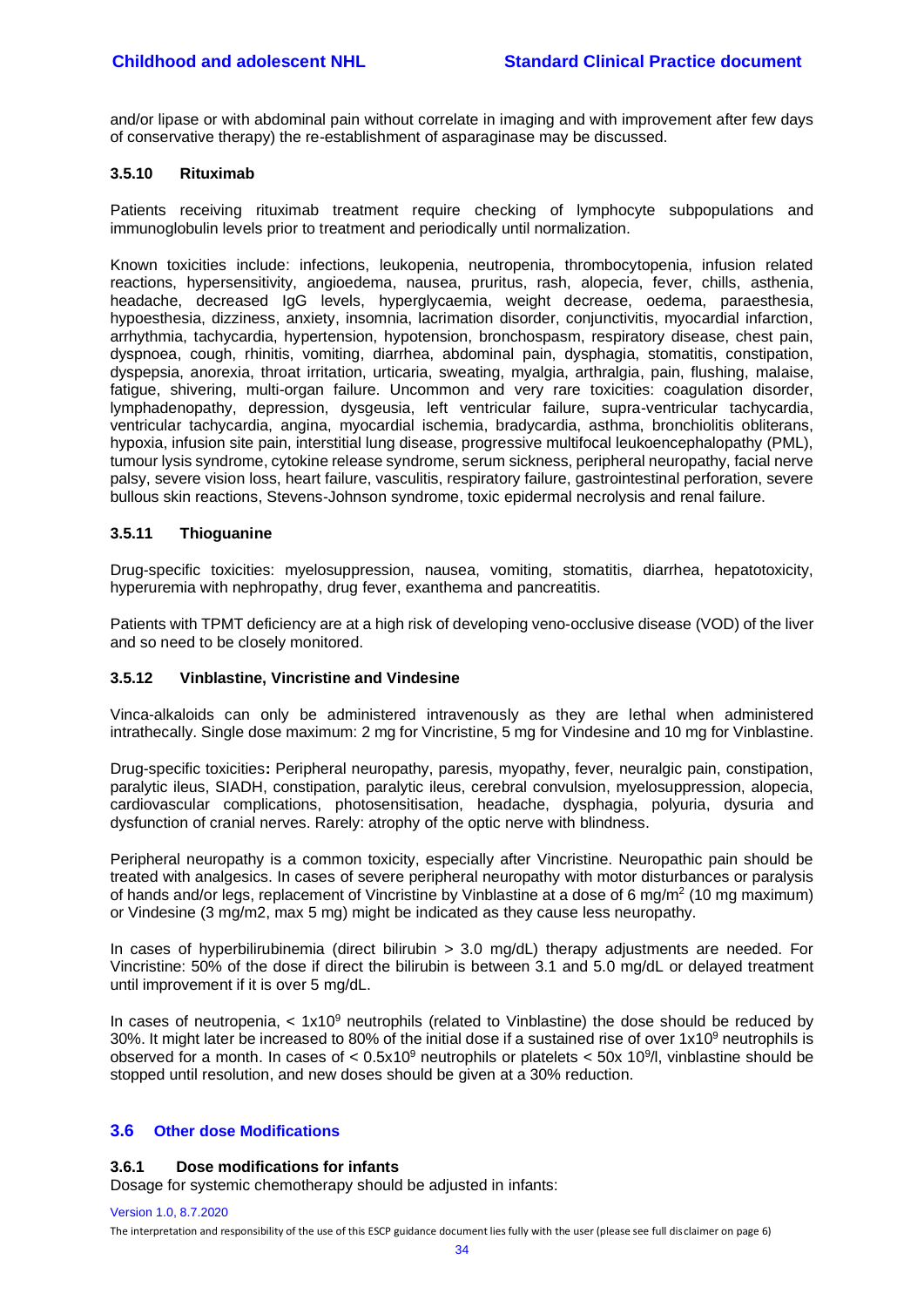- ≤ 6 months: 2/3 of the calculated dosage according to BSA
- 7-12 months: ¾ of the calculated dosage according to BSA
- ≥ 1 year: 100% of the calculated dosage according to BSA

The dosage for intrathecal chemotherapy is calculated according to age at the time of its administration.

#### <span id="page-34-0"></span>**3.6.2 Dose modifications for obese patients**

The need or benefit of drug dose adjustment for obese patients is ambiguous and a clear recommendation cannot be given.

#### <span id="page-34-1"></span>**3.6.3 Dose modifications for patients with chromosomal breakage syndromes**

It is known that patients with chromosomal breakage syndromes or immunodeficiency are at a higher risk of suffering severe acute toxicity or a diagnosis of secondary malignancies. To date no standard treatment modification has been established for these patients.

#### <span id="page-34-2"></span>**3.6.4 Pregnancy**

Various chemotherapeutic agents recommended in this guide have known reproductive toxicity; therefore, this treatment cannot be administered to pregnant women. Female patients of childbearing potential (and male patients with a partner of childbearing potential) must agree to use a highly effective contraceptive method (Pearl index <1) throughout treatment and until at least 12 months following the end of chemotherapy.

#### <span id="page-34-3"></span>**3.7 Initial Emergencies**

Patient management in emergency situations should be performed according to local standards. However, the following recommendations for initial emergencies encountered in patients with NHL should be taken into consideration and be adapted to the specific situation of each patient, modified or extended as the circumstances require.

#### <span id="page-34-4"></span>**3.7.1 Mediastinal tumors**

The undiagnosed child with a large anterior mediastinal mass may present in many ways. Classical features of superior vena cava obstruction, such as swelling of the upper thorax, head and neck with overlying superficial prominent and distended collateral veins are infrequently observed. More often, an anterior or middle mediastinal mass presents with respiratory and/or neurological symptoms. Posterior mediastinal masses rarely cause superior vena cava or respiratory compromise. Careful clinical assessment should be conducted since airway obstruction has been reported in up to 60% of patients presenting with mediastinal masses. Furthermore, a third of asymptomatic patients show a significant reduction in tracheal dimensions when assessed by chest CT. Not infrequently, pleural and pericardial effusions may be associated with mediastinal masses. Pleural effusions may be bilateral and further compromise the respiratory status.

Management of large mediastinal tumors:

- Under no circumstances should a critically large mediastinal tumor with clinical symptoms of respiratory distress be treated surgically. If a thoracotomy is necessary for sample excision, then debulking of the tumor might be performed in order to reduce the risk of tracheal compression postoperatively.
- chest CT is desirable but can be performed at a later date if the child is likely to be uncooperative or has respiratory compromise (especially orthopnea or oxygen requirement).
- avoid sedation and/or general anesthesia for any further investigations.
- all invasive diagnostic procedures including lumbar puncture, bone marrow aspiration and trephine, should be postponed. Drained fluids are used for diagnosis.
- diagnostic procedures may be undertaken after stabilization of the clinical condition, usually occurring after one or two days.
- baseline blood investigations should be performed as indicated.
- a simultaneously existing pleural effusion should be carefully relieved under local anesthesia. Replace plasma and do not perform long-term drainage, if possible.
- drainage of critical pericardial effusions should be discussed carefully.
- If intubation is performed in these patients, it is recommended to continue ventilation electively after surgery and to start cytoreductive therapy immediately in order to avoid life-threatening respiratory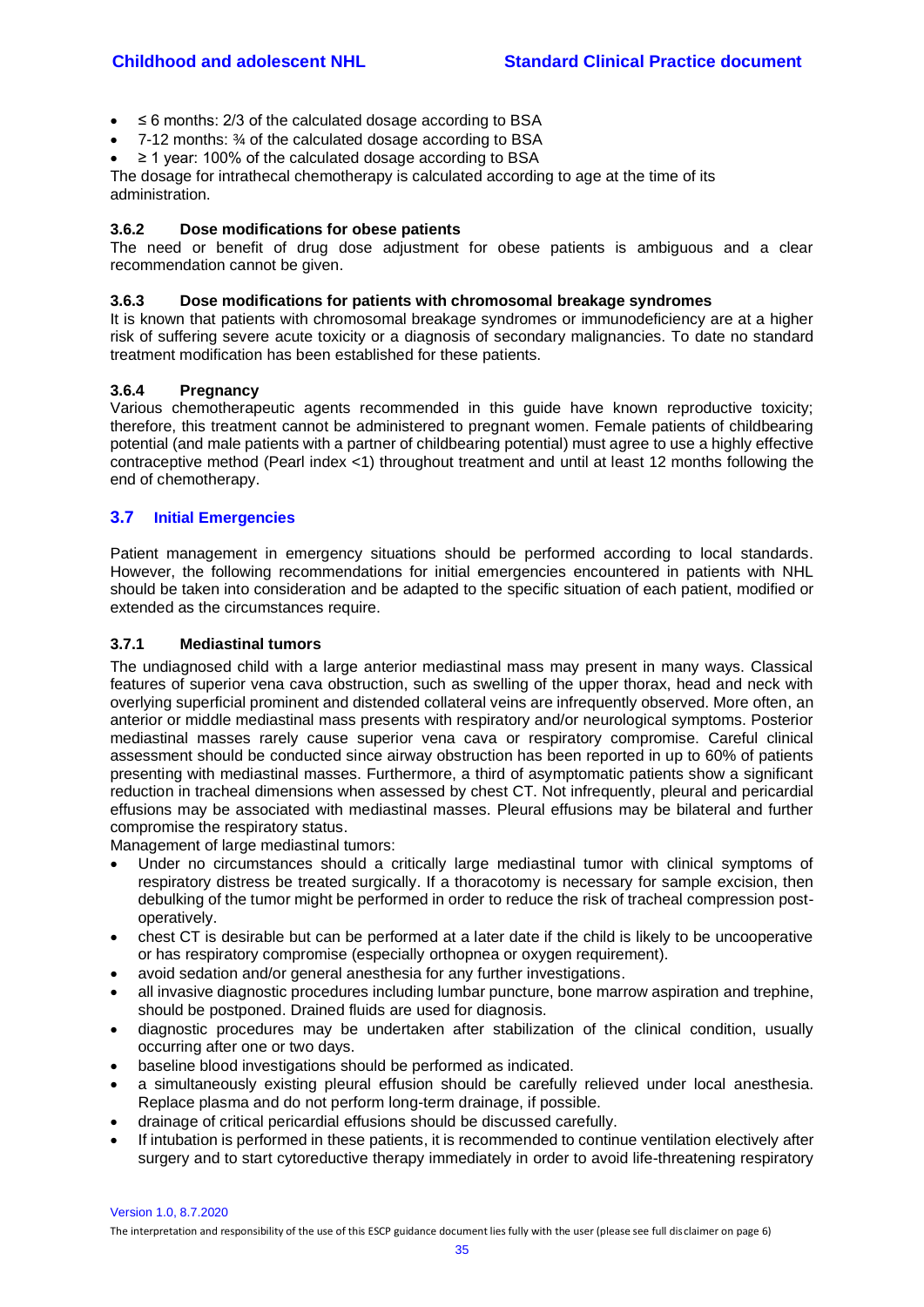failure due to tracheal edema and tracheal compression post-operatively. Extubation should be postponed until significant shrinking of the tumor is achieved by cytoreductive therapy.

- cytoreductive therapy with prednisone/prednisolone 60 mg/m²/d and/or cyclophosphamide 100 mg/m²/d should be started immediately. The dosage can be increased depending on clinical progress.
- prevention and treatment of tumor lysis syndrome should be applied.

## <span id="page-35-0"></span>**3.7.2 Prevention and treatment of tumor lysis syndrome (TLS)**

Rapid neoplastic cell lysis may occur in NHL patients and can produce metabolic complications including hyperuricemia and hyperphosphatemia. This may already be present at diagnosis due to rapid cell turnover, or occur during induction. Primary complications of TLS include hyperkalemia and hyperphosphatemia with secondary hypocalcemia. Secondary renal dysfunction occurs as the result of a combination of hyperuricemia and hyperphosphatemia with intrarenal deposition of calcium. Renal failure leads to a further rise in serum potassium, urea and creatinine.

Management for the prevention and treatment of TLS should be performed according to local standards. The following information might be considered:

- A central venous line should be inserted for fluid administration and monitoring.
- Sufficient hydration starting at least 6-12 hours before chemotherapy (>3000 ml/m²/d), with appropriate electrolyte supplementation except for potassium, must be provided during chemotherapy. Hydration might be increased to 5000 (7000) ml/m²/24hrs and furosemide 1-10 mg/kg/24 hrs should be added according to the fluid output.
- Monitoring of the fluid balance, blood pressure (hourly), cardiac function (signs of hyperkalemia such as elevation of T waves or widening of the QT interval), respiratory frequencies and body weight (twice daily) are mandatory especially during the main period of lysis, 8-24 hours after the start of chemotherapy.
- Electrolytes, calcium and phosphate should be checked at least every 8 hours.
- If rasburicase (Fasturtec® in Europe) is available it is preferred to allopurinol. The recommended dose is 0.20 mg/kg/d in a 30 min infusion daily during the period of lysis. The dose can be increased as necessary depending on the uric acid level. Do not give allopurinol at the same time. If rasburicase is not available (or contraindicated) then use allopurinol 10 mg/kg/d in 2-3 daily doses to reduce renal tubule urate precipitation.

#### **Indications for hemodialysis**

indication for hemodialysis should follow local standards considering the individual course of the patient. The following criteria might serve as guidelines:

- potassium  $> 7$  mmol/l or  $> 6$  mmol/l and increasing, in spite of sufficient diuresis
- phosphate  $> 10$  mg/100 ml (5 mmol/l) or product Ca x P  $> 6.4$  mmol/l
- urine excretion: < 50 ml/m²/hr in spite of furosemide 10 mg/kg/d i.v. and fluid input 130-200 ml/m²/hr
- high-grade or complete urinary tract obstruction on both sides
- pulmonary edema (give oxygen and consider ventilation as immediate measures)
- creatinine > 10x upper normal limit
- uric acid > 10mg/dl (600 μmol/l)

## <span id="page-35-1"></span>**3.8 Supportive Care**

The toxic effects of the intensive regimens required for the treatment of NHL, including severe bone marrow depression, stipulate that this treatment should be restricted to institutions familiar with the administration of intensive combination chemotherapy and where the full range of supportive care is available. The following recommendations should be viewed as a general reference and be taken into consideration by the attending physician.

#### <span id="page-35-2"></span>**3.8.1 Central lines**

The use of central lines is strongly recommended due to the repeated courses of chemotherapy with prolonged hydration. This may have to be postponed in the event of a large mediastinal mass being a contraindication to surgery.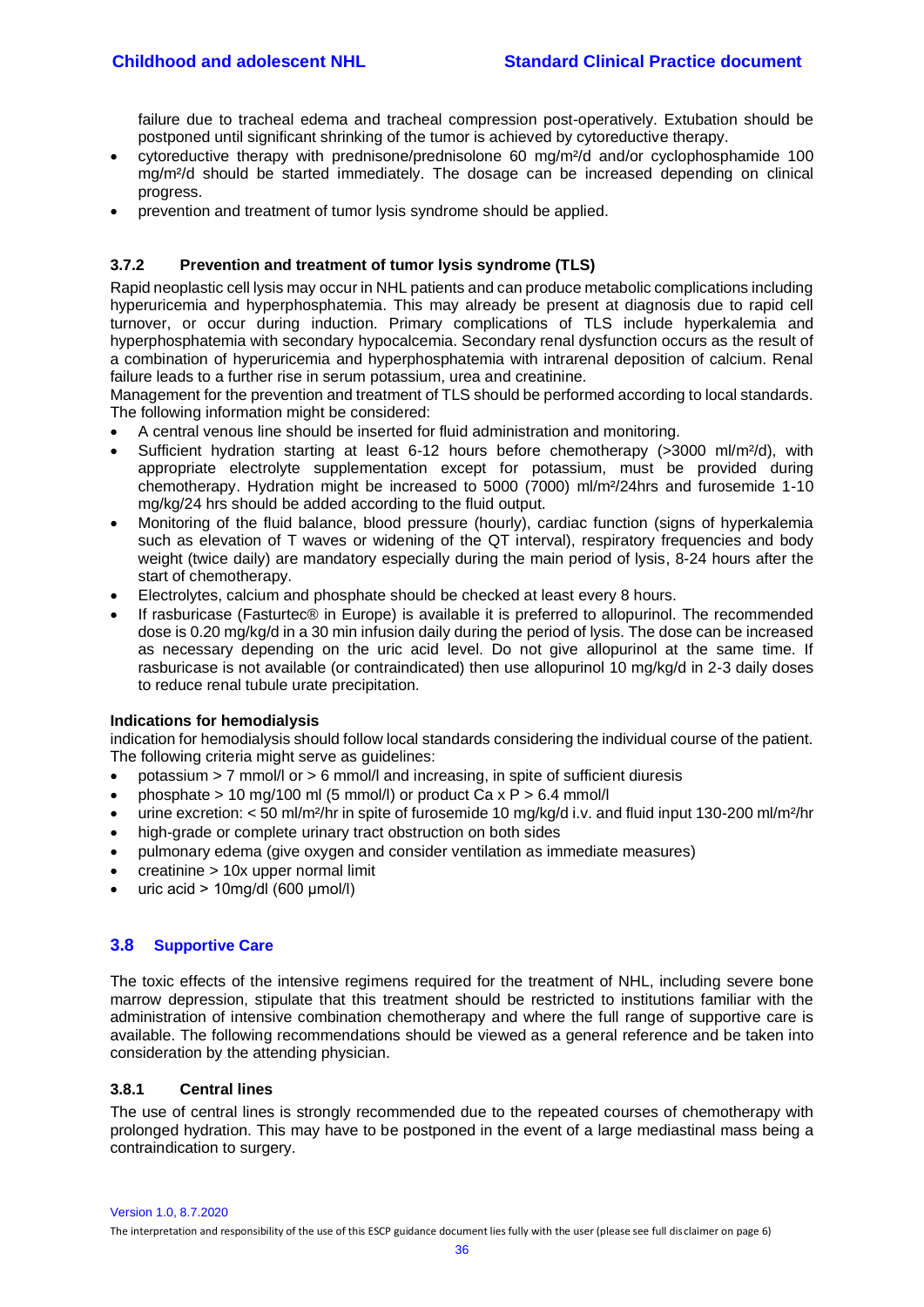#### <span id="page-36-0"></span>**3.8.2 Substitution of blood products**

Substitution of blood products should be performed according to local/national standards. For prevention of GvHD use irradiated blood products (minimum of 30 Gy).

#### <span id="page-36-1"></span>**3.8.3 Infection prophylaxis and therapy**

**Prophylaxis:** Administration of prophylactic medication against viral, fungal or bacterial infections for prevention of systemic infection is not routinely recommended except for pneumocystis jirovecii prophylaxis.

#### **Pneumocystis jirovecii prophylaxis**

All patients should receive a prophylaxis with trimethoprim-sulfamethoxazole (cotrimoxazole) with 5 mg/kg TMP divided into 2 daily doses for 2-3 days a week during the entire phase of chemotherapy to prevent a Pneumocystis jirovecii-pneumonia. Alternatively, pentamidine aerosol inhalation once a month can be administered.

#### **Varicella-Zoster (VZV) exposure prophylaxis**

Contact between NHL patients during chemotherapy and individuals with varicella or varicella zoster must be strictly avoided.

Active immunisation of seronegative people in contact with the patient against varicella-zoster virus can reduce the risk of varicella infection of the patient.

After VZV exposure, seronegative NHL patients under intensive treatment should receive varicellazoster hyperimmunoglobin (1ml/kg i.v.) within 72 (- 96) hours after exposure or aciclovir (40-)80 mg/kg/d in 3-(4) doses starting on the  $7<sup>th</sup>$  day of incubation for at least 7 days (preferably until day 28 after contact).

#### **Varicella, Herpes zoster and Herpes simplex (manifested illness)**

Immunocompromised NHL patients with active disease should receive Aciclovir i.v. 30-45 mg/kg/d i.v. in 3-(4) doses; the duration depends on the severity of infection.

#### <span id="page-36-2"></span>**3.8.4 Febrile neutropenia**

Febrile neutropenia is defined as an oral/rectal temperature  $\geq 38.5^{\circ}$ C or 2 measurements  $>38.0^{\circ}$ C within one hour and neutrophils  $< 0.5 \times 10^9$ /l.

Diagnostics: implementation/supplementation of tests according to the clinical situation

- full blood count, inflammatory indices
- cultures: blood (every catheter channel), stool (incl. clostridium difficile-toxin), urine
- swabs from throat, skin and mucous membrane lesions, anus
- clinical examination and culture of the central line exit-site
- chest x-ray in cases of pulmonary symptoms; in cases of prolonged neutropenia consider a chest CT
- in cases of abnormal pulmonary radiological findings a bronchial lavage should be considered, especially if the patient does not respond to antibiotics
- ultrasound of the abdomen

Treatment: Antibiotic therapy must be customised to the individualized clinical manifestations of each patient and each institution's bacterial colonization and antimicrobial resistance pattern.

- Empirical broad-spectrum antimicrobial monotherapy or combination therapy including aminoglycoside.
- Vancomycin or teicoplanin, if  $\beta$ -lactam-resistant staphyloccocus aureus/staphylococcus mitis species or other virulent gram-positive bacteria (mucositis, catheter, abdominal symptoms) are known or suspected.
- Reserve empirical expansion or change of the antimicrobial therapy regimen only for patients with persistent fever who become clinically unstable.
- Systemic antifungal therapy according to institutional guidelines, if fever is persistent > 4-7 d, or returns after i.v. antibiotics.
- Clindamycin or metronidazol, if anaerobic infection is suspected.
- Clindamycin or rifampicin, in cases of soft tissue infection or osteomyelitis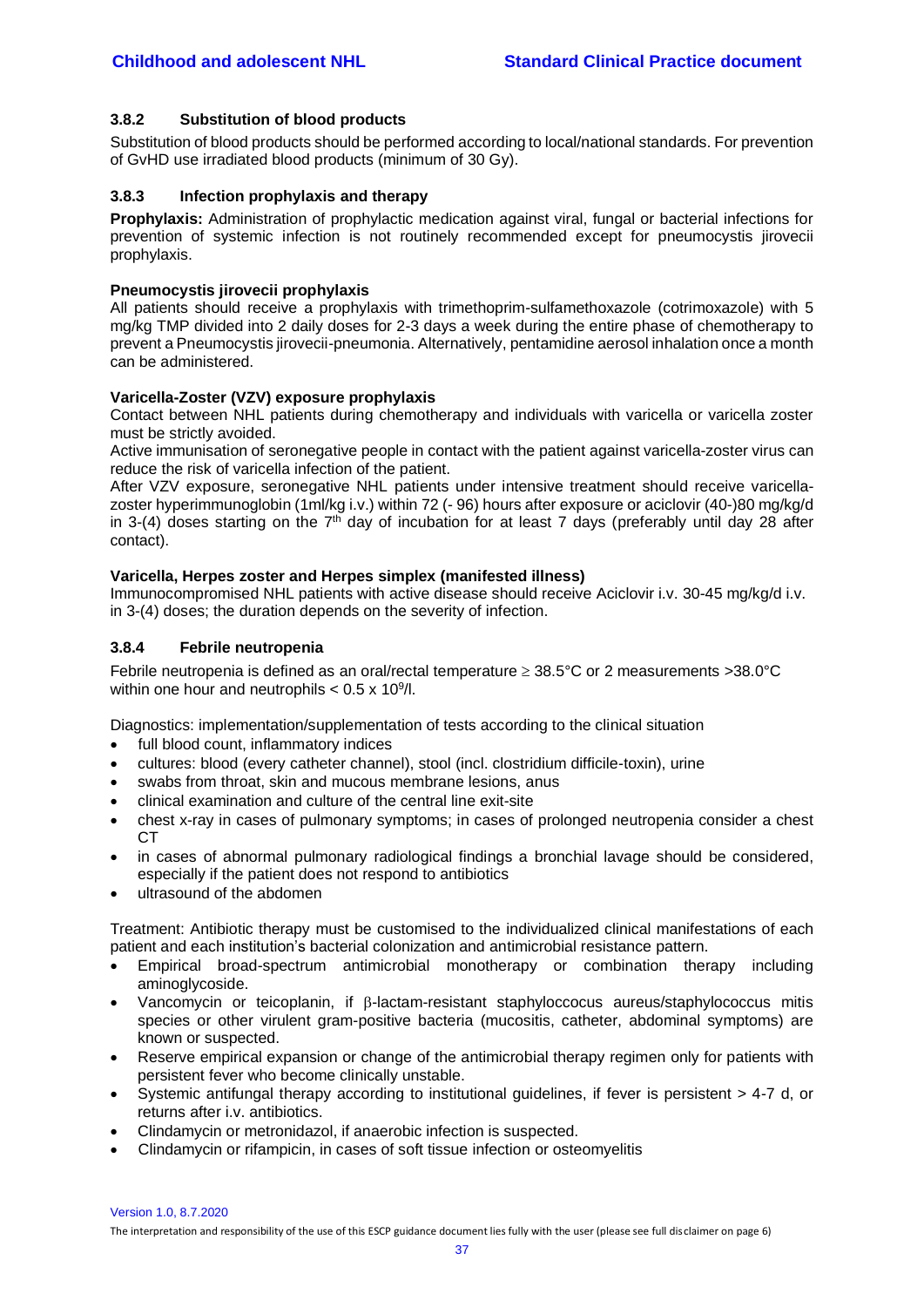## <span id="page-37-0"></span>**3.9 Patient Follow-up**

The following table provides suggestions for follow-up assessments of NHL patients:

| Table 13. Follow-up after treatment           |                      |                                                                                                                                                                   |  |  |
|-----------------------------------------------|----------------------|-------------------------------------------------------------------------------------------------------------------------------------------------------------------|--|--|
| <b>Time from initial</b><br>diagnosis*        | <b>Interval</b>      | <b>Examinations</b>                                                                                                                                               |  |  |
| 1 <sup>st</sup> year from diagnosis           | monthly<br>6-monthly | physical examination, full blood count<br>imaging of involved sites, hepatic and renal function,<br>LDH, immune reconstitution in cases of Rituximab<br>treatment |  |  |
| $2nd$ year from diagnosis                     | 2-monthly            | physical examination, full blood count                                                                                                                            |  |  |
|                                               | 6-monthly            | imaging of involved sites, hepatic and renal function,<br>LDH, immune reconstitution in cases of Rituximab<br>treatment                                           |  |  |
|                                               | 12-monthly           | Echocardiography                                                                                                                                                  |  |  |
| 3rd to 5 <sup>th</sup> year from<br>diagnosis | 6-monthly            | physical examination, full blood count, immune<br>reconstitution in cases of Rituximab treatment if not<br>already normalized                                     |  |  |
|                                               | 12-monthly           | Echocardiography                                                                                                                                                  |  |  |
| > 5 years from diagnosis                      | vearly               | physical examination, full blood count, echocardiography,<br>assessment of late effects according to local standards                                              |  |  |

or end of maintenance treatment in lymphoblastic lymphoma

## <span id="page-37-1"></span>**3.10 Definition of Events**

#### **Death due to initial complications**

If a patient dies due to initial complications prior to the start of treatment, or within the beginning of treatment, it is defined as death due to initial complications.

#### **Treatment related mortality**

If a patient dies due to complications of treatment (e.g. septicemia) it is defined as treatment related mortality (TRM).

#### **Non-response, progression or relapse**

If there is an increase in the diameter of a residual mass which is not obviously a progression/relapse it is recommended that the examination is repeated within a short interval. Diagnosis of progressive disease or relapse must be proven by biopsy and histology, except where it can be established by a simpler procedure, e.g. by examination of the bone marrow or malignant effusions. In cases of progressive disease, the initial diagnostic and staging procedures should be repeated.

#### **Non-response, progression or relapse in patients with LBL**

Non-responders are patients with less than 35% volume response/regression at day 33, and/or persistence of >5% blasts in the bone marrow and/or persistence of blasts in the CSF at day 33. In such cases, the NHL-BFM study center might be contacted. If a non-response is confirmed, these patients might be treated according to protocols for high risk ALL. Local irradiation may also be considered.

Usually progressive disease is defined as an event before complete remission is achieved, and relapse is defined as an event which occurs after complete remission has been achieved. Due to the fact that regression of lymphoma is often incomplete in LBL it is not useful to distinguish between disease progression and relapse. Disease progression or relapse are defined as follows:

- Bone marrow progression/relapse is diagnosed in cases of ≥ 25% lymphoblasts in the bone marrow. If disease progression has been diagnosed other than by biopsy, then the BM is considered to be involved if it contains ≥ 5% lymphoblasts.
- CNS progression/relapse is diagnosed if lymphoma cells are present in the CSF and the cell count ≥ 5 µl and/or in cases of (re)appearance of an intra-cerebral tumor.

#### Version 1.0, 8.7.2020

The interpretation and responsibility of the use of this ESCP guidance document lies fully with the user (please see full disclaimer on page 6)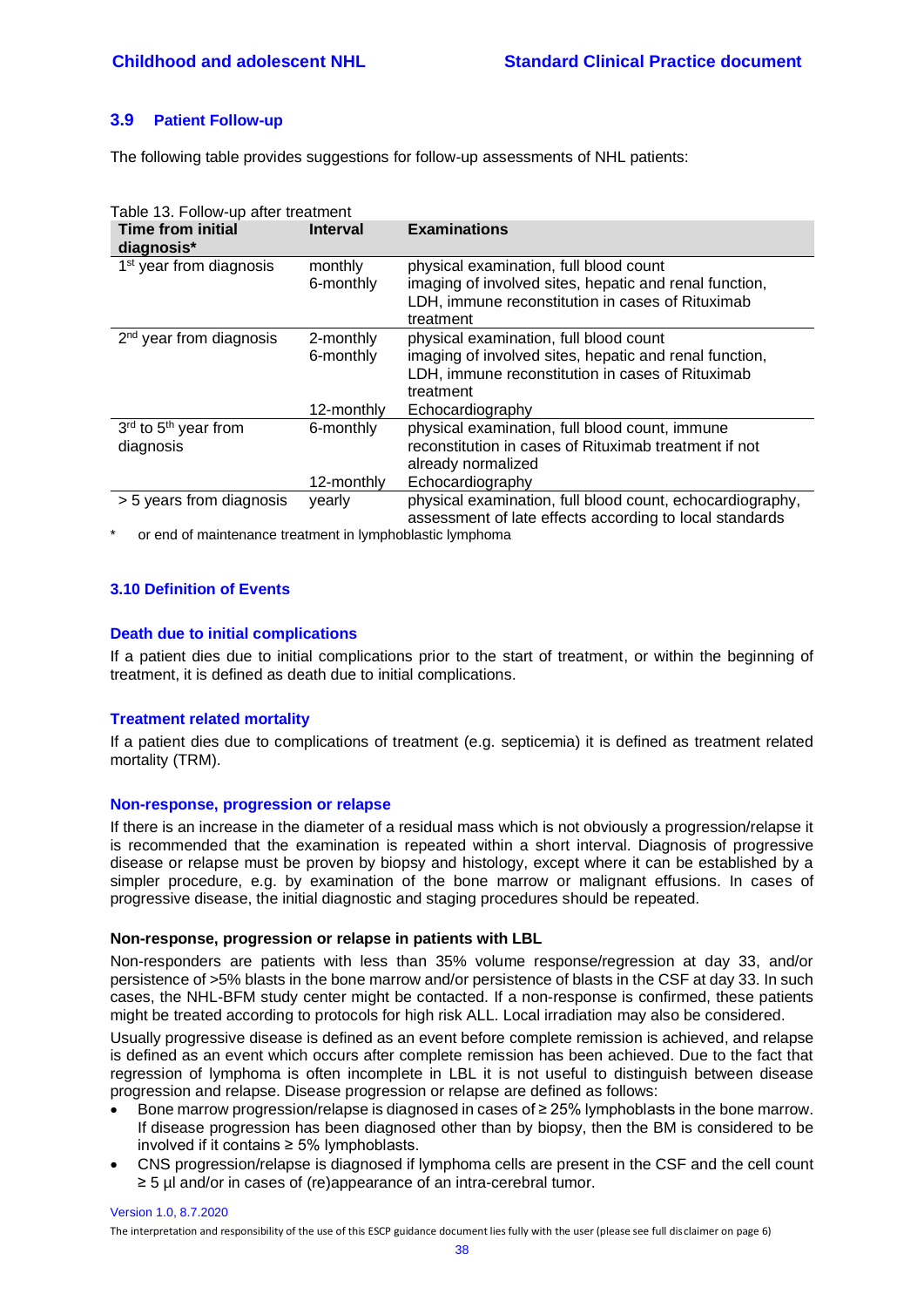- Appearance of new manifestations
- Local manifestations: reappearance or increase in size of residuals
- Testes: increase in volume

#### **Non-response, progression or relapse in patients with B-NHL/B-AL**

Non-response in the CNS is diagnosed in cases of persistence of CSF blasts during the third course. Bone marrow non-response is defined as persistent blasts prior to the third course. Like in LBL, it is progressive disease or relapse are not individually distinguished. Both are defined as follows:

- Appearance of new manifestations or increase in size of known manifestations by more than 25%.
- Bone marrow progression/relapse is diagnosed in cases of ≥ 25% blasts in the bone marrow. If disease progression has been diagnosed other than by biopsy, then the BM is considered to be involved.
- CNS progression/relapse is diagnosed if blasts become detectable during treatment of CSF negative patients or if the blast count in the CSF increases significantly in CNS positive patients, or in cases of (re)appearance of an intra-cerebral tumor.

#### **Non-response, progression or relapse in patients with ALCL**

In ALCL non-response, progressive disease or relapse are not individually distinguished. This event is defined as follows:

- Appearance of new manifestations or increase in size of known manifestations by more than 25%.
- Bone marrow progression/relapse is diagnosed in cases of ≥ 25% blasts in the bone marrow. If disease progression has been diagnosed other than by biopsy, then the BM is considered involved if it contains ≥ 5% blasts.
- CNS progression/relapse is diagnose, if blasts become detectable during treatment in CSF negative patients or if the blast count in the CSF increases significantly in CNS positive patients, or in cases of (re)appearance of an intra-cerebral tumor.

## **Secondary malignancies**

Any malignancy which is diagnosed during or after the treatment of NHL is regarded as a secondary malignancy. In cases of acute lymphoblastic leukemia, Hodgkin lymphoma or Non-Hodgkin lymphoma as secondary malignancies, molecular genetic analyses may be indicated to exclude a clonal relation between both manifestations.

#### **Death due to any cause**

Death due to any cause, regardless of the cause, i.e., related to the disease or not, is regarded as an event.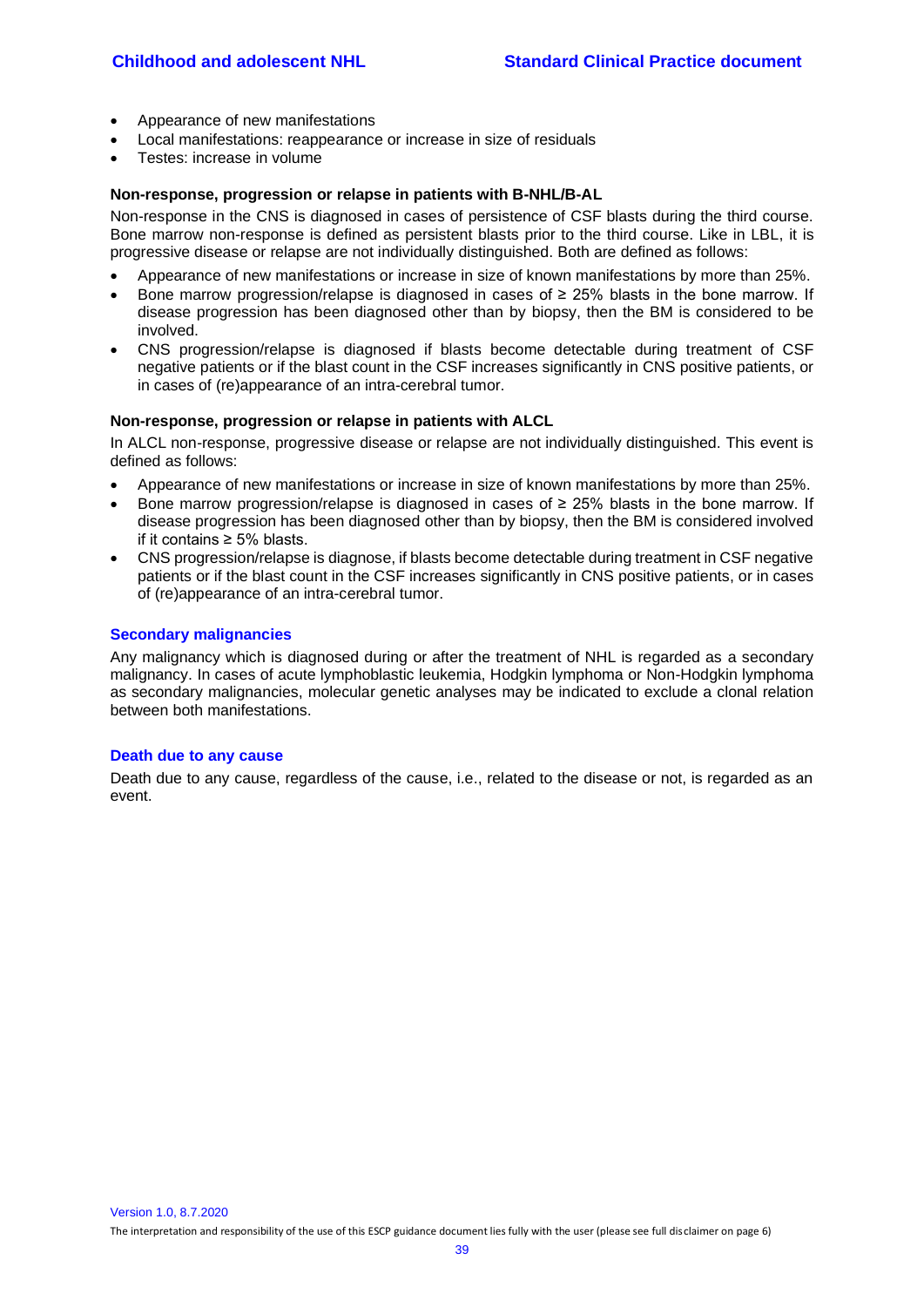# <span id="page-39-0"></span>**4. REFERENCE LIST**

- <span id="page-39-1"></span>1 Burkhardt, B. *et al.* The impact of age and gender on biology, clinical features and treatment outcome of non-Hodgkin lymphoma in childhood and adolescence. *Br J Haematol* **131**, 39-49, doi:10.1111/j.1365-2141.2005.05735.x (2005).
- <span id="page-39-2"></span>2 Patte, C. *et al.* Results of the LMT81 protocol, a modified LSA2L2 protocol with high dose methotrexate, on 84 children with non-B-cell (lymphoblastic) lymphoma. *Med.Pediatr.Oncol.* **20**, 105-113 (1992).
- <span id="page-39-3"></span>3 Tubergen, D. G. *et al.* Comparison of treatment regimens for pediatric lymphoblastic non-Hodgkin's lymphoma: a Childrens Cancer Group study. *J.Clin.Oncol.* **13**, 1368-1376 (1995).
- <span id="page-39-4"></span>4 Amylon, M. D. *et al.* Intensive high-dose asparaginase consolidation improves survival for pediatric patients with T cell acute lymphoblastic leukemia and advanced stage lymphoblastic lymphoma: a Pediatric Oncology Group study. *Leukemia* **13**, 335-342, doi:10.1038/sj.leu.2401310 (1999).
- <span id="page-39-5"></span>5 Reiter, A. *et al.* Intensive ALL-type therapy without local radiotherapy provides a 90% eventfree survival for children with T-cell lymphoblastic lymphoma: a BFM group report. *Blood* **95**, 416-421 (2000).
- <span id="page-39-6"></span>6 Burkhardt, B. *et al.* Impact of cranial radiotherapy on central nervous system prophylaxis in children and adolescents with central nervous system-negative stage III or IV lymphoblastic lymphoma. *J Clin.Oncol.* **24**, 491-499 (2006).
- <span id="page-39-7"></span>7 Uyttebroeck, A. *et al.* Treatment of childhood T-cell lymphoblastic lymphoma according to the strategy for acute lymphoblastic leukaemia, without radiotherapy: Long term results of the EORTC CLG 58881 trial. *Eur.J.Cancer* **44**, 840-846 (2008).
- <span id="page-39-8"></span>8 Abromowitch, M. *et al.* Shortened intensified multi-agent chemotherapy and non-cross resistant maintenance therapy for advanced lymphoblastic lymphoma in children and adolescents: report from the Children's Oncology Group. *Br J Haematol* **143**, 261-267, doi:10.1111/j.1365-2141.2008.07320.x (2008).
- <span id="page-39-9"></span>9 Abromowitch, M. *et al.* High-Dose Methotrexate and Early Intensification of Therapy Do Not Improve 3 Year EFS in Children and Adolescents with Disseminated Lymphoblastic Lymphoma. Results of the Randomized Arms of COG A5971 *Blood*, Abstract No. 3610 (2008).
- <span id="page-39-10"></span>10 Pillon, M. *et al.* Long-term results of AIEOP LNH-92 protocol for the treatment of pediatric lymphoblastic lymphoma: A report of the Italian Association of pediatric hematology and oncology. *Pediatr Blood Cancer* **53**, 953-959, doi:10.1002/pbc.22162 (2009).
- <span id="page-39-11"></span>11 Sandlund, J. T. *et al.* Effective treatment of advanced-stage childhood lymphoblastic lymphoma without prophylactic cranial irradiation: results of St Jude NHL13 study. *Leukemia* **23**, 1127-1130, doi:10.1038/leu.2008.400 (2009).
- <span id="page-39-12"></span>12 Asselin, B. L. *et al.* Effectiveness of high-dose methotrexate in T-cell lymphoblastic leukemia and advanced-stage lymphoblastic lymphoma: a randomized study by the Children's Oncology Group (POG 9404). *Blood* **118**, 874-883, doi: 10.1182/blood-2010-06-292615.
- <span id="page-39-13"></span>13 Termuhlen, A. M. *et al.* Outcome of newly diagnosed children and adolescents with localized lymphoblastic lymphoma treated on Children's Oncology Group trial A5971: a report from the Children's Oncology Group. *Pediatr Blood Cancer* **59**, 1229-1233, doi:10.1002/pbc.24149 (2012).
- <span id="page-39-14"></span>14 Landmann, E. *et al.* Results and conclusions of the European Intergroup EURO-LB02 trial in children and adolescents with lymphoblastic lymphoma. *Haematologica* **102**, 2086-2096, doi:10.3324/haematol.2015.139162 (2017).
- <span id="page-39-15"></span>15 Uyttebroeck A, S. S., Plat G, Laureys G, Costa V, Rohrlich P, Boutard P, Ferster A, Nelken B, Munzer M, Hoyoux M, Lutz P, Plantaz D, Millot F, Sirvent N, de, Schaetzen G, Benoi Y, Bertrand Y. Dexamethasone (DEX) versus prednisone (PRED) in T-cell non Hodgkin lymphoma (T-NHL): results of the randomized phase III trial 58951 of the EORTC Children Leukemia Group. *Br J Haematol* **159** (2012).
- <span id="page-39-16"></span>16 Bergeron, C. *et al.* Treatment of Childhood T-Cell Lymphoblastic Lymphoma-Long-Term Results of the SFOP LMT96 Trial. *Pediatr Blood Cancer* **62**, 2150-2156, doi:10.1002/pbc.25699 (2015).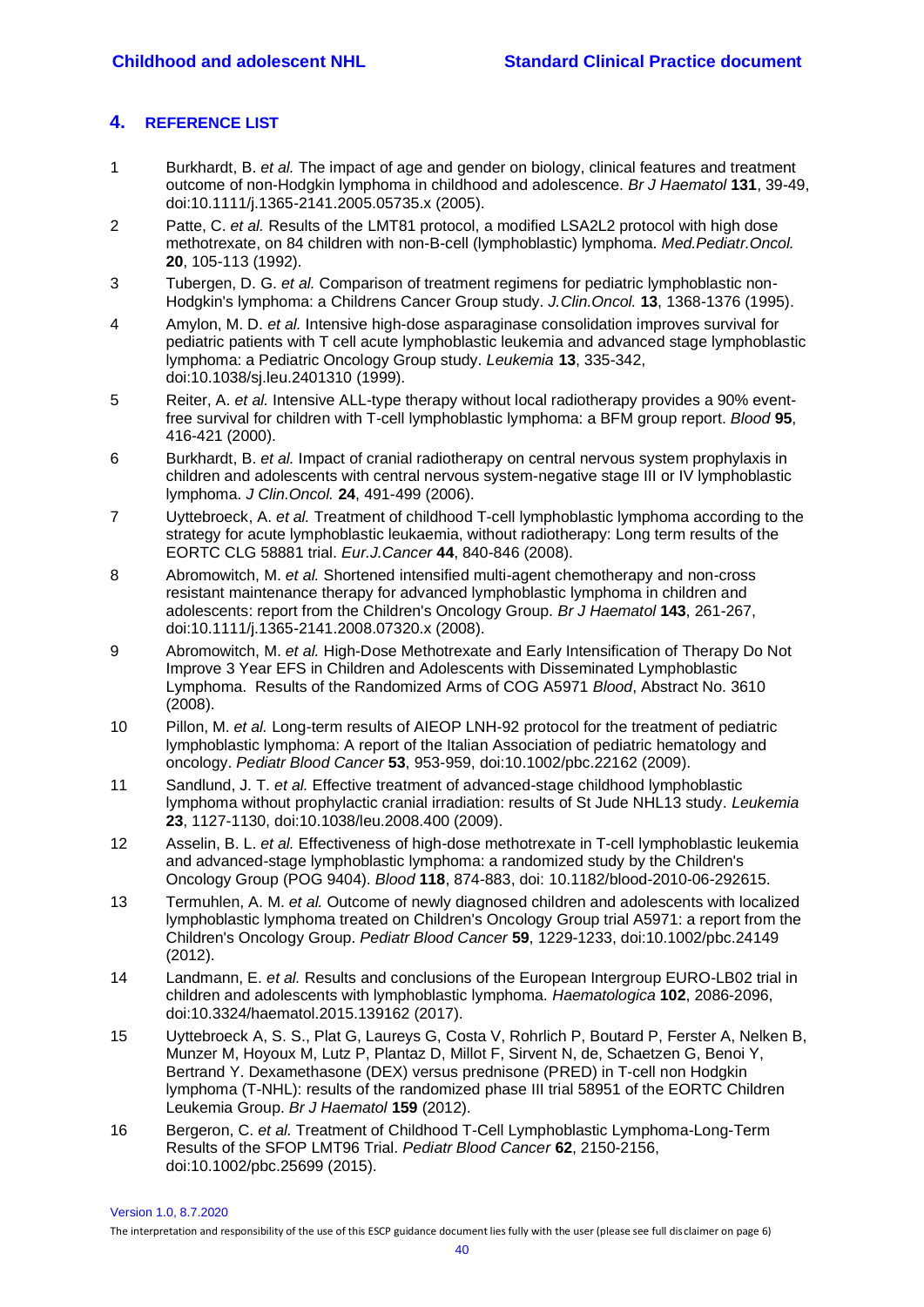- <span id="page-40-0"></span>17 Reiter, A. *et al.* Non-Hodgkin's lymphomas of childhood and adolescence: results of a treatment stratified for biologic subtypes and stage--a report of the Berlin-Frankfurt-Münster Group. *J Clin Oncol* **13**, 359-372, doi:10.1200/JCO.1995.13.2.359 (1995).
- <span id="page-40-1"></span>18 Burkhardt, B. *et al.* Impact of cranial radiotherapy on central nervous system prophylaxis in children and adolescents with central nervous system-negative stage III or IV lymphoblastic lymphoma. *J Clin Oncol* **24**, 491-499, doi:10.1200/JCO.2005.02.2707 (2006).
- <span id="page-40-2"></span>19 Burkhardt, B. *et al.* Poor outcome for children and adolescents with progressive disease or relapse of lymphoblastic lymphoma: a report from the berlin-frankfurt-muenster group. *J Clin Oncol* **27**, 3363-3369, doi:10.1200/JCO.2008.19.3367 (2009).
- <span id="page-40-3"></span>20 Abshire, T. C., Pollock, B. H., Billett, A. L., Bradley, P. & Buchanan, G. R. Weekly polyethylene glycol conjugated L-asparaginase compared with biweekly dosing produces superior induction remission rates in childhood relapsed acute lymphoblastic leukemia: a Pediatric Oncology Group Study. *Blood* **96**, 1709-1715 (2000).
- 21 Avramis, V. I. *et al.* A randomized comparison of native Escherichia coli asparaginase and polyethylene glycol conjugated asparaginase for treatment of children with newly diagnosed standard-risk acute lymphoblastic leukemia: a Children's Cancer Group study. *Blood* **99**, 1986-1994, doi:10.1182/blood.v99.6.1986 (2002).
- 22 Rizzari, C. *et al.* A pharmacological study on pegylated asparaginase used in front-line treatment of children with acute lymphoblastic leukemia. *Haematologica* **91**, 24-31 (2006).
- 23 Wetzler, M. *et al.* Effective asparagine depletion with pegylated asparaginase results in improved outcomes in adult acute lymphoblastic leukemia: Cancer and Leukemia Group B Study 9511. *Blood* **109**, 4164-4167, doi:10.1182/blood-2006-09-045351 (2007).
- <span id="page-40-4"></span>24 Veerman, A. J. *et al.* Dexamethasone-based therapy for childhood acute lymphoblastic leukaemia: results of the prospective Dutch Childhood Oncology Group (DCOG) protocol ALL-9 (1997-2004). *Lancet Oncol* **10**, 957-966, doi:10.1016/S1470-2045(09)70228-1 (2009).
- 25 Pui, C.-H. *et al.* Treating childhood acute lymphoblastic leukemia without cranial irradiation. *N Engl J Med* **360**, 2730-2741, doi:10.1056/NEJMoa0900386 (2009).
- 26 Yeh, T.-C. *et al.* Treatment of childhood acute lymphoblastic leukemia with delayed first intrathecal therapy and omission of prophylactic cranial irradiation: Results of the TPOG-ALL-2002 study. *Cancer* **124**, 4538-4547, doi:10.1002/cncr.31758 (2018).
- 27 Matloub, Y. *et al.* Intrathecal triple therapy decreases central nervous system relapse but fails to improve event-free survival when compared with intrathecal methotrexate: results of the Children's Cancer Group (CCG) 1952 study for standard-risk acute lymphoblastic leukemia, reported by the Children's Oncology Group. *Blood* **108**, 1165-1173, doi:10.1182/blood-2005- 12-011809 (2006).
- <span id="page-40-5"></span>28 Uyttebroeck, A. *et al.* Treatment of childhood T-cell lymphoblastic lymphoma according to the strategy for acute lymphoblastic leukaemia, without radiotherapy: long term results of the EORTC CLG 58881 trial. *Eur J Cancer* **44**, 840-846, doi:10.1016/j.ejca.2008.02.011 (2008).
- <span id="page-40-6"></span>29 Reiter, A. Diagnosis and treatment of childhood non-hodgkin lymphoma. *Hematology Am Soc Hematol Educ Program*, 285-296, doi:10.1182/asheducation-2007.1.285 (2007).
- <span id="page-40-7"></span>30 Worch, J., Rohde, M. & Burkhardt, B. Mature B-cell lymphoma and leukemia in children and adolescents-review of standard chemotherapy regimen and perspectives. *Pediatr Hematol Oncol* **30**, 465-483, doi:10.3109/08880018.2013.783891 (2013).
- <span id="page-40-8"></span>31 Lange, J. & Burkhardt, B. Treatment of adolescents with aggressive B-cell malignancies: the pediatric experience. *Curr Hematol Malig Rep* **8**, 226-235, doi:10.1007/s11899-013-0166-1 (2013).
- <span id="page-40-9"></span>32 Patte, C. *et al.* The Société Française d'Oncologie Pédiatrique LMB89 protocol: highly effective multiagent chemotherapy tailored to the tumor burden and initial response in 561 unselected children with B-cell lymphomas and L3 leukemia. *Blood* **97**, 3370-3379, doi:10.1182/blood.v97.11.3370 (2001).
- <span id="page-40-10"></span>33 Gerrard, M. *et al.* Excellent survival following two courses of COPAD chemotherapy in children and adolescents with resected localized B-cell non-Hodgkin's lymphoma: results of the FAB/LMB 96 international study. *Br J Haematol* **141**, 840-847, doi:10.1111/j.1365- 2141.2008.07144.x (2008).
- <span id="page-40-11"></span>34 Patte, C. *et al.* Results of the randomized international FAB/LMB96 trial for intermediate risk B-cell non-Hodgkin lymphoma in children and adolescents: it is possible to reduce treatment

Version 1.0, 8.7.2020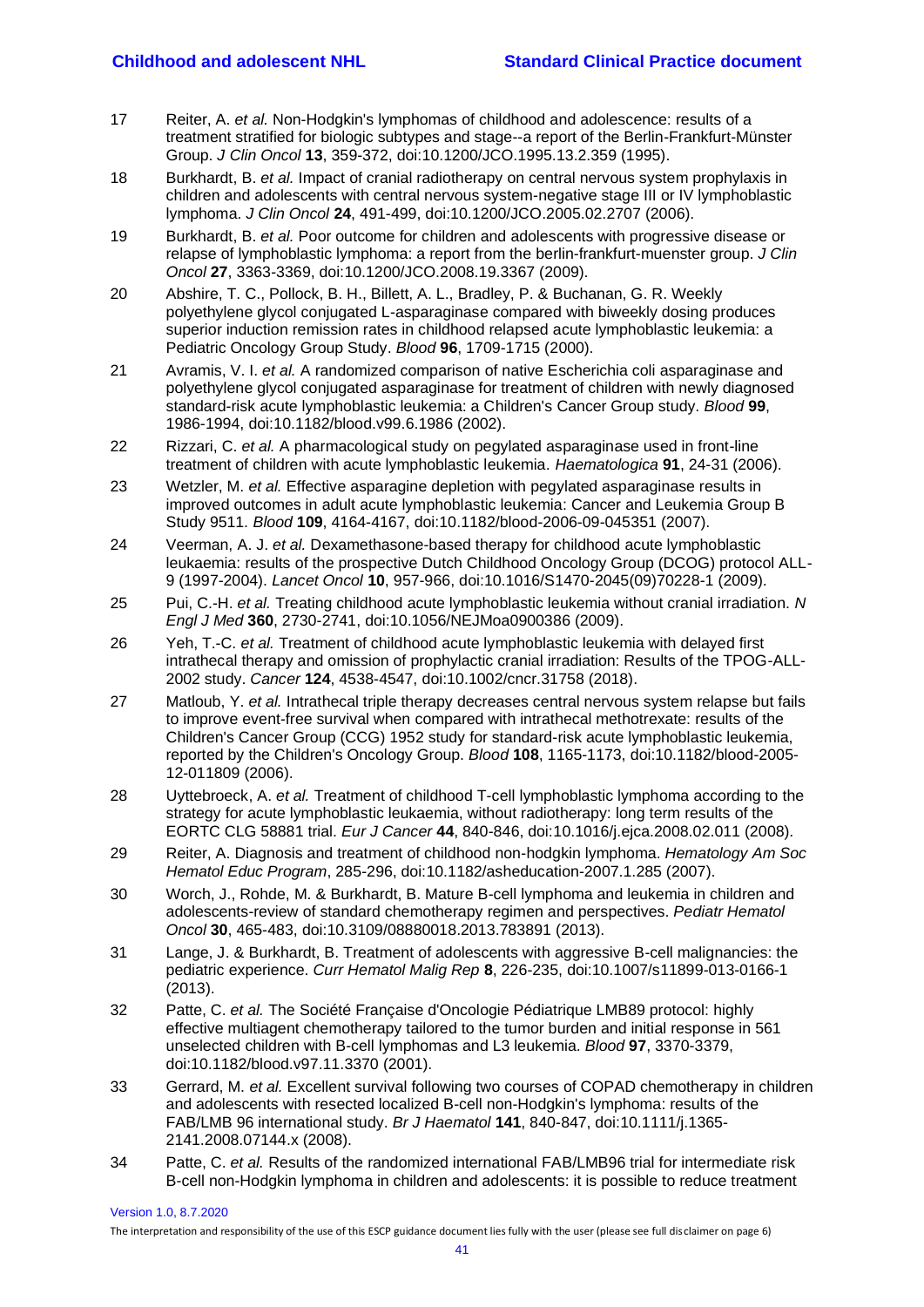for the early responding patients. *Blood* **109**, 2773-2780, doi:10.1182/blood-2006-07-036673 (2007).

- <span id="page-41-0"></span>35 Cairo, M. S. *et al.* Results of a randomized international study of high-risk central nervous system B non-Hodgkin lymphoma and B acute lymphoblastic leukemia in children and adolescents. *Blood* **109**, 2736-2743, doi:10.1182/blood-2006-07-036665 (2007).
- <span id="page-41-1"></span>36 Woessmann, W. *et al.* The impact of the methotrexate administration schedule and dose in the treatment of children and adolescents with B-cell neoplasms: a report of the BFM Group Study NHL-BFM95. *Blood* **105**, 948-958, doi:10.1182/blood-2004-03-0973 (2005).
- <span id="page-41-2"></span>37 Pillon, M. *et al.* Long-term results of the first Italian Association of Pediatric Hematology and Oncology protocol for the treatment of pediatric B-cell non-Hodgkin lymphoma (AIEOP LNH92). *Cancer* **101**, 385-394, doi:10.1002/cncr.20382 (2004).
- <span id="page-41-3"></span>38 Fujita, N. *et al.* Results of the Japan Association of Childhood Leukemia Study (JACLS) NHL-98 protocol for the treatment of B-cell non-Hodgkin lymphoma and mature B-cell acute lymphoblastic leukemia in childhood. *Leuk Lymphoma* **52**, 223-229, doi:10.3109/10428194.2010.537794 (2011).
- <span id="page-41-4"></span>39 Kikuchi, A. *et al.* Outcome of childhood B-cell non-Hodgkin lymphoma and B-cell acute lymphoblastic leukemia treated with the Tokyo Children's Cancer Study Group NHL B9604 protocol. *Leuk Lymphoma* **49**, 757-762, doi:10.1080/10428190701843239 (2008).
- <span id="page-41-5"></span>40 Minard-Colin, V. *et al.* Results of the randomized Intergroup trial Inter-B-NHL Ritux 2010 for children and adolescents with high-risk B-cell non-Hodgkin lymphoma (B-NHL) and mature acute leukemia (B-AL): Evaluation of rituximab (R) efficacy in addition to standard LMB chemotherapy (CT) regimen. *Journal of Clinical Oncology* **34**, 10507-10507, doi:10.1200/JCO.2016.34.15\_suppl.10507 (2016).
- <span id="page-41-6"></span>41 Patte, C., Zimmermann, M., Auperin, A. & Reiter, A. SIMILAR RESULTS ARE CURRENTLY OBSERVED IN THE LMB AND BFM STUDIES FOR B-CELL NON HODGKIN'S LYMPHOMA AND B-AL ALLOWING FUTURE COMMON STUDIES. *Pediatric Blood & Cancer*, Abstract (2010).
- <span id="page-41-7"></span>42 Woessmann, W. *et al.* The impact of the methotrexate administration schedule and dose in the treatment of children and adolescents with B-cell neoplasms: a report of the BFM Group Study NHL-BFM95. *Blood* **105**, 948-958 (2005).
- <span id="page-41-8"></span>43 Seidemann, K. *et al.* Primary mediastinal large B-cell lymphoma with sclerosis in pediatric and adolescent patients: treatment and results from three therapeutic studies of the Berlin-Frankfurt-Munster Group. *J.Clin.Oncol.* **21**, 1782-1789 (2003).
- <span id="page-41-9"></span>44 Patte, C. *et al.* Results of the randomized international FAB/LMB96 trial for intermediate risk B-cell non-Hodgkin lymphoma in children and adolescents: it is possible to reduce treatment for the early responding patients. *Blood* **109**, 2773-2780, doi:10.1182/blood-2006-07-036673 (2007).
- <span id="page-41-14"></span>45 Cairo, M. S. *et al.* Results of a randomized international study of high-risk central nervous system B non-Hodgkin lymphoma and B acute lymphoblastic leukemia in children and adolescents. *Blood* **109**, 2736-2743, doi:10.1182/blood-2006-07-036665 (2007).
- <span id="page-41-13"></span>46 Gerrard, M. *et al.* Excellent survival following two courses of COPAD chemotherapy in children and adolescents with resected localized B-cell non-Hodgkin's lymphoma: results of the FAB/LMB 96 international study. *Br J Haematol* **141**, 840-847, doi:10.1111/j.1365- 2141.2008.07144.x (2008).
- <span id="page-41-10"></span>47 Meinhardt, A. *et al.* Phase II window study on rituximab in newly diagnosed pediatric mature B-cell non-Hodgkin's lymphoma and Burkitt leukemia. *J Clin Oncol* **28**, 3115-3121, doi:10.1200/JCO.2009.26.6791 (2010).
- <span id="page-41-11"></span>48 Lisfeld J, B. B., Zimmermann M, Meinhardt A, Hoefer V, Woessman W, Niggli F, Kabickova E, Attarbaschi A, Seeger K, Metzler M, Schrappe M, Reiter A. CNS disease in paediaric patients with B-cell Non-Hodgkin lymphoma and Burkitt leukemia - therapy and outcome in the B-NHL BFM 04 study. *Hematological Oncology* **31**, 122 (2013).
- <span id="page-41-12"></span>49 Minard V, A. A., Leverger G, Schmitt C, Aladjidi N, Michon J, Patte C. In childhood B-cell non Hodgkin's lymphoma (B-NHL) and mature B-cell acute leukemia (B-AL) with CNS disease at diagnosis, patients with blasts in CSF are at higher risk of event. *Bristish Journal of Haematology*, 112; Abstract 177 (2012).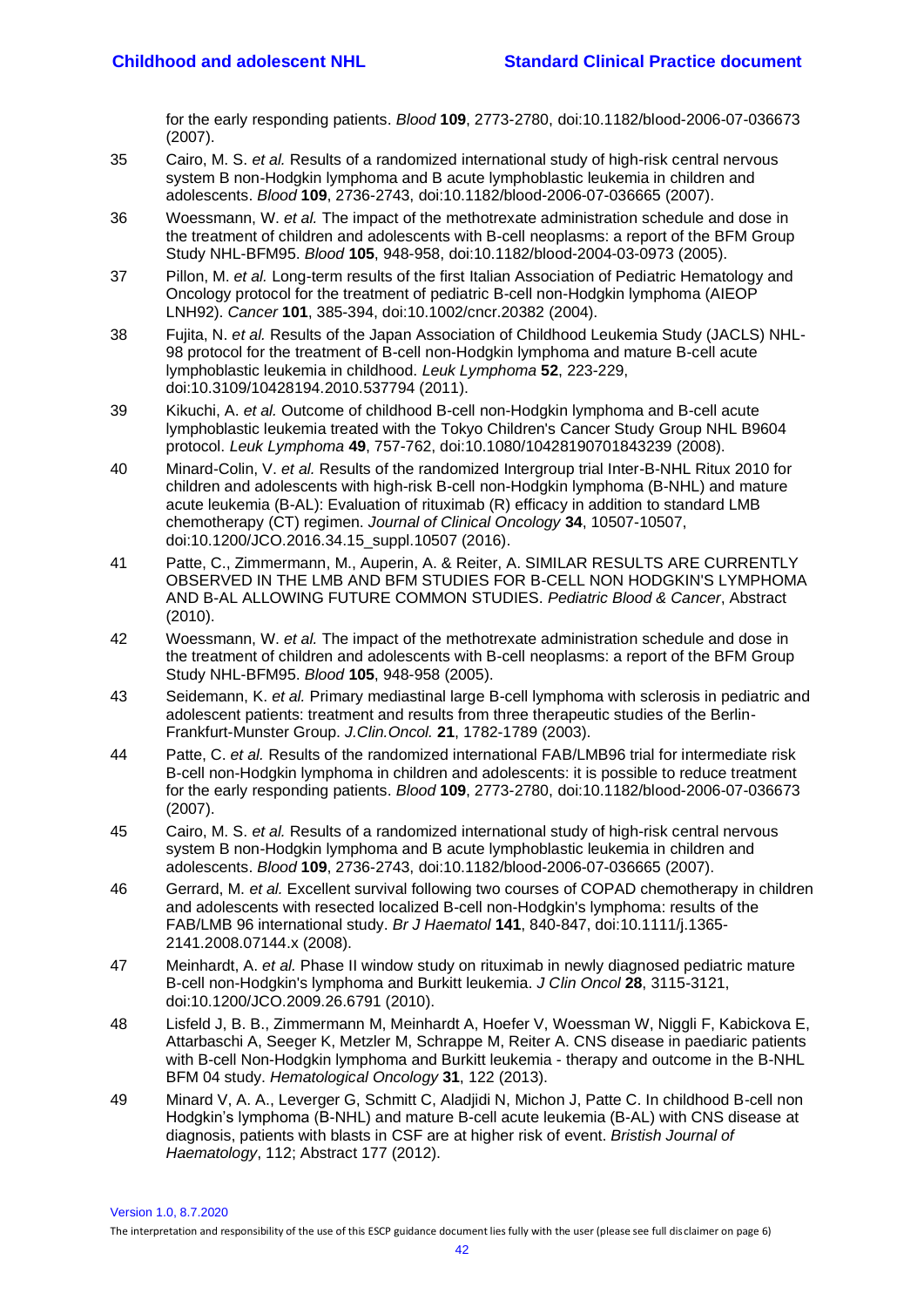- <span id="page-42-0"></span>50 Patte, C. *et al.* Improved survival rate in children with stage III and IV B cell non-Hodgkin's lymphoma and leukemia using multi-agent chemotherapy: results of a study of 114 children from the French Pediatric Oncology Society. *J Clin Oncol* **4**, 1219-1226, doi:10.1200/jco.1986.4.8.1219 (1986).
- <span id="page-42-1"></span>51 Patte, C. *et al.* High survival rate in advanced-stage B-cell lymphomas and leukemias without CNS involvement with a short intensive polychemotherapy: results from the French Pediatric Oncology Society of a randomized trial of 216 children. *J Clin Oncol* **9**, 123-132, doi:10.1200/jco.1991.9.1.123 (1991).
- <span id="page-42-2"></span>52 Patte C, L. G., Perel Y, Rubie H, Otten J, Nelken B et al. Updated results of the LMB86 protocol of the French Society of Pediatric Oncology (SFOP) for B-cell non Hodgkin's lymphoma with CNS involvement and B ALL. (abstract of the International Society of pediatric Oncology meeting). *Med.Pediatr.Oncol.* **18**, 397 (1990).
- <span id="page-42-3"></span>53 Patte, C. *et al.* The Société Française d'Oncologie Pédiatrique LMB89 protocol: highly effective multiagent chemotherapy tailored to the tumor burden and initial response in 561 unselected children with B-cell lymphomas and L3 leukemia. *Blood* **97**, 3370-3379, doi:10.1182/blood.v97.11.3370 (2001).
- <span id="page-42-4"></span>54 Burkhardt, B. *et al.* The impact of age and gender on biology, clinical features and treatment outcome of non-Hodgkin lymphoma in childhood and adolescence. *Br.J Haematol.* **131**, 39-49 (2005).
- <span id="page-42-5"></span>55 Damm-Welk, C., Schieferstein, J., Schwalm, S., Reiter, A. & Woessmann, W. Flow cytometric detection of circulating tumour cells in nucleophosmin/anaplastic lymphoma kinase-positive anaplastic large cell lymphoma: comparison with quantitative polymerase chain reaction. *Br J Haematol* **138**, 459-466, doi: 10.1111/j.1365-2141.2007.06672.x (2007).
- <span id="page-42-6"></span>56 Perkins, S. L. *et al.* Childhood anaplastic large cell lymphoma has a high incidence of ALK gene rearrangement as determined by immunohistochemical staining and fluorescent in situ hybridisation: a genetic and pathological correlation. *Br J Haematol* **131**, 624-627, doi: 10.1111/j.1365-2141.2005.05808.x (2005).
- <span id="page-42-7"></span>57 Brugières, L. *et al.* CD30(+) anaplastic large-cell lymphoma in children: analysis of 82 patients enrolled in two consecutive studies of the French Society of Pediatric Oncology. *Blood* **92**, 3591-3598 (1998).
- <span id="page-42-8"></span>58 Seidemann, K. *et al.* Short-pulse B-non-Hodgkin lymphoma-type chemotherapy is efficacious treatment for pediatric anaplastic large cell lymphoma: a report of the Berlin-Frankfurt-Münster Group Trial NHL-BFM 90. *Blood* **97**, 3699-3706, doi:10.1182/blood.v97.12.3699 (2001).
- <span id="page-42-9"></span>59 Williams, D. M. *et al.* Anaplastic large cell lymphoma in childhood: analysis of 72 patients treated on The United Kingdom Children's Cancer Study Group chemotherapy regimens. *Br.J.Haematol.* **117**, 812-820 (2002).
- <span id="page-42-10"></span>60 Laver, J. H. *et al.* Advanced-stage large-cell lymphoma in children and adolescents: results of a randomized trial incorporating intermediate-dose methotrexate and high-dose cytarabine in the maintenance phase of the APO regimen: a Pediatric Oncology Group phase III trial. *J Clin.Oncol.* **23**, 541-547 (2005).
- <span id="page-42-11"></span>61 Lowe, E. J. *et al.* Intensive chemotherapy for systemic anaplastic large cell lymphoma in children and adolescents: final results of Children's Cancer Group Study 5941. *Pediatr Blood Cancer* **52**, 335-339, doi:10.1002/pbc.21817 (2009).
- <span id="page-42-12"></span>62 Rosolen, A. *et al.* Anaplastic large cell lymphoma treated with a leukemia-like therapy: report of the Italian Association of Pediatric Hematology and Oncology (AIEOP) LNH-92 protocol. *Cancer* **104**, 2133-2140, doi:10.1002/cncr.21438 (2005).
- <span id="page-42-13"></span>63 Brugieres, L. *et al.* Impact of the methotrexate administration dose on the need for intrathecal treatment in children and adolescents with anaplastic large-cell lymphoma: results of a randomized trial of the EICNHL Group. *J Clin Oncol* **27**, 897-903, doi: 10.1200/JCO.2008.18.1487 (2009).
- 64 Reiter, A. *et al.* Successful treatment strategy for Ki-1 anaplastic large-cell lymphoma of childhood: a prospective analysis of 62 patients enrolled in three consecutive Berlin-Frankfurt-Munster group studies. *J.Clin.Oncol.* **12**, 899-908 (1994).
- <span id="page-42-14"></span>65 Le Deley, M. C. *et al.* Vinblastine in children and adolescents with high-risk anaplastic largecell lymphoma: results of the randomized ALCL99-vinblastine trial. *J Clin Oncol* **28**, 3987- 3993, doi: 10.1200/JCO.2010.28.5999 (2010).

Version 1.0, 8.7.2020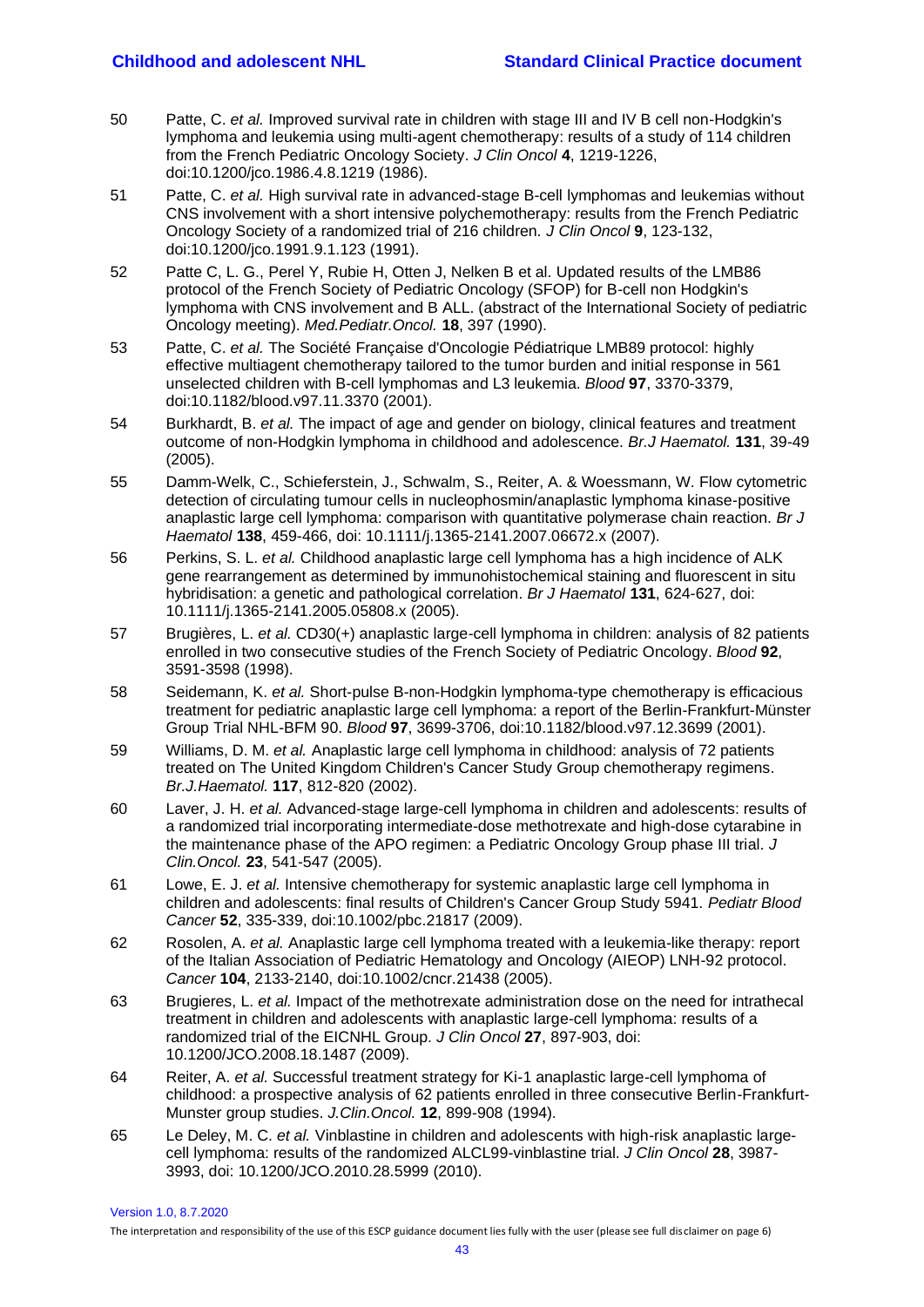- <span id="page-43-0"></span>66 *WHO Classification of Tumours of Haematopoietic and Lymphoid Tissue*. (IARC, 2008).
- <span id="page-43-1"></span>67 Rosolen, A. *et al.* Revised International Pediatric Non-Hodgkin Lymphoma Staging System. *J Clin Oncol* **33**, 2112-2118, doi:10.1200/JCO.2014.59.7203 (2015).
- <span id="page-43-2"></span>68 Murphy, S. B. Classification, staging and end results of treatment of childhood non-Hodgkin's lymphomas: dissimilarities from lymphomas in adults. *Semin Oncol* **7**, 332-339 (1980).